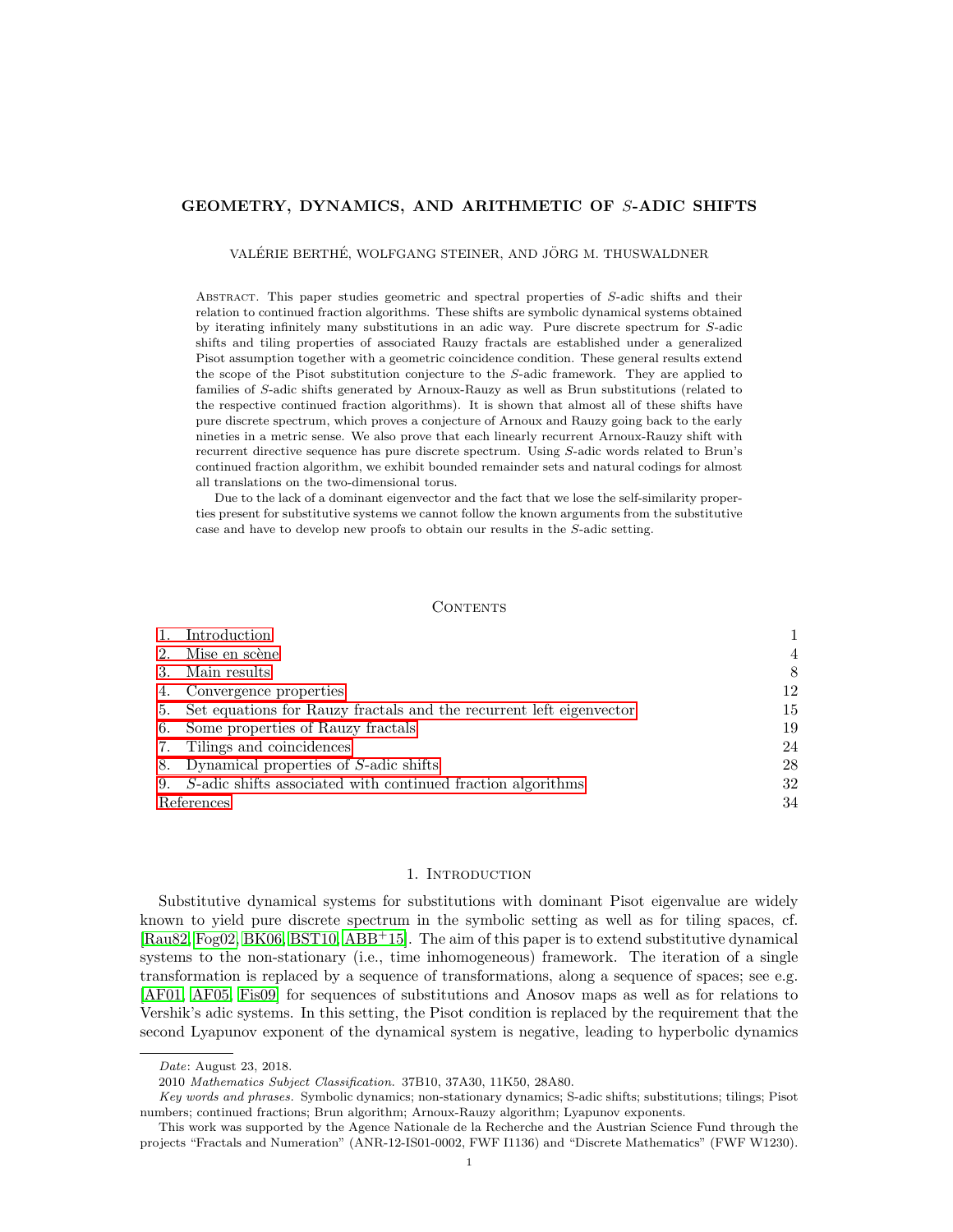with a one-dimensional unstable foliation. This requirement has an arithmetical meaning, as it assures a.e. strong convergence of continued fraction algorithms associated with these dynamical systems; see [\[Sch00,](#page-36-0) [Ber11,](#page-34-2) [BD14,](#page-34-3) [AD15\]](#page-33-4).

We consider  $S$ -adic symbolic dynamical systems, where the letter  $S$  refers to "substitution". These shift spaces are obtained by iterating different substitutions in a prescribed order, generalizing the substitutive case where a single substitution is iterated. An S-adic expansion of an infinite word  $\omega$  is given by a sequence  $(\sigma_n, i_n)_{n \in \mathbb{N}}$ , where the  $\sigma_n$  are substitutions and the  $i_n$  are letters, such that  $\omega = \lim_{n \to \infty} \sigma_0 \sigma_1 \cdots \sigma_{n-1}(i_n)$ . Under mild assumptions (needed in order to exclude degenerate constructions), the orbit closure under the action of the shift  $\Sigma$  on the infinite word  $\omega$ is a minimal symbolic dynamical system equipped with an S-adic substitutive structure, and has zero entropy [\[BD14\]](#page-34-3). The S-adic shifts are closely related to Vershik's adic systems [\[Ver81\]](#page-36-1), which have provided the terminology "S-adic". More generally they belong to the family of fusion systems (see [\[PFS14a,](#page-35-3) [PFS14b\]](#page-35-4)), which also includes Bratteli-Vershik systems and multidimensional cut-and-stack transformations, and pertain to arithmetic dynamics [\[Sid03\]](#page-36-2). The connections with continued fractions are natural in this framework: they had big influence on the set-up of the S-adic formalism, inspired by the Sturmian dynamics which is thoroughly described by regular continued fractions; see e.g. [\[AF01,](#page-33-2) [BFZ05\]](#page-34-4).

In the classical Pisot substitutive setting, the basic object is a single Pisot substitution, i.e., a substitution  $\sigma$  whose incidence matrix  $M_{\sigma}$  has a Pisot number as dominant eigenvalue. When the characteristic polynomial of  $M_{\sigma}$  is furthermore assumed to be irreducible, then the associated symbolic dynamical system  $(X_{\sigma}, \Sigma)$  is conjectured to have pure discrete spectrum. This is the Pisot substitution conjecture. For more details and partial results on this conjecture, see [\[Fog02,](#page-35-1) [ST09,](#page-36-3) [BST10,](#page-34-1) [ABB](#page-33-1)+15]. One now classical approach for exhibiting the translation on a compact abelian group to which  $(X_{\sigma}, \Sigma)$  is conjectured to be isomorphic relies on the associated Rauzy fractal. This explicitly constructable set (with fractal boundary) forms a fundamental domain for the Z-action provided by the Kronecker group translation (or at least for a Kronecker factor).

We extend classical notions, results, and problems studied in the Pisot substitutive case to the S-adic framework. We are able to define Rauzy fractals associated with S-adic symbolic dynamical systems, with the Pisot assumption being extended to the S-adic framework by requiring the second Lyapunov exponent to be negative. In other words, we work with S-adic shifts whose associated cocyles (provided by the incidence matrices of the substitutions) display strong convergence properties analogous to the Pisot case. Combinatorially, this reflects in certain balancedness properties of the associated language. This also allows us to define analogs of the stable/unstable splitting in the Pisot substitution case. In order to prove discrete spectrum, we associate with any Pisot S-adic shift a Rauzy fractal that lives in the analog of the stable space.

We then introduce a family of coverings and multiple tilings, including periodic and aperiodic ones, that comes together with set-equations playing the role of the graph-directed iterated function system in the Pisot substitutive case. A particular choice of a periodic tiling yields numbertheoretic applications and the isomorphism with a toral translation, whereas other (aperiodic) choices allow the study of the associated coverings. We then express a criterion for the multiple tilings to be indeed tilings, which yields pure discrete spectrum. This criterion is a coincidence type condition in the same vein as the various coincidence conditions (algebraic, combinatorial, overlap, etc.) introduced in the substitutive framework (first in [\[Dek78\]](#page-34-5) for substitutions of constant length and then extended to the most general substitutive framework, see e.g. [\[Sol97,](#page-36-4) [AL11\]](#page-33-5)).

The idea of constructing Rauzy fractals associated with multidimensional continued fractions is already present in [\[Ito89,](#page-35-5) [Ito95\]](#page-35-6), but the problem remained to prove tiling properties, and even the question whether subpieces of the Rauzy fractal do not overlap could not be answered. Furthermore, although there exist results for the generation of discrete hyperplanes in connection with continued fraction algorithms [\[IO93,](#page-35-7) [IO94,](#page-35-8) [ABI02,](#page-33-6) [BBJS13,](#page-34-6) [BBJS15\]](#page-34-7), more information on convergence and renormalization properties is needed in order to deduce spectral properties. In [\[AMS14\]](#page-33-7), S-adic sequences are considered where the substitutions all have the same Pisot irreducible unimodular matrix; in our case, the matrices are allowed to be different at each step.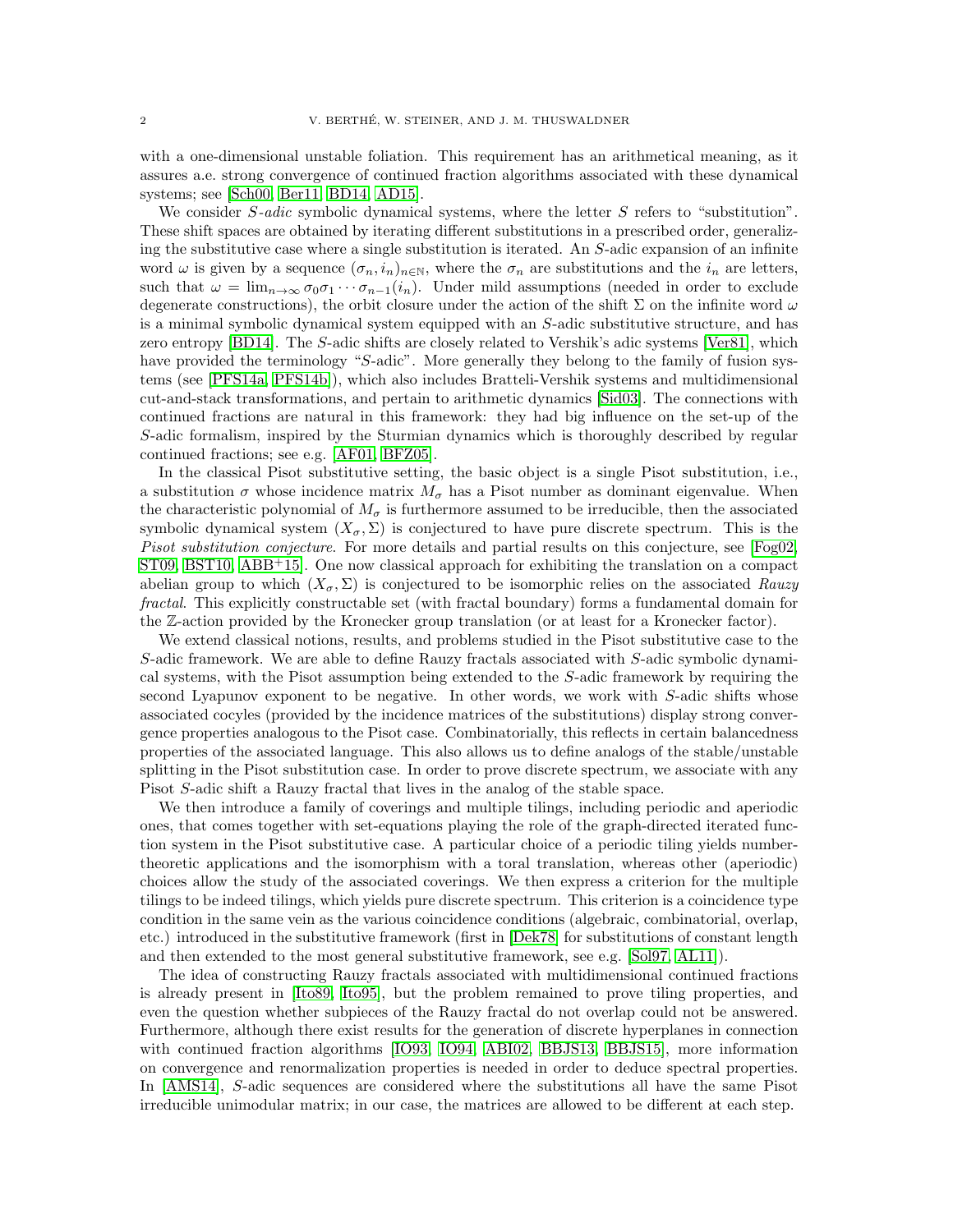Main results. In our first result (see Theorem [1\)](#page-7-1) we describe geometric and dynamical properties of an S-adic shift  $(X, \Sigma)$  under very general combinatorial conditions. In particular, we are able to associate Rauzy fractals with  $(X, \Sigma)$  that are compact, the closure of their interior, and have a boundary of zero measure. We deduce covering and (multiple) tiling properties of these Rauzy fractals and, subject to a combinatorial condition (a coincidence type condition), we are able to show that they form a periodic tiling. Due to the lack of a dominant eigenvector and the fact that we lose the self-similarity properties present for substitutive systems, these proofs require new ideas and do not run along the lines of the substitutive setting. In particular, a crucial point is to prove that the boundary of Rauzy fractals has measure zero (see Proposition [6.7\)](#page-22-0). The tiling property of the Rauzy fractals is then used to prove that  $(X, \Sigma)$  is conjugate to a translation on a torus of suitable dimension. In this case, the subpieces of the Rauzy fractal turn out to be bounded remainder sets, and the elements of  $X$  are natural codings for this translation (as defined in Section [2.7\)](#page-5-0). Since the assumptions on the shift are very mild, this result can be used to establish a metric result stating that almost all shifts of certain families of S-adic shifts (under the above-mentioned Pisot condition in terms of Lyapunov exponents) have the above properties. We apply these constructions to two multidimensional continued fraction algorithms, the Arnoux-Rauzy and the Brun algorithm, that are proved to satisfy our Pisot assumptions as well as the combinatorial coincidence condition.

Arnoux-Rauzy substitutions are known to be Pisot [\[AI01\]](#page-33-8). Purely substitutive Arnoux-Rauzy words are even natural codings of toral translations [\[BJS12,](#page-34-8) BŠW13]. This is not true for arbitrary non-substitutive Arnoux-Rauzy words (see [\[CFZ00,](#page-34-10) [CFM08\]](#page-34-11)), but we are able to show this property for large classes of them; to our knowledge, no such examples (on more than 2 letters) were known before. Moreover, we deduce from a recent result by Avila and Delecroix [\[AD15\]](#page-33-4) that almost every Arnoux-Rauzy word is a toral translation. This proves a conjecture of Arnoux and Rauzy that goes back to the early nineties (see e.g. [\[CFZ00,](#page-34-10) [BFZ05\]](#page-34-4)) in a metric sense. We also prove that any linearly recurrent Arnoux-Rauzy shift with recurrent directive sequence has pure discrete spectrum.

Brun's algorithm [\[Bru58\]](#page-34-12) is one of the most classical multidimensional generalizations of the regular continued fraction expansion [\[Bre81,](#page-34-13) [Sch00\]](#page-36-0). This algorithm generates a sequence of simultaneous rational approximations to a given pair of points (each of these approximations is a pair of points having the same denominator). It is also closely related to the modified Jacobi-Perron algorithm introduced by Podsypanin in [\[Pod77\]](#page-35-9), which is a two-point extension of the Brun algorithm. It is shown to be strongly convergent almost everywhere with exponential rate [\[FIKO96,](#page-35-10) [Sch98,](#page-36-5) [Mee99,](#page-35-11) [BA09\]](#page-34-14) and has an invariant ergodic probability measure equivalent to the Lebesgue measure which is known explicitly [\[AN93\]](#page-34-15). The substitutive case has been handled in [\[Bar16,](#page-34-16) [BBJS15\]](#page-34-7): Brun substitutions have pure discrete spectrum. Applying our theory, we prove that for almost all  $(x_1, x_2) \in [0, 1)^2$ , there is an S-adic shift associated with a certain (explicitly given) Brun expansion which is measurably conjugate to the translation by  $(x_1, x_2)$  on the torus  $\mathbb{T}^2$ . This implies that Brun substitutions yield natural codings of almost all rotations on the two-dimensional torus. The subpieces of the associated Rauzy fractals provide (measurable) bounded remainder sets for this rotation.

Motivation. Our motivation comes on the one hand from number theory. Indeed, Rauzy fractals are known to provide fundamental domains for Kronecker translations on the torus  $\mathbb{T}^d$  (together with Markov partitions for the corresponding toral automorphisms). They are also used to obtain best approximation results for cubic fields [\[HM06\]](#page-35-12), and serve as limit sets for simultaneous Diophantine approximation for cubic extensions in terms of self-similar ellipses provided by Brun's algorithm [\[IFHY03,](#page-35-13) [IY07\]](#page-35-14). Using our new theory, it is now possible to reach Kronecker translations with non-algebraic parameters, which extends the usual (Pisot) algebraic framework and the scope of potential number-theoretic applications considerably.

On the other hand, the results of the present paper extend discrete spectrum results to a much wider framework. Furthermore, our theory enables us to give explicit constructions for higher dimensional non-stationary Markov partitions for "non-stationary hyperbolic toral automorphisms",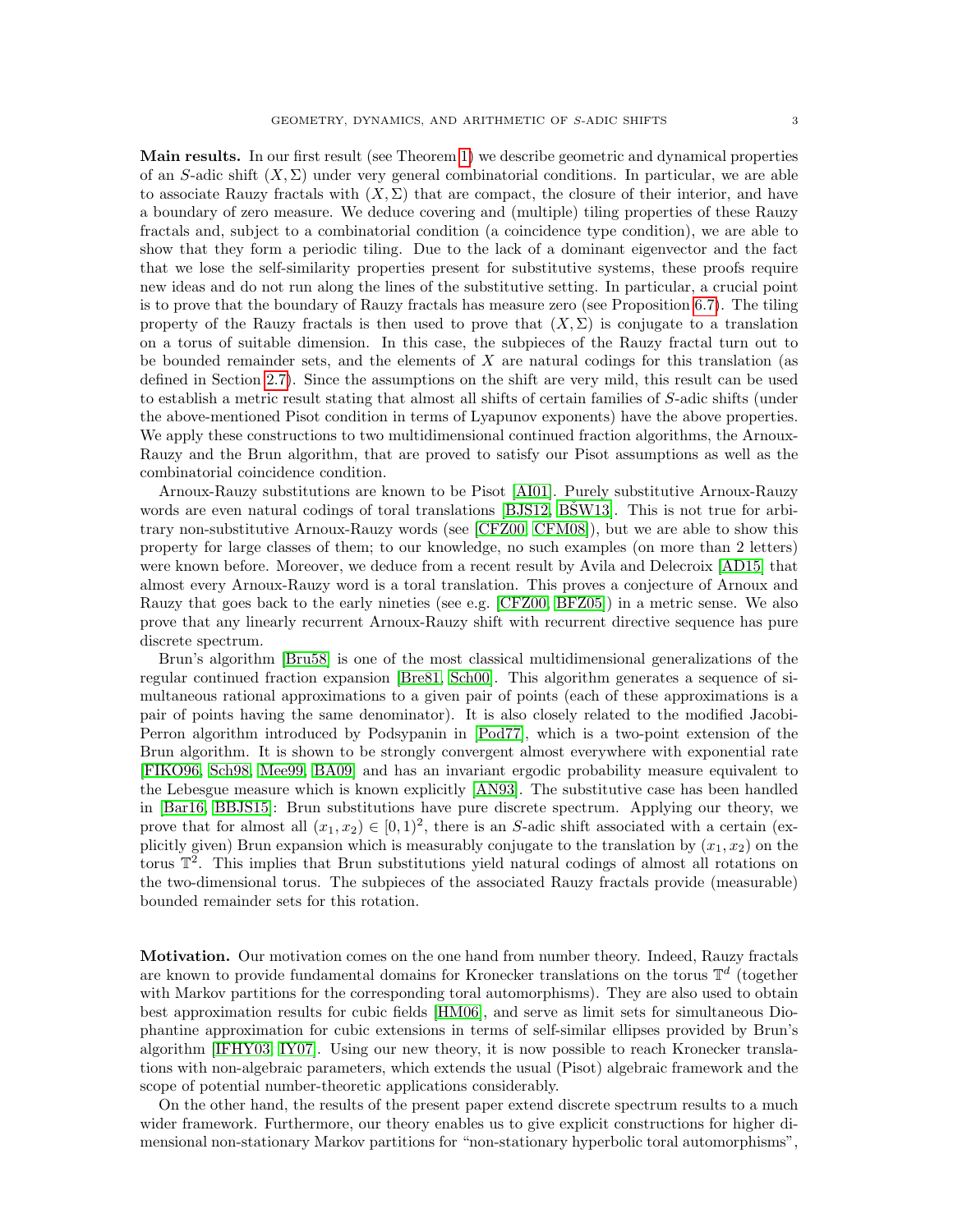in the sense of [\[AF05\]](#page-33-3). In [\[AF05\]](#page-33-3) such non-stationary Markov partitions are defined and 2-dimensional examples are given. Our new results (including the tilings by S-adic Rauzy fractals) might also help in the quest for a convenient symbolic representation of the Weyl chamber flow; see e.g. [\[Gor07,](#page-35-15) Section 6], in the case of two letters this is performed in [\[AF01\]](#page-33-2). Another direction of research will be the investigation of the spectrum of S-adic shifts. In particular, it would be interesting to explore how Host's result [\[Hos86\]](#page-35-16) on the continuity of eigenvalues extends to this more general setting. We will come back to these subjects in a forthcoming paper.

# 2. MISE EN SCÈNE

<span id="page-3-0"></span>2.1. Substitutions. A substitution  $\sigma$  over a finite alphabet  $\mathcal{A} = \{1, 2, ..., d\}$  is an endomorphism of the free monoid A<sup>∗</sup> (that is endowed with the operation of concatenation). We assume here that all our substitutions are non-erasing, i.e., they send non-empty words to non-empty words. The *incidence matrix* (or abelianization) of  $\sigma$  is the square matrix  $M_{\sigma} = (|\sigma(j)|_i)_{i,j \in \mathcal{A}} \in \mathbb{N}^{d \times d}$ . Here, the notation  $|w|_i$  stands for the number of occurrences of the letter i in  $w \in A^*$ , and  $|w|$ will denote the length of w. We say that  $\sigma$  is unimodular if  $|\det M_{\sigma}| = 1$ . The map

$$
1: \mathcal{A}^* \to \mathbb{N}^d, w \mapsto {}^t(|w|_1, |w|_2, \dots, |w|_d)
$$

is called the *abelianization map*. Note that  $\mathbf{l}(\sigma(w)) = M_{\sigma} \mathbf{l}(w)$  for all  $w \in A^*$ . A substitution is called *Pisot irreducible* if the characteristic polynomial of its incidence matrix is the minimal polynomial of a Pisot number.

2.2. S-adic words and languages. Let  $\sigma = (\sigma_n)_{n \in \mathbb{N}}$  be a sequence of substitutions over the alphabet A. To keep notation concise, we set  $M_n = M_{\sigma_n}$  for  $n \in \mathbb{N}$ , and we abbreviate products of consecutive substitutions and their incidence matrices by

$$
\sigma_{[k,\ell)} = \sigma_k \sigma_{k+1} \cdots \sigma_{\ell-1} \quad \text{and} \quad M_{[k,\ell)} = M_k M_{k+1} \cdots M_{\ell-1} \quad (0 \le k \le \ell).
$$

The language associated with  $\sigma$  is defined by  $\mathcal{L}_{\sigma} = \mathcal{L}_{\sigma}^{(0)}$ , where

$$
\mathcal{L}_{\sigma}^{(m)} = \left\{ w \in \mathcal{A}^* : w \text{ is a factor of } \sigma_{[m,n)}(i) \text{ for some } i \in \mathcal{A}, n \in \mathbb{N} \right\} \qquad (m \in \mathbb{N}).
$$

Here, w is a factor of  $v \in A^*$  if  $v \in A^*wA^*$ . Furthermore, w is a prefix of v if  $v \in wA^*$ . Similarly, w is a factor and a prefix of an infinite word  $\omega \in A^{\mathbb{N}}$  if  $\omega \in A^*wA^{\mathbb{N}}$  and  $\omega \in wA^{\mathbb{N}}$ , respectively.

The sequence  $\sigma$  is said to be *algebraically irreducible* if, for each  $k \in \mathbb{N}$ , the characteristic polynomial of  $M_{[k,\ell)}$  is irreducible for all sufficiently large  $\ell$ . The sequence  $\sigma$  is said to be *primitive* if, for each  $k \in \mathbb{N}$ ,  $M_{[k,\ell)}$  is a positive matrix for some  $\ell > k$ . This notion extends primitivity of a single substitution  $\sigma$ , where  $M^{\ell}_{\sigma}$  is required to be positive for some  $\ell > 0$ , to sequences. Note that [\[Dur00,](#page-34-17) [Dur03,](#page-35-17) [DLR13\]](#page-34-18) use a more restrictive definition of primitive sequences of substitutions.

Following [\[AMS14\]](#page-33-7), we say that an infinite word  $\omega \in A^{\mathbb{N}}$  is a limit word of  $\sigma = (\sigma_n)_{n \in \mathbb{N}}$  if there is a sequence of infinite words  $(\omega^{(n)})_{n\in\mathbb{N}}$  with

$$
\omega^{(0)} = \omega, \quad \omega^{(n)} = \sigma_n(\omega^{(n+1)}) \quad \text{for all } n \in \mathbb{N},
$$

where the substitutions  $\sigma_n$  are naturally extended to infinite words. We also say that  $\omega$  is an S-adic limit word with directive sequence  $\sigma$  and  $S = {\sigma_n : n \in \mathbb{N}}$ . We can write

$$
\omega = \lim_{n \to \infty} \sigma_{[0,n)}(i_n),
$$

where  $i_n$  denotes the first letter of  $\omega^{(n)}$ , provided that  $\lim_{n\to\infty} |\sigma_{[0,n)}(i_n)| = \infty$  (which holds in particular when  $\sigma$  is primitive). In case that  $\sigma$  is a periodic sequence, there exists a limit word  $\omega$ such that  $\omega^{(n)} = \omega$  for some  $n \geq 1$ , i.e.,  $\omega$  is the fixed point of the substitution  $\sigma_{[0,n)}$ . We will refer to this case as the periodic case.

Note that we do not require  $S$  to be finite since we want to include  $S$ -adic shifts issued from (multiplicative) multidimensional continued fraction expansions. For more on S-adic sequences, see e.g. [\[BD14,](#page-34-3) [DLR13,](#page-34-18) [AMS14\]](#page-33-7).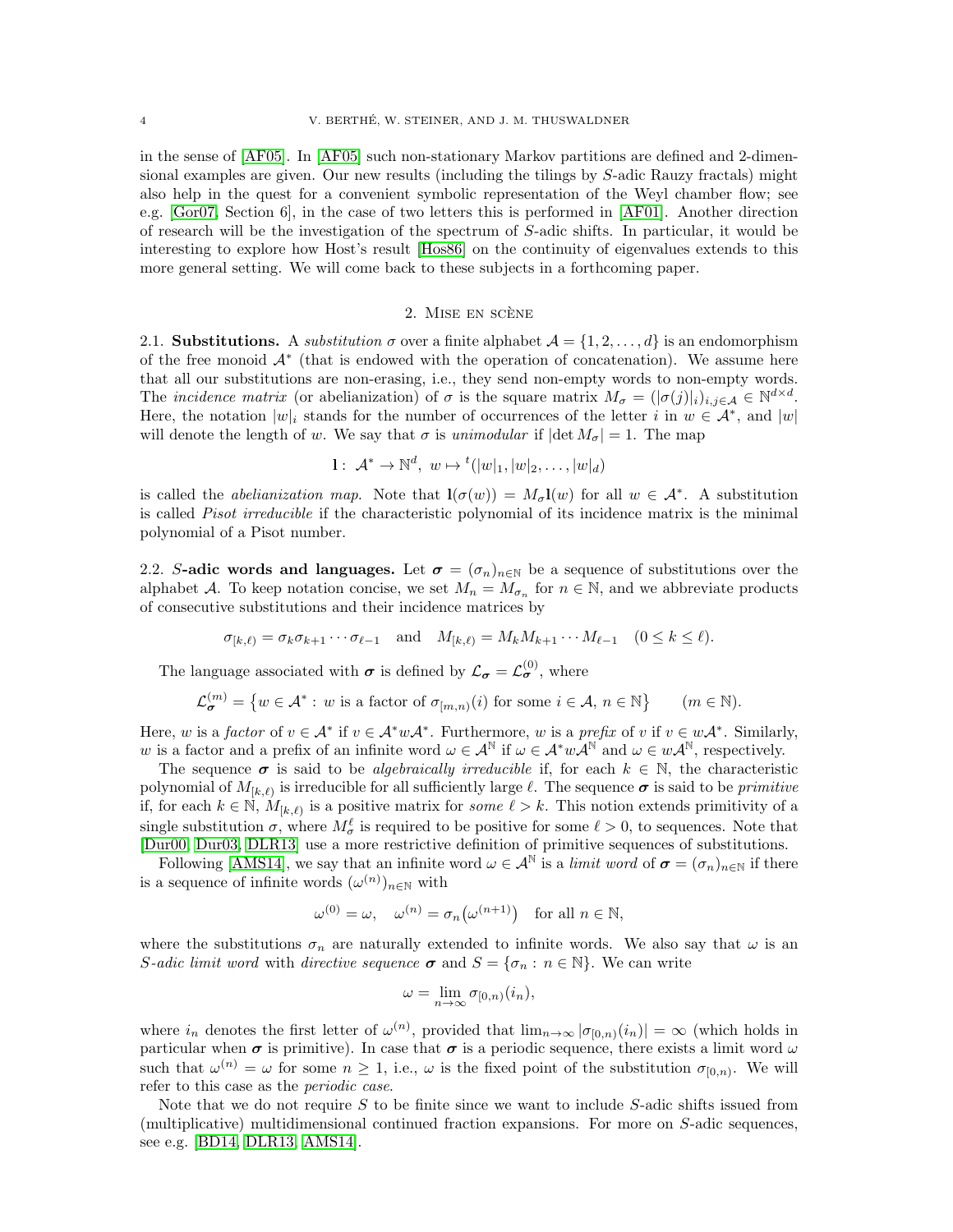2.3. Symbolic dynamics, S-adic shifts, and S-adic graphs. An infinite word  $\omega$  is said to be recurrent if each factor of  $\omega$  occurs infinitely often in  $\omega$ . It is is said to be uniformly recurrent if each factor occurs at an infinite number of positions with bounded gaps. The recurrence function  $R(n)$  of a uniformly recurrent word  $\omega$  is defined for any n as the smallest positive integer k for which every factor of size k of  $\omega$  contains every factor of size n. An infinite word  $\omega$  is said to be linearly recurrent if there exists a constant C such that  $R(n) \leq C_n$ , for all n.

The shift operator  $\Sigma$  maps  $(\omega_n)_{n\in\mathbb{N}}$  to  $(\omega_{n+1})_{n\in\mathbb{N}}$ . A dynamical system  $(X,\Sigma)$  is a shift space if X is a closed shift-invariant set of infinite words over a finite alphabet, with the product topology of the discrete topology. The system  $(X, \Sigma)$  is minimal if every non-empty closed shift-invariant subset equals the whole set; it is called *uniquely ergodic* if there exists a unique shift-invariant probability measure on X. The symbolic dynamical system generated by an infinite word  $\omega$  is defined as  $(X_\omega, \Sigma)$ , where  $X_\omega = \overline{\{\Sigma^n(\omega) : n \in \mathbb{N}\}}$  is the closure of the  $\Sigma$ -orbit of  $\omega$ . This system is minimal if and only if  $\omega$  is uniformly recurrent [\[Que10,](#page-35-18) Proposition 4.7].

Let  $\mu$  be a shift-invariant measure defined on  $(X, \Sigma)$ . A measurable eigenfunction of the system  $(X, \Sigma, \mu)$  with associated eigenvalue  $\lambda \in \mathbb{R}$  is an  $L^2(X, \mu)$  function that satisfies  $f(\Sigma^n(\omega)) =$  $e^{2\pi i\lambda n}f(\omega)$  for all  $n \in \mathbb{N}$  and  $\omega \in X$ . The system  $(X, \Sigma)$  is said to be weakly mixing if there are no nontrivial measurable eigenvalues. It has *pure discrete spectrum* if  $L^2(X,\mu)$  is spanned by the measurable eigenfunctions.

In the present paper we consider two types of symbolic dynamical systems in which the previous definitions make sense. Namely, S-adic shifts and edge shifts associated with S-adic graphs. They will be defined now.

Let S be a set of substitutions, S can be finite or infinite. The S-adic shift or S-adic system with directive sequence  $\sigma \in S^{\mathbb{N}}$  is  $(X_{\sigma}, \Sigma)$ , where  $X_{\sigma}$  denotes the set of infinite words  $\omega$  such that each factor of  $\omega$  is an element of  $\mathcal{L}_{\sigma}$ . If  $\sigma$  is primitive, then one checks that  $(X_{\sigma}, \Sigma) = (X_{\omega}, \Sigma)$ for any limit word  $\omega$  of  $\sigma$ ; see e.g. [\[BD14,](#page-34-3) Theorem 5.2].

Let S be a set of substitutions and let  $G = (V, E)$  be a strongly connected directed graph with set of vertices V and set of edges  $E$ . The graph  $G$  may be an infinite graph with multiple edges. Let  $\tau : E \to S$  be a map that associates a substitution  $\tau(e) = \sigma_e$  with each edge  $e \in E$  and call  $(G, \tau)$  an *S-adic graph* (see [\[BD14,](#page-34-3) Section 3.3]). Let  $s(e)$  and  $r(e)$  be the source and the range of an edge  $e \in E$ . Then with G we associate the edge shift  $(E_G, \Sigma)$  with

$$
E_G = \{ (\gamma_n) \in E^{\mathbb{N}} : r(\gamma_n) = s(\gamma_{n+1}) \text{ for each } n \in \mathbb{N} \}.
$$

The set  $D_G = \{(\sigma_n) = (\tau(\gamma_n)) : (\gamma_n) \in E_G\}$  consists of all directive sequences corresponding to labellings of infinite walks in  $G$ . In what follows, we will allow  $E$  to be infinite (which allows S-adic shifts with infinitely many different substitutions). However, we will always assume that V is finite. We will then speak of an S-adic graph with finitely many vertices. Very often we will deal with the full shift  $E_G \cong D_G = S^{\mathbb{N}}$  corresponding to a graph with one vertex and finitely or countably infinitely many self loops (each of which is identified with a different substitution). Note that we use the same notation for the shift map  $\Sigma$  acting on  $\mathcal{A}^{\mathbb{N}}$  and on  $E_G$ . The cylinder of a finite sequence  $(\gamma_0, \gamma_1, \ldots, \gamma_{\ell-1}) \in E^{\ell}$  is

$$
\mathcal{Z}(\gamma_0,\gamma_1,\ldots,\gamma_{\ell-1})=\big\{(\tau_n)_{n\in\mathbb{N}}\in E_G:\,(\tau_0,\tau_1,\ldots,\tau_{\ell-1})=(\gamma_0,\gamma_1,\ldots,\gamma_{\ell-1})\big\}.
$$

In what follows we will often identify an edge  $e \in E$  with the substitution  $\tau(e)$ , a finite walk with the associated product of substitutions, and an element of  $(\gamma_n) \in E_G$  with the associated directive sequence  $(\tau(\gamma_n))$ . In particular, we will talk about the incidence matrix of an edge or a walk, and about primitivity, algebraic irreducibility, and the language  $\mathcal{L}_{\gamma}$  of an element  $\gamma \in E_G$ .

# 2.4. Balance and letter frequencies. A pair of words  $u, v \in A^*$  with  $|u| = |v|$  is C-balanced if  $-C \leq |u|_j - |v|_j \leq C$  for all  $j \in \mathcal{A}$ .

A language L is C-balanced if each pair of words  $u, v \in \mathcal{L}$  with  $|u| = |v|$  is C-balanced. The language  $\mathcal L$  is said to be *balanced* if there exists C such that  $\mathcal L$  is C-balanced. (In previous works, this property was sometimes called *finitely balanced*, and balancedness referred to the case  $C = 1$ .) A (finite or infinite) word is C-balanced or balanced if the language of its factors has this property.

Note that the language of a Pisot irreducible substitution is balanced; see e.g. [\[Ada03,](#page-33-9) [Ada04\]](#page-33-10).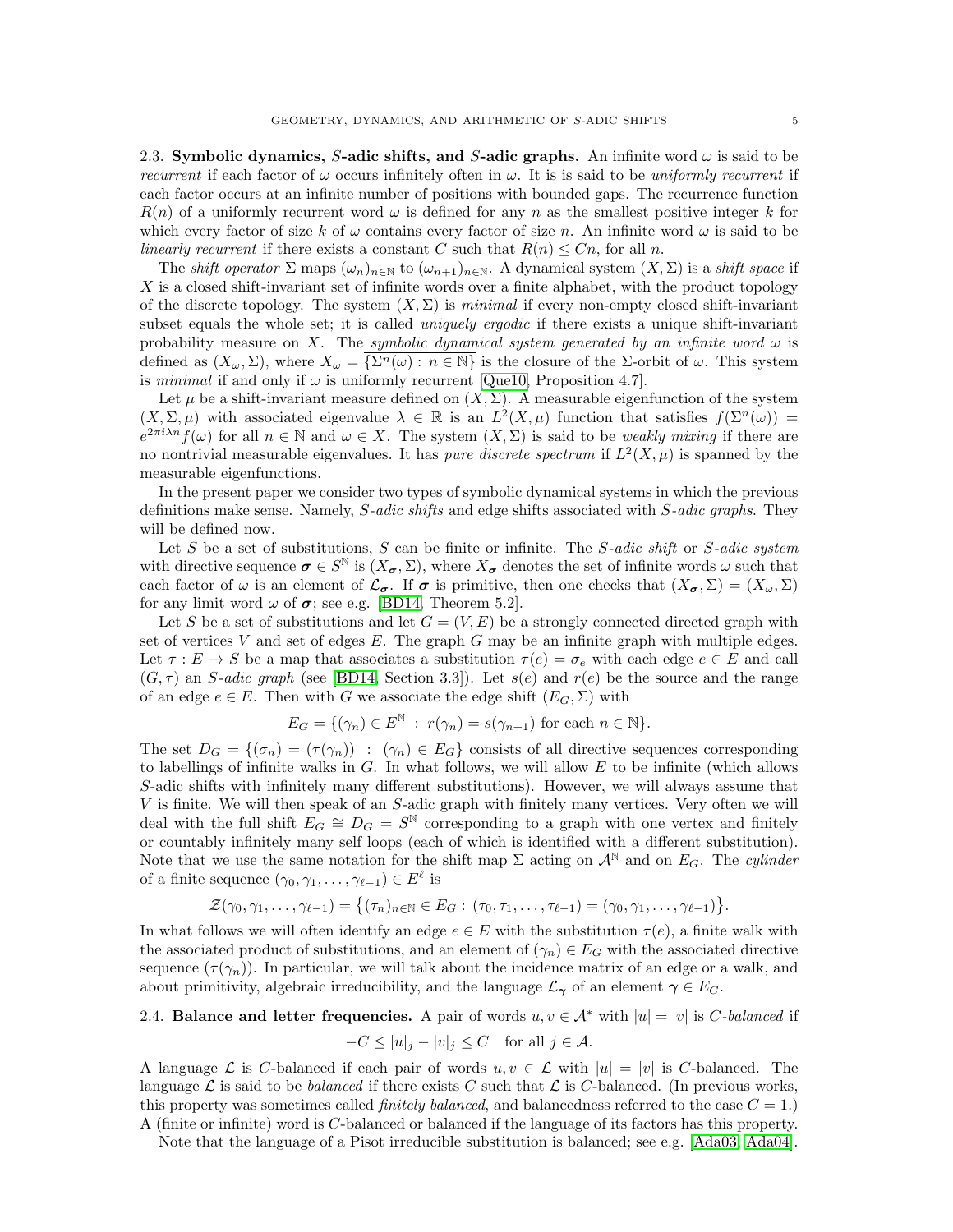The frequency of a letter  $i \in \mathcal{A}$  in  $\omega \in \mathcal{A}^{\mathbb{N}}$  is defined as  $f_i = \lim_{|p| \to \infty} |p|_i / |p|$ , where the limit is taken over the prefixes p of  $\omega$ , if the limit exists. The vector  ${}^t(f_1, f_2, \ldots, f_d)$  is then called the letter frequency vector. Balancedness implies the existence of letter frequencies; see [\[BT02\]](#page-34-19).

<span id="page-5-2"></span>2.5. **Generalized Perron-Frobenius eigenvectors.** A natural way to endow a shift space with a shift-invariant measure is to consider its factor frequencies (defined analogously as for letters). In the primitive substitutive case, letter frequencies are given by the Perron-Frobenius eigenvector. More generally, for a sequence of matrices  $(M_n)_{n\in\mathbb{N}}$ , we have by [\[Fur60,](#page-35-19) pp. 91–95] that

<span id="page-5-1"></span>(2.1) 
$$
\bigcap_{n\in\mathbb{N}}M_{[0,n)}\mathbb{R}^d_+ = \mathbb{R}_+\mathbf{u} \text{ for some positive vector } \mathbf{u}\in\mathbb{R}^d_+,
$$

provided there are indices  $k_1 < \ell_1 \leq k_2 < \ell_2 \leq \cdots$  and a positive matrix B such that  $B =$  $M_{[k_1,\ell_1)} = M_{[k_2,\ell_2)} = \cdots$ . In particular, [\(2.1\)](#page-5-1) holds for the sequence of incidence matrices of a primitive and recurrent sequence of substitutions  $\sigma = (\sigma_n)_{n \in \mathbb{N}}$  (even if S is infinite). We call u a generalized right eigenvector of  $\sigma$ . Note that [\(2.1\)](#page-5-1) is called topological Perron-Frobenius condition in [\[Fis09\]](#page-35-2). In particular, the letter frequency vector  $\mathbf{u} = {}^{t}(f_1, f_2, \ldots, f_d)$  is a generalized right eigenvector when  $\omega$  is a limit word of a primitive and recurrent sequence of substitutions.

<span id="page-5-3"></span>2.6. Lyapunov exponents and Pisot condition. Let S be a finite or infinite set of substitutions with invertible incidence matrices and let  $(G, \tau)$  be an S-adic graph with associated edge shift  $(E_G, \Sigma, \nu)$ , where  $\nu$  is a (ergodic) probability measure. With each  $\gamma = (\gamma_n)_{n \in \mathbb{N}} \in E_G$ , associate the linear cocycle operator  $A(\gamma) = {}^{t}M_0$  (where  $M_0$  is the incidence matrix of the substitution  $\sigma_0 =$  $\tau(\gamma_0)$  associated with the first edge  $\gamma_0$  of the walk  $\gamma$ ). Assume that this cocycle is log-integrable in the sense that

$$
\int_{E_G} \log \max\{\|A(x)\|, \|A(x)^{-1}\|\} d\nu(x) < \infty
$$

(this condition is always satisfied if  $G$  is a finite graph, that is, when  $G$  has finitely many edges). Then the Lyapunov exponents  $\theta_1, \theta_2, \ldots, \theta_d$  of  $(E_G, \Sigma, \nu)$  are recursively defined by

<span id="page-5-4"></span>
$$
\theta_1 + \theta_2 + \dots + \theta_k = \lim_{n \to \infty} \frac{1}{n} \int_{E_G} \log \|\wedge^k \left( A(\Sigma^{n-1}(x)) \cdots A(\Sigma(x)) A(x) \right) \| d\nu(x)
$$
  

$$
= \lim_{n \to \infty} \frac{1}{n} \int_{E_G} \log \|\wedge^k ({}^t M_{[0,n)}) \| d\nu = \lim_{n \to \infty} \frac{1}{n} \int_{E_G} \log \|\wedge^k M_{[0,n)} \| d\nu
$$

for  $1 \leq k \leq d$ , where  $\wedge^k$  denotes the k-fold wedge product. Here and in the following,  $\|\cdot\|$  denotes the maximum norm  $\|\cdot\|_{\infty}$ . Following [\[BD14,](#page-34-3) §6.3], we say that  $(E_G, \Sigma, \nu)$  satisfies the *Pisot* condition if

$$
\theta_1 > 0 > \theta_2 \ge \theta_3 \ge \cdots \ge \theta_d.
$$

<span id="page-5-0"></span>2.7. Natural codings and bounded remainder sets. Let  $\Lambda$  be a full-rank lattice in  $\mathbb{R}^d$  and  $T_{\mathbf{t}} : \mathbb{R}^d/\Lambda \to \mathbb{R}^d/\Lambda$ ,  $\mathbf{x} \mapsto \mathbf{x} + \mathbf{t}$  a given toral translation. Let  $R \subset \mathbb{R}^d$  be a fundamental domain for  $\Lambda$  and  $\tilde{T}_t : R \to R$  the mapping induced by  $T_t$  on R. If  $R = R_1 \cup \cdots \cup R_k$  is a partition of R (up to measure zero) such that for each  $1 \leq i \leq k$  the restriction  $\tilde{T}_{\mathbf{t}}|_{R_i}$  is given by the translation  $\mathbf{x} \mapsto \mathbf{x} + \mathbf{t}_i$  for some  $\mathbf{t}_i \in \mathbb{R}^d$ , and  $\omega$  is the coding of a point  $\mathbf{x} \in R$  with respect to this partition, we call  $\omega$  a natural coding of  $T_t$ . A symbolic dynamical system  $(X, \Sigma)$  is a natural coding of  $(\mathbb{R}^d/\Lambda, T_t)$ if  $(X, \Sigma)$  and  $(\mathbb{R}^d/\Lambda, T_t)$  are measurably conjugate and every element of X is a natural coding of the orbit of some point of the d-dimensional torus  $\mathbb{R}^d/\Lambda$  (with respect to some fixed partition).

A subset A of  $\mathbb{R}^d/\Lambda$  with Lebesgue measure  $\lambda(A)$  is said to be a *bounded remainder set* for the translation  $T_t$  if there exists  $C > 0$  such that, for a.e.  $x \in \mathbb{R}^d/\Lambda$ ,

$$
|\#\{n < N:\, T_\mathbf{t}^n(x) \in A\} - N\lambda(A)/\lambda(R)| < C \qquad \text{for all } N \in \mathbb{N}.
$$

Observe that if  $(X, \Sigma)$  is a natural coding of a minimal translation  $(\mathbb{R}^d/\Lambda, T_t)$  with balanced language, then the elements of its associated partition are bounded remainder sets [\[Ada03,](#page-33-9) Proposition 7]. Moreover, A is a bounded remainder set if it is an atom of a partition that gives rise to a natural coding of a translation whose induced mapping on A is again a translation; see [\[Rau84\]](#page-35-20) (we also refer to [\[Fer92\]](#page-35-21) for an analogous characterization of bounded remainder sets).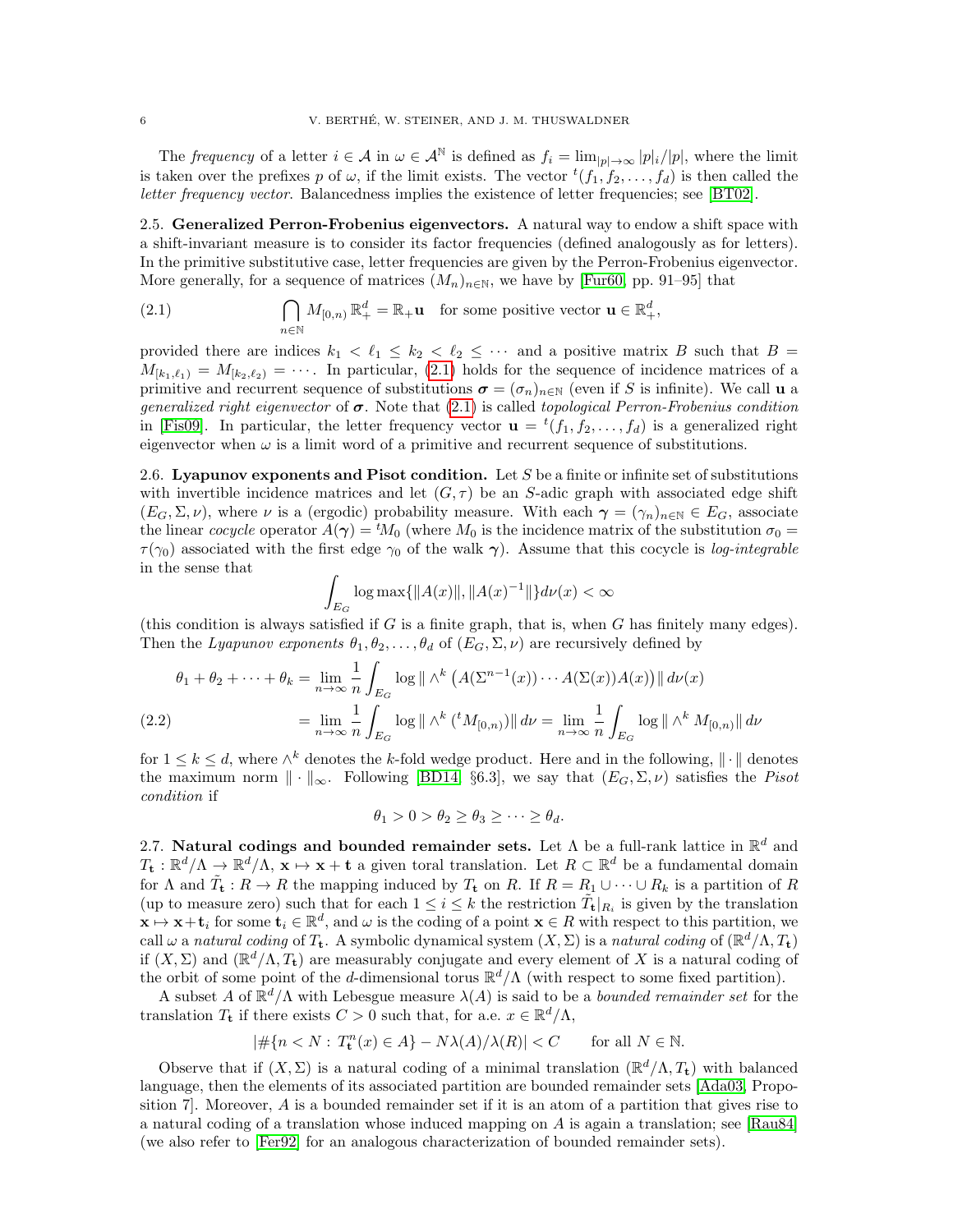<span id="page-6-2"></span>2.8. (Multiple) tilings. We call a collection  $K$  of compact subsets of a Euclidean space  $\mathcal E$  a multiple tiling of  $\mathcal E$  if each element of  $\mathcal K$  is the closure of its interior and if there exists a positive integer m such that almost every point of  $\mathcal E$  (with respect to the Lebesgue measure) is contained in exactly m elements of K. The integer m is called the *covering degree* of the multiple tiling K. If  $m = 1$ , then K is called a tiling of E. A point in E is called m-exclusive if it is contained in the interior of exactly m tiles of K; it is called *exclusive* if  $m = 1$ .

<span id="page-6-1"></span>2.9. Rauzy fractals. For a vector  $\mathbf{w} \in \mathbb{R}^d \setminus \{\mathbf{0}\}\text{, let }$ 

$$
\mathbf{w}^\perp = \{\mathbf{x} \in \mathbb{R}^d: \, \langle \mathbf{w}, \mathbf{x} \rangle = 0\}
$$

be the hyperplane orthogonal to w containing the origin, equipped with the  $(d-1)$ -dimensional Lebesgue measure  $\lambda_{\mathbf{w}}$ . In particular, for  $\mathbf{1} = {}^{t}(1,\ldots,1), \mathbf{1}^{\perp}$  is the hyperplane of vectors whose entries sum up to 0.

The Rauzy fractal (in the representation space  $\mathbf{w}^{\perp}$ ,  $\mathbf{w} \in \mathbb{R}_{\geq 0}^d \setminus \{\mathbf{0}\}\)$  associated with a sequence of substitutions  $\boldsymbol{\sigma} = (\sigma_n)_{n \in \mathbb{N}}$  over the alphabet A with generalized right eigenvector **u** is

$$
\mathcal{R}_{\mathbf{w}} = \overline{\{\pi_{\mathbf{u},\mathbf{w}}\mathbf{l}(p) : p \in \mathcal{A}^*, \ p \text{ is a prefix of a limit word of } \boldsymbol{\sigma}\}},
$$

where  $\pi_{u,w}$  denotes the projection along the direction of u onto  $w^{\perp}$ . The Rauzy fractal has natural subpieces (or *subtiles*) defined by

$$
\mathcal{R}_{\mathbf{w}}(i) = \{ \pi_{\mathbf{u},\mathbf{w}} \mathbf{l}(p) : p \in \mathcal{A}^*, \text{ } p \text{ is a prefix of a limit word of } \boldsymbol{\sigma} \},
$$

We set  $\mathcal{R} = \mathcal{R}_1$  and  $\mathcal{R}(i) = \mathcal{R}_1(i)$ .

If  $\omega \in A^{\mathbb{N}}$  then  $\{I(p) : p \text{ is a prefix of } \omega\}$  can be regarded as the set of vertex points of the broken line corresponding to  $\omega$  (see e.g. [\[BST10,](#page-34-1) Section 5.2.2]). The Rauzy fractal  $\mathcal{R}_{\mathbf{w}}$  is the closure of the projection of the vertices of all broken lines corresponding to a limit word. When  $\sigma$  is a primitive, algebraically irreducible, and recurrent sequence of substitutions with balanced language  $\mathcal{L}_{\sigma}$ , then it follows from Proposition [4.3](#page-12-0) below that it is sufficient to take a single (arbitrary) limit word in the definition of the Rauzy fractal.

The Rauzy boxes (or suspensions of the Rauzy fractals) are

$$
\widehat{\mathcal{R}}_{\mathbf{w}}(i) = \big\{ x \left( \mathbf{e}_i - \pi_{\mathbf{u}, \mathbf{w}} \mathbf{e}_i \right) - \mathbf{y} : x \in [0, 1), \ \mathbf{y} \in \mathcal{R}_{\mathbf{w}}(i) \big\},
$$

where  $\mathbf{e}_i = \mathbf{l}(i)$  denotes the *i*-th standard unit vector in  $\mathbb{R}^d$ .

2.10. Discrete hyperplanes and collections of tiles. Let  $\sigma$  be a sequence of substitutions over the alphabet A with generalized right eigenvector **u**. For any vector  $\mathbf{w} \in \mathbb{R}_{\geq 0}^d \setminus \{\mathbf{0}\},\$ consider the collections of tiles

$$
\mathcal{C}_{\mathbf{w}} = \left\{ \pi_{\mathbf{u}, \mathbf{w}} \mathbf{x} + \mathcal{R}_{\mathbf{w}}(i) : [\mathbf{x}, i] \in \Gamma(\mathbf{w}) \right\} \quad \text{and} \quad \widehat{\mathcal{C}}_{\mathbf{w}} = \left\{ \mathbf{z} + \widehat{\mathcal{R}}_{\mathbf{w}}(i) : i \in \mathcal{A}, \, \mathbf{z} \in \mathbb{Z}^d \right\},
$$

where

$$
\Gamma(\mathbf{w}) = \left\{ [\mathbf{x}, i] \in \mathbb{Z}^d \times \mathcal{A} : 0 \le \langle \mathbf{w}, \mathbf{x} \rangle < \langle \mathbf{w}, \mathbf{e}_i \rangle \right\}
$$

is the *discrete hyperplane*<sup>[1](#page-6-0)</sup> approximating  $w^{\perp}$ . We endow  $\Gamma(w)$  with a product metric of the distance induced by  $||\cdot|| = ||\cdot||_{\infty}$  on  $\mathbb{Z}^d$  and some metric on A. This notion of discrete hyperplane corresponds to the notion of standard discrete hyperplane in discrete geometry; see [\[Rev91\]](#page-35-22).

In the particular case  $w = 1$ , the collection

$$
\mathcal{C}_\mathbf{1} = \{ \mathbf{x} + \mathcal{R}(i) : \, \mathbf{x} \in \mathbb{Z}^d \cap \mathbf{1}^\perp, \, i \in \mathcal{A} \}
$$

consists of the translations of (the subtiles of) the Rauzy fractal by vectors in the lattice  $\mathbb{Z}^d \cap \mathbf{1}^{\perp}$ . The collection  $C_1$  generalizes the periodic tiling introduced for unimodular Pisot (irreducible) substitutions. For particular vectors **v** that will be specified in Section [5.2,](#page-16-0) the collection  $C_v$ generalizes the corresponding aperiodic tiling that is obtained in the Pisot case by taking for  $\bf{v}$  a left Perron-Frobenius eigenvector of  $M_{\sigma}$ ; see e.g. [\[IR06\]](#page-35-23).

<span id="page-6-0"></span><sup>&</sup>lt;sup>1</sup>A geometric interpretation can be given to the notation  $[\mathbf{x}, i] \in \mathbb{Z}^d \times \mathcal{A}$  by setting  $[\mathbf{x}, i] = {\mathbf{x} + \sum_{j \in \mathcal{A}, j \neq i} \lambda_j \mathbf{e}_j : \lambda_j = \lambda_j \mathbf{e}_j}$  $\lambda_j \in [0,1], j \in \mathcal{A}\},$  which turns  $\Gamma(\mathbf{w})$  into a stepped hyperplane.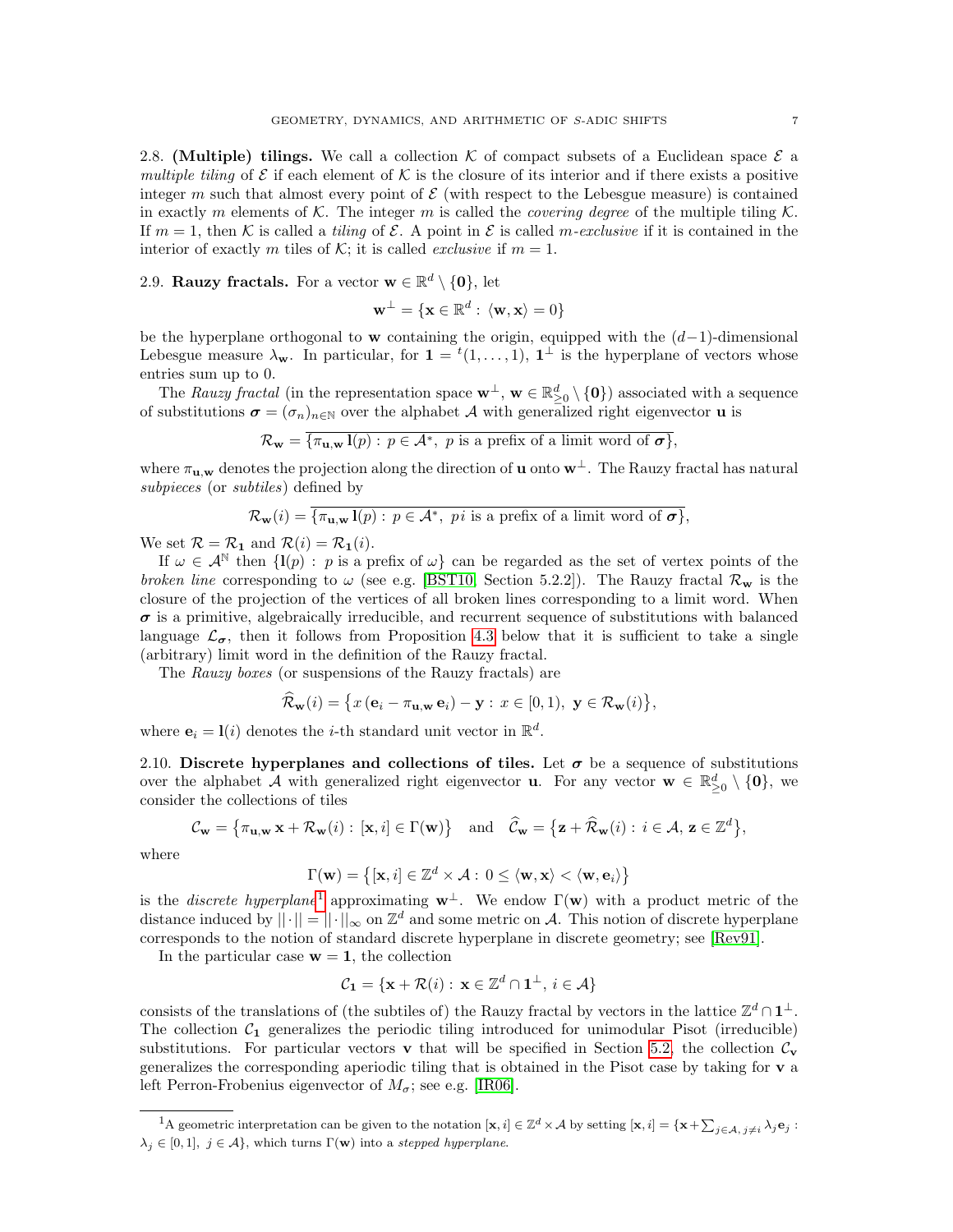We also recall the formalism of *dual substitutions* introduced in [\[AI01\]](#page-33-8). For  $[\mathbf{x}, i] \in \mathbb{Z}^d \times A$  and a unimodular substitution  $\sigma$  on A, let

<span id="page-7-3"></span>
$$
(2.3) \qquad E_1^*(\sigma)[\mathbf{x},i] = \left\{ [M_\sigma^{-1}(\mathbf{x}+\mathbf{l}(p)),j] : j \in \mathcal{A}, \ p \in \mathcal{A}^* \text{ such that } pi \text{ is a prefix of } \sigma(j) \right\}.
$$

We will recall basic properties of  $E_1^*$  in Section [5.1.](#page-14-1) In order to make this formalism work, we assume that our substitutions are unimodular. Observe that a non-unimodular theory in the Pisot substitutive case has also been developed; see e.g. [\[MT14\]](#page-35-24) and the references therein.

2.11. Coincidences and geometric finiteness. A sequence of substitutions  $\sigma = (\sigma_n)_{n \in \mathbb{N}}$  satisfies the strong coincidence condition if there is  $\ell \in \mathbb{N}$  such that, for each pair  $(j_1, j_2) \in \mathcal{A} \times \mathcal{A}$ , there are  $i \in \mathcal{A}$  and  $p_1, p_2 \in \mathcal{A}^*$  with  $\mathbf{l}(p_1) = \mathbf{l}(p_2)$  such that  $\sigma_{[0,\ell)}(j_1) \in p_1 i \mathcal{A}^*$  and  $\sigma_{[0,\ell)}(j_2) \in p_2 i \mathcal{A}^*$ . As in the periodic case, this condition will ensure that the subtiles  $\mathcal{R}(i)$  are disjoint in measure and, hence, define an exchange of domains on  $R$  (see Proposition [7.7;](#page-26-0) the same conclusion is true for a suffix version of strong coincidence, see Remark [7.8\)](#page-26-1).

We say that  $\sigma = (\sigma_n)_{n \in \mathbb{N}}$  satisfies the *geometric coincidence condition* if for each  $R > 0$  there is  $\ell \in \mathbb{N}$  such that, for all  $n \geq \ell$ ,  $E_1^*(\sigma_{[0,n)})[0, i_n]$  contains a ball of radius R of the discrete hyperplane  $\Gamma({}^t(M_{[0,n)})$  1) for some  $i_n \in \mathcal{A}$ . This condition can be seen as an S-adic dual analogue to the geometric coincidence condition (or super-coincidence condition) in [\[BK06,](#page-34-0) [IR06,](#page-35-23) [BST10\]](#page-34-1), which provides a tiling criterion. Recall that the periodic tiling yields the isomorphism with a toral translation and thus pure discrete spectrum. This criterion is a coincidence type condition in the same vein as the various coincidence conditions introduced in the usual Pisot framework; see e.g. [\[Sol97,](#page-36-4) [AL11\]](#page-33-5). In Proposition [7.9,](#page-26-2) we give a variant of the geometric coincidence condition that can be checked algorithmically; see also Proposition [7.10.](#page-27-1)

A more restrictive condition is the *geometric finiteness property* stating that for each  $R > 0$ there is  $\ell \in \mathbb{N}$  such that  $\bigcup_{i \in \mathcal{A}} E_1^*(\sigma_{[0,n)})[0, i]$  contains the ball  $\{[\mathbf{x}, i] \in \Gamma(\ell(M_{[0,n)}) \mathbf{1}) : ||\mathbf{x}|| \leq R\}$ for all  $n \geq \ell$ . This implies that  $\bigcup_{i \in \mathcal{A}} E_1^*(\sigma_{[0,n)})[\mathbf{0},i]$  generates a whole discrete plane if  $n \to \infty$ , and that 0 is an inner point of the Rauzy fractal; see Proposition [7.10.](#page-27-1) This condition is a geometric variant of the finiteness property in the framework of beta-numeration [\[FS92\]](#page-35-25).

# 3. Main results

<span id="page-7-0"></span>3.1. General results on S-adic shifts. Our first result in Theorem [1,](#page-7-1) which sets the stage for all the subsequent results, gives a variety of properties of S-adic shifts  $(X_{\sigma}, \Sigma)$  under general conditions. Indeed, the set S of unimodular substitutions from which the directive sequence  $\sigma$  is formed may be finite or infinite in this theorem. Primitivity and algebraic irreducibility are the analogs of primitivity and irreducibility (of the characteristic polynomial of the incidence matrix) of a substitution  $\sigma$  in the periodic case. To guarantee minimality of  $(X_{\sigma}, \Sigma)$  in the S-adic setting, we require the directive sequence  $\sigma$  to be primitive; to guarantee unique ergodicity, in our setting we also assume recurrence on top of this (see the proof of Lemma [8.2\)](#page-28-0). Moreover, we need to have balancedness of the language  $\mathcal{L}_{\sigma}$  to ensure that the associated Rauzy fractal R is bounded. To endow  $R$  with a convenient subdivision structure (replacing the graph directed self-affine structure of the periodic case), uniform balancedness properties of the "desubstituted" languages  $\mathcal{L}_{\sigma}^{(n)}$  are needed for infinitely many (but not all)  $n$ . These assumptions are not very restrictive in the sense that they will enable us to prove metric results valid for almost all sequences of S-adic shifts under the Pisot condition as specified in Theorem [2.](#page-8-0)

<span id="page-7-1"></span>**Theorem 1.** Let  $S$  be a finite or infinite set of unimodular substitutions over the finite alphabet  $A$ and let  $\sigma = (\sigma_n)_{n \in \mathbb{N}} \in S^{\mathbb{N}}$  be a primitive and algebraically irreducible directive sequence. Assume that there is  $C > 0$  such that for each  $\ell \in \mathbb{N}$ , there is  $n \geq 1$  with  $(\sigma_n, \ldots, \sigma_{n+\ell-1}) = (\sigma_0, \ldots, \sigma_{\ell-1})$ and the language  $\mathcal{L}_{\sigma}^{(n+\ell)}$  is C-balanced. Then the following results are true.

- <span id="page-7-2"></span>(i) The S-adic shift  $(X_{\sigma}, \Sigma)$  is minimal and uniquely ergodic with unique invariant measure  $\mu$ .
- <span id="page-7-4"></span>(ii) Each subtile  $\mathcal{R}(i)$ ,  $i \in \mathcal{A}$ , of the Rauzy fractal  $\mathcal R$  is a compact set that is the closure of its interior; its boundary has zero Lebesque measure  $\lambda_1$ .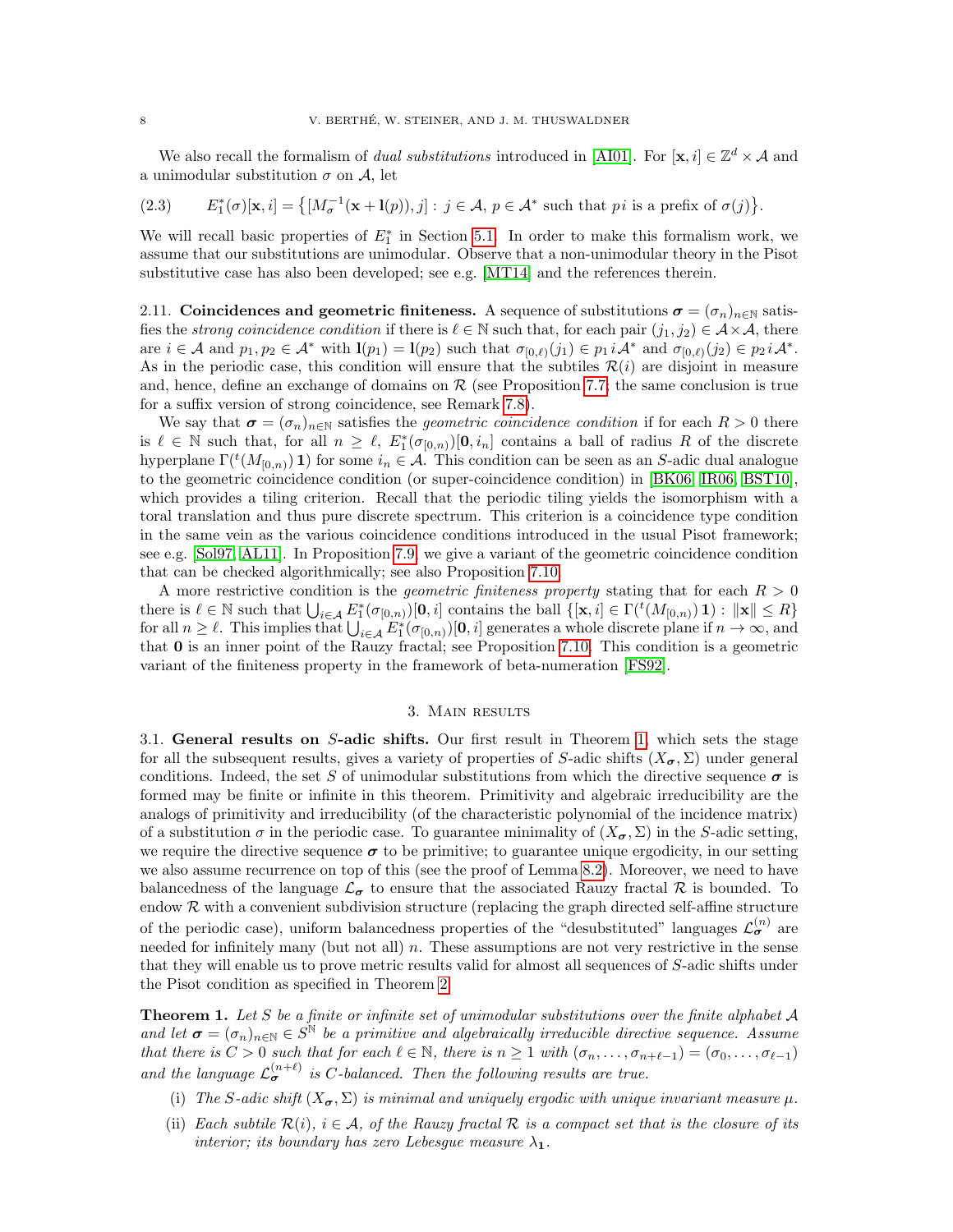- <span id="page-8-4"></span>(iii) The collection  $C_1$  forms a multiple tiling of  $1^{\perp}$ , and the S-adic shift  $(X_{\sigma}, \Sigma, \mu)$  admits as a factor (with finite fiber) a translation on the torus  $\mathbb{T}^{d-1}$ . As a consequence, it is not weakly mixing.
- <span id="page-8-5"></span>(iv) If  $\sigma$  satisfies the strong coincidence condition, then the subtiles  $\mathcal{R}(i)$ ,  $i \in \mathcal{A}$ , are mutually disjoint in measure, and the S-adic shift  $(X_{\sigma}, \Sigma, \mu)$  is measurably conjugate to an exchange of domains on R.
- <span id="page-8-1"></span>(v) The collection  $C_1$  forms a tiling of  $1^{\perp}$  if and only if  $\sigma$  satisfies the geometric coincidence condition.

<span id="page-8-2"></span>If moreover  $C_1$  forms a tiling of  $1^{\perp}$ , then also the following results hold.

- (vi) The S-adic shift  $(X_{\sigma}, \Sigma, \mu)$  is measurably conjugate to a translation T on the torus  $\mathbb{T}^{d-1}$ ; in particular, its measure-theoretic spectrum is purely discrete.
- <span id="page-8-6"></span>(vii) Each  $\omega \in X_{\sigma}$  is a natural coding of the toral translation T with respect to the partition  $\{\mathcal{R}(i): i \in \mathcal{A}\}.$
- <span id="page-8-3"></span>(viii) The set  $\mathcal{R}(i)$  is a bounded remainder set for the toral translation T for each  $i \in \mathcal{A}$ .

Note that the assumptions in Theorem [1](#page-7-1) obviously imply that the sequence  $\sigma$  is recurrent.

Remark 3.1. We will prove in Propositions [7.5](#page-24-0) and [7.6](#page-25-0) that, under the conditions of Theorem [1,](#page-7-1) for each  $\mathbf{w} \in \mathbb{R}_{\geq 0}^d \setminus \{\mathbf{0}\}\$  the collection  $\mathcal{C}_{\mathbf{w}}$  forms a multiple tiling of  $\mathbf{w}^{\perp}$  with covering degree m not depending on **w**, and  $\hat{C}_{\mathbf{w}}$  forms a multiple (lattice) tiling of  $\mathbb{R}^d$  with the same covering degree m.

In particular, if  $m = 1$ , then  $\bigcup_{i \in A} \widehat{\mathcal{R}}_{\mathbf{w}}(i)$  is a fundamental domain of  $\mathbb{R}^d/\mathbb{Z}^d$ . This will be the key result for defining non-stationary Markov partitions associated with two-sided Pisot S-adic systems (e.g., two-sided directive sequences in the framework of natural extensions of continued fraction algorithms), that we plan to investigate in a forthcoming paper. The vector  $\bf{w}$  is then given by a sequence  $(\sigma_n)_{n\leq 0}$ .

Moreover, taking  $\mathbf{w} = \mathbf{e}_i$ , we obtain that each subtile  $\mathcal{R}(i)$  tiles periodically. This result seems to be new even in the periodic case.

<span id="page-8-0"></span>**Theorem 2.** Let S be a finite or infinite set of unimodular substitutions and let  $(G, \tau)$  be an Sadic graph with finitely many vertices and associated edge shift  $(E_G, \Sigma, \nu)$ . Assume that this shift is ergodic, the cocycle A is log-integrable, and that it satisfies the Pisot condition. Assume further that  $\nu$  assigns positive measure to each (non-empty) cylinder, and that there exists a cylinder corresponding to a substitution with positive incidence matrix. Then, for the directive sequence  $\sigma = (\tau(\gamma_n))$  of v-almost every walk  $\gamma = (\gamma_n) \in E_G$ ,

- [\(i\)](#page-7-2) Assertions  $(i)-(v)$  $(i)-(v)$  of Theorem [1](#page-7-1) hold;
- (ii) Assertions [\(vi\)](#page-8-2)–[\(viii\)](#page-8-3) of Theorem [1](#page-7-1) hold provided that the collection  $C_1$  associated with  $\sigma$ forms a tiling of  $\mathbf{1}^{\perp}$ .

Remark 3.2. The setting of Theorem [2](#page-8-0) covers the (additive) Arnoux-Rauzy and Brun algorithms (see Sections [3.2](#page-9-0) and [3.3;](#page-10-0) recall that the assumption that the cocycle  $A$  is log-integrable is always satisfied when the S-adic graph is finite), but also includes many multiplicative continued fraction algorithms (which correspond to infinite sets  $S$ ). Most prominently, according to  $\lceil \text{Per07} \rceil$  (see also [\[Sch00,](#page-36-0) Proposition 8]) the admissible sequences of the Jacobi-Perron algorithm can be represented by an S-adic graph with finitely many vertices and log-integrability of the associated cocycle is proved in [\[Lag93\]](#page-35-27). For the two-dimensional case an associated (infinite) set of substitutions can be found for instance in [\[BBJS15\]](#page-34-7) (this can easily be generalized to higher dimensions). Also, the acceleration of the Arnoux-Rauzy algorithm together with the invariant measure proposed in [\[AHS15\]](#page-33-11) fits into the framework of Theorem [2.](#page-8-0)

We think that the conditions of Theorem [1](#page-7-1) are enough to get a tiling of  $1^{\perp}$  by  $\mathcal{C}_1$  and, hence, measurable conjugacy of  $(X_{\sigma}, \Sigma)$  to a toral translation. This extension of the well-known *Pisot* substitution conjecture to the S-adic setting is made precise in the following statement. (Here, we also replace uniform balancedness of  $\mathcal{L}_{\sigma}^{(n+\ell)}$  by the weaker condition that  $\mathcal{L}_{\sigma}$  is balanced.) Note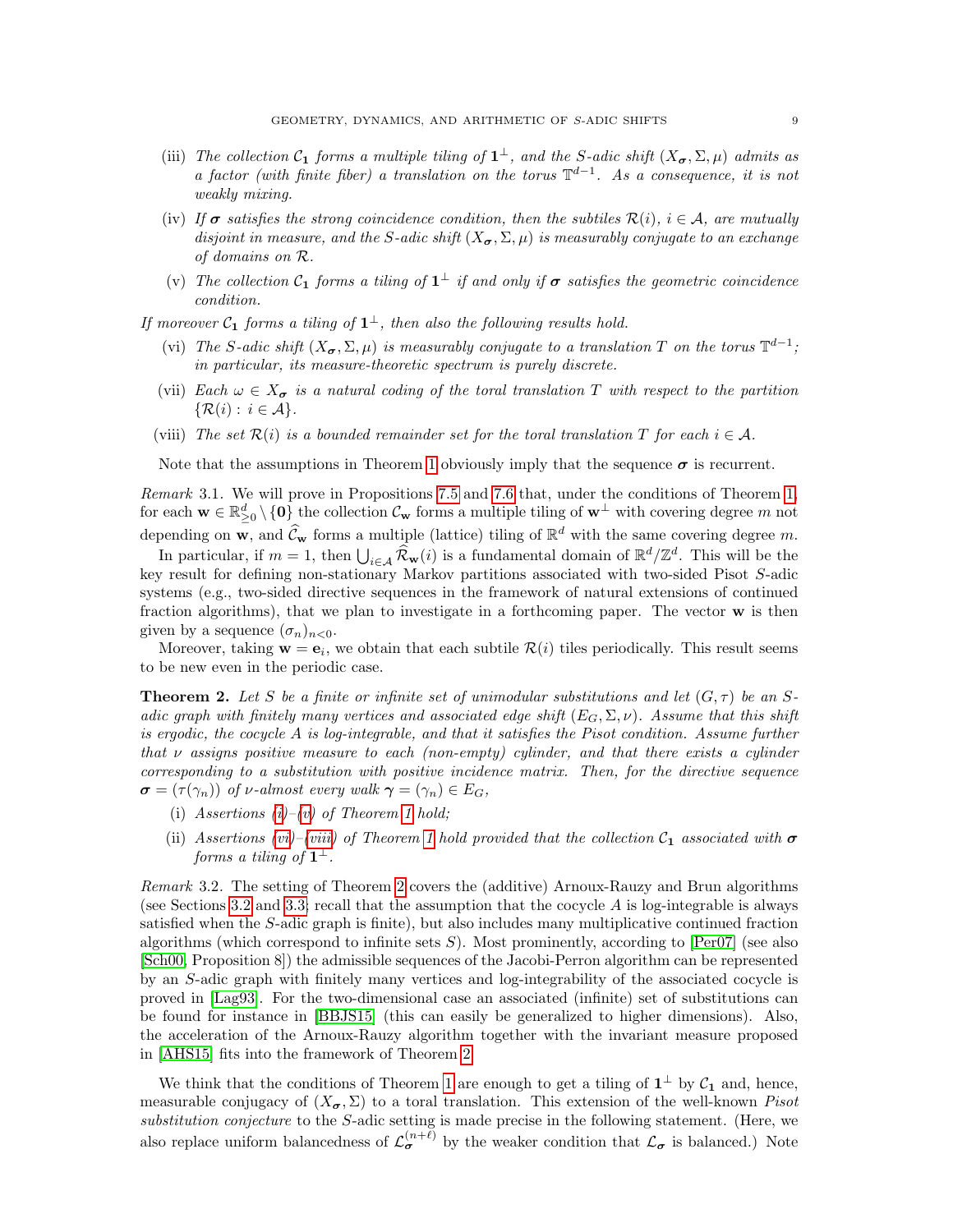that the word "Pisot" does not occur in the statement of the conjecture but the generalization of the Pisot hypothesis is provided by the balancedness assumption.

<span id="page-9-1"></span>**Conjecture 3** (S-adic Pisot conjecture). Let S be a finite or infinite set of unimodular substitutions over the finite alphabet  $\mathcal{A}$  and let  $\sigma \in S^{\mathbb{N}}$  be a primitive, algebraically irreducible, and recurrent directive sequence with balanced language  $\mathcal{L}_{\sigma}$ . Then  $\mathcal{C}_1$  forms a tiling of  $1^{\perp}$ , and the S-adic shift  $(X_{\sigma}, \Sigma, \mu)$  is measurably conjugate to a translation on the torus  $\mathbb{T}^{d-1}$ ; in particular, its measure-theoretic spectrum is purely discrete.

Remark 3.3. It would already be interesting to get this conjecture for sequences  $\sigma$  with linearly recurrent limit word  $\omega$ . In view of [\[Dur03,](#page-35-17) Proposition 1.1] this would entail to prove Conjecture [3](#page-9-1) for S-adic shifts that are conjugate to proper S-adic shifts. A proper S-adic shift is an S-adic shift for which S is a set of proper substitutions. Recall that a substitution  $\sigma$  is proper if there are letters  $r, l \in \mathcal{A}$  such that the word  $\sigma(a)$  starts with l and ends with r for each  $a \in \mathcal{A}$ . It is shown in [\[DHS99,](#page-34-20) Proposition 25] that in the substitutive case we always have linear recurrence (indeed, a substitutive dynamical system is always conjugate to a proper substitutive system, see [\[DHS99,](#page-34-20) Section 5]). Thus even this special case contains the classical Pisot substitution conjecture.

We are able to prove that linearly recurrent Arnoux-Rauzy words with recurrent directive sequence give rise to S-adic shifts that have pure discrete spectrum (see Corollary [6\)](#page-10-1).

In this context it would be also of interest to generalize Barge's result [\[Bar15,](#page-34-21) [Bar16\]](#page-34-16), where pure discrete spectrum is proved for a large class of substitutive systems characterized by certain combinatorial properties (including beta substitutions), to the S-adic setting. We have provided a proof of the two-letter alphabet version of Conjecture [3](#page-9-1) with the additional assumptions on uniform balancedness of Theorem [1](#page-7-1) in [\[BMST16\]](#page-34-22).

We work here with the  $\mathbb{Z}$ -action provided by the S-adic shift. However, under the assumptions of Theorem [1](#page-7-1) (with the balancedness assumption playing a crucial role), our results also apply to the R-action of the associated tiling space (such as investigated e.g. in [\[CS03\]](#page-34-23)), according to [\[Sad16\]](#page-36-6).

<span id="page-9-0"></span>3.2. Arnoux-Rauzy words and the conjecture of Arnoux and Rauzy. For certain sets  $S$ of substitutions, we get the assertions of Theorems [1](#page-7-1) and [2](#page-8-0) unconditionally for a large collection of directive sequences in  $S^{\mathbb{N}}$ . Arnoux and Rauzy [\[AR91\]](#page-34-24) proposed a generalization of Sturmian words to three letters (which initiated an important literature around so-called episturmian words, see e.g. [\[Ber07\]](#page-34-25)). They proved that these Arnoux-Rauzy words can be expressed as S-adic words if  $S = {\alpha_i : i \in \mathcal{A}}$  is the set of Arnoux-Rauzy substitutions over  $\mathcal{A} = \{1, 2, 3\}$  defined by

<span id="page-9-3"></span>(3.1) 
$$
\alpha_i: i \mapsto i, j \mapsto ji \text{ for } j \in \mathcal{A} \setminus \{i\} \qquad (i \in \mathcal{A}).
$$

It was conjectured since the early nineties (see e.g. [\[CFZ00,](#page-34-10) p. 1267] or [\[BFZ05,](#page-34-4) Section 3.3]) that each Arnoux-Rauzy word is a natural coding of a translation on the torus. Cassaigne et al. [\[CFZ00\]](#page-34-10) provided a counterexample to this conjecture by constructing unbalanced Arnoux-Rauzy words (unbalanced words cannot come from natural codings by a result of Rauzy [\[Rau84\]](#page-35-20)). Moreover, Cassaigne et al. [\[CFM08\]](#page-34-11) even showed that there exist Arnoux-Rauzy words  $\omega$  on three letters such that  $(X_\omega, \Sigma)$  is weakly mixing (w.r.t. the unique  $\Sigma$ -invariant probability measure on  $X_\omega$ ).

To our knowledge, positive examples for this conjecture so far existed only in the periodic case; cf. [\[BJS12,](#page-34-8) [BSW13\]](#page-34-9). The metric result in Theorem [2](#page-8-0) allows us to prove the following theorem which confirms the conjecture of Arnoux and Rauzy almost everywhere.

<span id="page-9-2"></span>**Theorem 4.** Let S be the set of Arnoux-Rauzy substitutions over three letters and consider the shift  $(S^{\mathbb{N}}, \Sigma, \nu)$  for some shift invariant ergodic probability measure v which assigns positive measure to each cylinder. Then  $(S^{\mathbb{N}}, \Sigma, \nu)$  satisfies the Pisot condition. Moreover, for v-almost all sequences  $\sigma \in S^{\mathbb{N}}$  the collection  $\mathcal{C}_1$  forms a tiling, the S-adic shift  $(X_{\sigma}, \Sigma)$  is measurably conjugate to a translation on the torus  $\mathbb{T}^2$ , and the words in  $X_{\sigma}$  form natural codings of this translation.

As an example of measure satisfying the assumptions of Theorem [4,](#page-9-2) consider the measure of maximal entropy for the suspension flow of the Rauzy gasket constructed in [\[AHS14\]](#page-33-12) (see also [\[AHS15\]](#page-33-11)). Using Theorem [1](#page-7-1) we are also able to provide a (uncountable) class of non-substitutive Arnoux-Rauzy words that give rise to translations on the torus  $\mathbb{T}^2$ . To this end we introduce a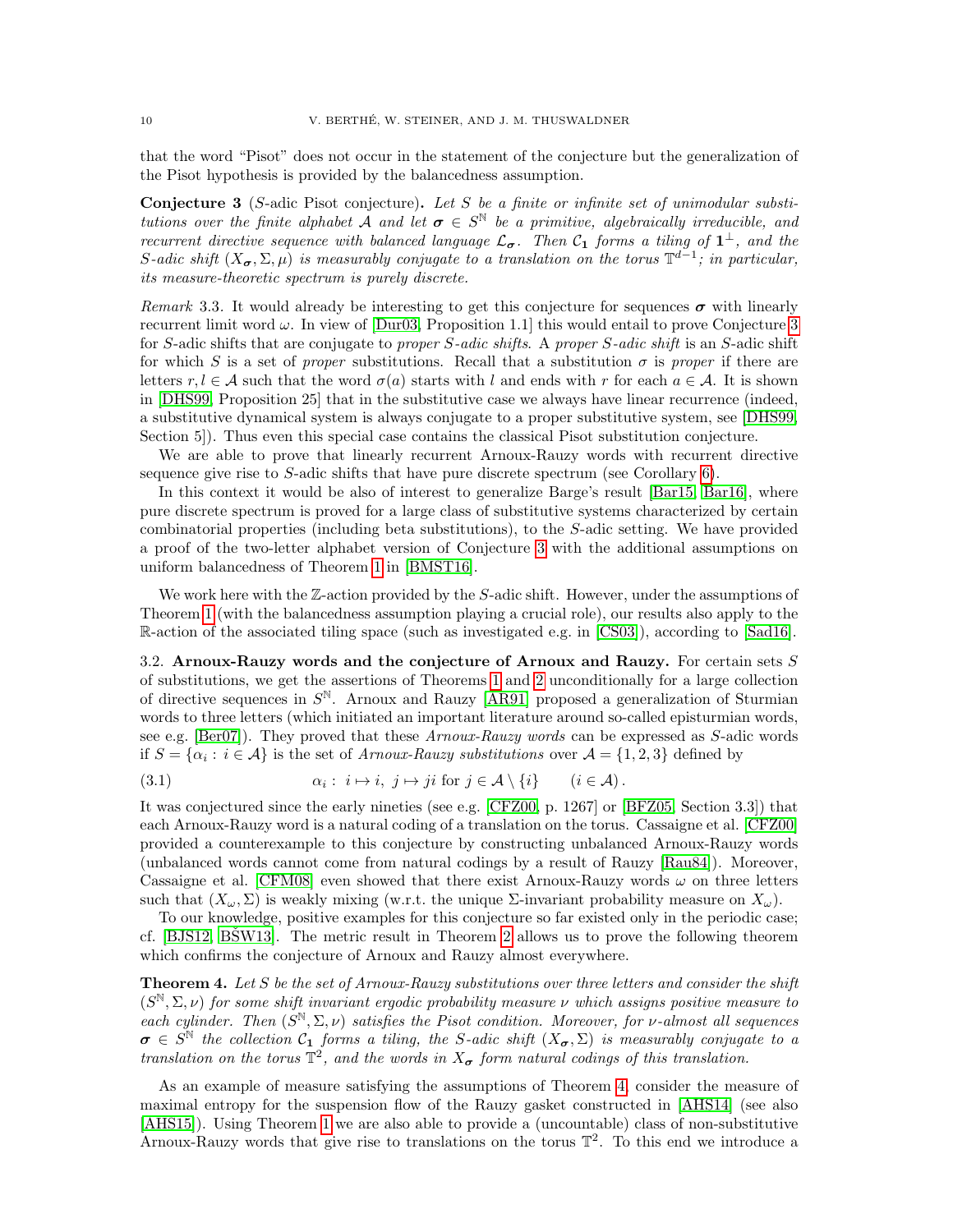terminology that comes from the associated Arnoux-Rauzy continued fraction algorithm (which was also defined in [\[AR91\]](#page-34-24)). A directive sequence  $\sigma = (\sigma_n) \in S^{\mathbb{N}}$  that contains each  $\alpha_i$   $(i = 1, 2, 3)$ infinitely often is said to have *bounded weak partial quotients* if there is  $h \in \mathbb{N}$  such that  $\sigma_n =$  $\sigma_{n+1} = \cdots = \sigma_{n+h}$  does not hold for any  $n \in \mathbb{N}$ , and bounded strong partial quotients if every substitution in the directive sequence  $\sigma$  occurs with bounded gap.

<span id="page-10-4"></span>**Theorem 5.** Let  $S = {\alpha_1, \alpha_2, \alpha_3}$  be the set of Arnoux-Rauzy substitutions over three letters. If  $\sigma \in S^{\mathbb{N}}$  is recurrent, contains each  $\alpha_i$  (i = 1, 2, 3) infinitely often and has bounded weak partial quotients, then the collection  $C_1$  forms a tiling, the S-adic shift  $(X_{\sigma}, \Sigma)$  is measurably conjugate to a translation on the torus  $\mathbb{T}^2$ , and the words in  $X_{\sigma}$  form natural codings of this translation.

Note that examples of uniformly balanced words (for which  $\omega^{(n)}$  is C-balanced for each n) for the S-adic shifts generated by Arnoux-Rauzy substitutions are provided in [\[BCS13\]](#page-34-26). In particular, boundedness of the strong partial quotients provides a nice characterization of linear recurrence for Arnoux-Rauzy words (see Proposition [9.4](#page-32-0) below). This syndeticity condition is expressed on letters. With the extra assumption of recurrence (not only on letters but on any factor) of the directive sequence, we obtain pure discrete spectrum. We expect Corollary [6](#page-10-1) below to hold without this extra assumption of recurrence.

<span id="page-10-1"></span>**Corollary 6.** Any linearly recurrent Arnoux-Rauzy word  $\omega$  with recurrent directive sequence generates a symbolic dynamical system  $(X_{\omega}, \Sigma)$  that has pure discrete spectrum.

It is well-known that Arnoux-Rauzy words can be defined also for  $d > 3$  letters (see e.g. [\[BCS13\]](#page-34-26)). To apply our theory to these classes of words and prove the results of this section in this more general setting it would be necessary to extend the combinatorial results from [\[BJS12\]](#page-34-8) to higher dimensions. Although this should be possible we expect it to be very tedious already in the case of 4 letters.

<span id="page-10-0"></span>3.3. Brun words and natural codings of rotations with linear complexity. Let  $\Delta_2$  :=  $\{(x_1, x_2) \in \mathbb{R}^2 : 0 \le x_1 \le x_2 \le 1\}$  be equipped with the Lebesgue measure  $\lambda_2$ . Brun [\[Bru58\]](#page-34-12) devised a generalized continued fraction algorithm for vectors  $(x_1, x_2) \in \Delta_2$ . This algorithm (in its additive form) is defined by the mapping  $T_{\text{Brun}} : \Delta_2 \to \Delta_2$ ,

<span id="page-10-2"></span>(3.2) 
$$
T_{\text{Brun}}: (x_1, x_2) \mapsto \begin{cases} \left(\frac{x_1}{1-x_2}, \frac{x_2}{1-x_2}\right), & \text{for } x_2 \le \frac{1}{2},\\ \left(\frac{x_1}{x_2}, \frac{1-x_2}{x_2}\right), & \text{for } \frac{1}{2} \le x_2 \le 1-x_1,\\ \left(\frac{1-x_2}{x_2}, \frac{x_1}{x_2}\right), & \text{for } 1-x_1 \le x_2 \le 1; \end{cases}
$$

for later use, we define  $B(i)$  to be the set of  $(x_1, x_2) \in \Delta_2$  meeting the restriction in the *i*-th line of [\(3.2\)](#page-10-2), for  $1 \le i \le 3$ . An easy computation shows that the linear (or "projectivized") version of this algorithm is defined for vectors  $\mathbf{w}^{(0)} = (w_1^{(0)}, w_2^{(0)}, w_3^{(0)})$  with  $0 \leq w_1^{(0)} \leq w_2^{(0)} \leq w_3^{(0)}$  by the recurrence  $M_{i_n} \mathbf{w}^{(n)} = \mathbf{w}^{(n-1)}$ , where  $M_{i_n}$  is chosen among the matrices

<span id="page-10-3"></span>
$$
(3.3) \qquad \begin{pmatrix} 1 & 0 & 0 \\ 0 & 1 & 0 \\ 0 & 1 & 1 \end{pmatrix}, \quad \begin{pmatrix} 1 & 0 & 0 \\ 0 & 0 & 1 \\ 0 & 1 & 1 \end{pmatrix}, \quad \begin{pmatrix} 0 & 1 & 0 \\ 0 & 0 & 1 \\ 1 & 0 & 1 \end{pmatrix}
$$

according to the magnitude of  $w_3^{(n-1)} - w_2^{(n-1)}$  compared to  $w_1^{(n-1)}$  and  $w_2^{(n-1)}$ . More precisely, we have  $T_{\text{Brun}}(w_1^{(n-1)}/w_3^{(n-1)}, w_2^{(n-1)}/w_3^{(n-1)}) = (w_1^{(n)}/w_3^{(n)}, w_2^{(n)}/w_3^{(n)})$ . We associate S-adic words with this algorithm by defining the Brun substitutions

<span id="page-10-5"></span>(3.4) 
$$
\beta_1 : \begin{cases} 1 \mapsto 1 \\ 2 \mapsto 23 \\ 3 \mapsto 3 \end{cases} \qquad \beta_2 : \begin{cases} 1 \mapsto 1 \\ 2 \mapsto 3 \\ 3 \mapsto 23 \end{cases} \qquad \beta_3 : \begin{cases} 1 \mapsto 3 \\ 2 \mapsto 1 \\ 3 \mapsto 23 \end{cases}
$$

whose incidence matrices coincide with the three matrices in  $(3.3)$  associated with Brun's algorithm. Examples of uniformly balanced words (for which  $\omega^{(n)}$  is C-balanced for each n) for the S-adic shifts generated by Brun substitutions are provided in [\[DHS13\]](#page-34-27). We prove the following result on the related S-adic words.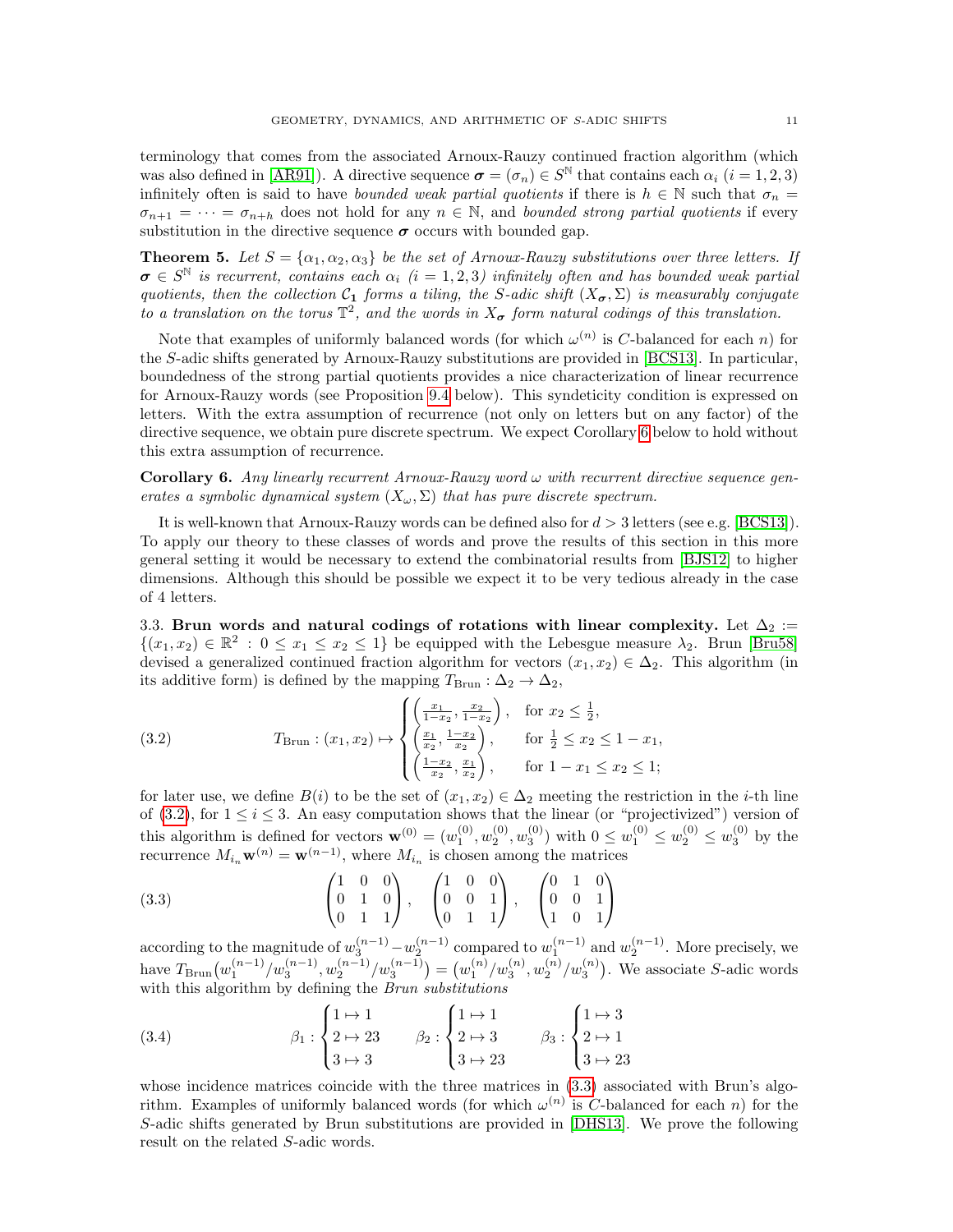<span id="page-11-3"></span>**Theorem 7.** Let  $S = \{\beta_1, \beta_2, \beta_3\}$  be the set of Brun substitutions over three letters, and consider the shift  $(S^{\mathbb{N}}, \Sigma, \nu)$  for some shift invariant ergodic probability measure v that assigns positive measure to each cylinder. Then  $(S^{\mathbb{N}}, \Sigma, \nu)$  satisfies the Pisot condition. Moreover, for v-almost all sequences  $\sigma \in S^{\mathbb{N}}$  the collection  $\mathcal{C}_1$  forms a tiling, the S-adic shift  $(X_{\sigma}, \Sigma)$  is measurably conjugate to a translation on the torus  $\mathbb{T}^2$ , and the words in  $X_{\sigma}$  form natural codings of this translation.

We will now show that this result implies that the S-adic shifts associated with Brun's algorithm provide a natural coding of almost all rotations on the torus  $\mathbb{T}^2$ . Indeed, by the (weak) convergence of Brun's algorithm for almost all  $(x_1, x_2) \in \Delta_2$  (w.r.t. to the two-dimensional Lebesgue measure; see e.g. [\[Bru58\]](#page-34-12)), there is a bijection  $\Phi$  defined for almost all  $(x_1, x_2) \in \Delta_2$  that makes the diagram

<span id="page-11-4"></span>(3.5)  
\n
$$
\begin{array}{ccc}\n\Delta_2 & \xrightarrow{T_{\text{Brun}}} & \Delta_2 \\
\downarrow \Phi & & \downarrow \Phi \\
S^{\mathbb{N}} & \xrightarrow{\Sigma} & S^{\mathbb{N}}\n\end{array}
$$

commutative and that provides a measurable conjugacy between  $(\Delta_2, T_{\text{Brun}}, \lambda_2)$  and  $(S^{\mathbb{N}}, \Sigma, \nu);$ the measure  $\nu$  is specified in the proof of Theorem [8.](#page-11-1)

<span id="page-11-1"></span>**Theorem 8.** For almost all  $(x_1, x_2) \in \Delta_2$ , the S-adic shift  $(X_{\sigma}, \Sigma)$  with  $\sigma = \Phi(x_1, x_2)$  is measurably conjugate to the translation by  $\left(\frac{x_1}{1+x_1+x_2}, \frac{x_2}{1+x_1+x_2}\right)$  on  $\mathbb{T}^2$ ; then each  $\omega \in X_{\sigma}$  is a natural coding for this translation,  $\mathcal{L}_{\sigma}$  is balanced, and the subpieces of the Rauzy fractal provide bounded remainder sets for this translation.

This result has the following consequence.

<span id="page-11-5"></span>**Corollary 9.** For almost all  $\mathbf{t} \in \mathbb{T}^2$ , there is  $(x_1, x_2) \in \Delta_2$  such that the S-adic shift  $(X_{\sigma}, \Sigma)$  with  $\sigma = \Phi(x_1, x_2)$  is measurably conjugate to the translation by **t** on  $\mathbb{T}^2$ . Moreover, the words in  $X_{\sigma}$ form natural codings of the translation by  $t$ .

We believe that the codings mentioned in Theorem [8](#page-11-1) have linear factor complexity, that is, for each such coding, there is  $C > 0$  such that the number of its factors of length n is less than  $C_n$ . Indeed, S. Labbé and J. Leroy informed us that they are currently working on a proof of the fact that S-adic words with  $S = \{\beta_1, \beta_2, \beta_3\}$  have linear factor complexity [\[LL16\]](#page-35-28). We thus get bounded remainder sets whose characteristic infinite words have linear factor complexity, contrarily to the examples provided e.g. in [\[Che09,](#page-34-28) [GL15\]](#page-35-29).

#### 4. Convergence properties

<span id="page-11-0"></span>In this section, we show that the Rauzy fractal R corresponding to a sequence  $\sigma$  is bounded if  $\mathcal{L}_{\sigma}$  is balanced. Moreover, we prove that under certain conditions the letter frequency vector of an S-adic word has rationally independent entries and give a criterion that ensures the strong convergence of the matrix products  $M_{[0,n)}$  to one single direction (defined by a generalized right eigenvector provided by the letter frequency vector). All these results will be needed in the sequel.

Throughout this section S is a (finite or infinite) set of substitutions over the finite alphabet  $A$ and  $\sigma \in \widetilde{S}^{\mathbb{N}}$  is a directive sequence.

4.1. Boundedness of the Rauzy fractal. Recall that the Rauzy fractal  $\mathcal R$  is the closure of the projection of the vertices of the broken lines defined by limit words of  $\sigma$ ; see Section [2.9.](#page-6-1) Therefore,  $\mathcal R$  is compact if and only if the broken lines remain at bounded distance from the generalized right eigendirection  $\mathbb{R}$ **u**. The following result shows that this is equivalent with balancedness and establishes a connection between the degree of balancedness and the diameter of  $\mathcal{R}$ ; see also [\[Ada03,](#page-33-9) Proposition 7] and [\[DHS13,](#page-34-27) Lemma 3]. Recall that  $\|\cdot\|$  denotes the maximum norm.

<span id="page-11-2"></span>**Lemma 4.1.** Let  $\sigma$  be a primitive sequence of substitutions with generalized right eigenvector **u**. Then R is bounded if and only if  $\mathcal{L}_{\sigma}$  is balanced. If  $\mathcal{L}_{\sigma}$  is C-balanced, then  $\mathcal{R} \subset [-C, C]^d \cap \mathbf{1}^{\perp}$ .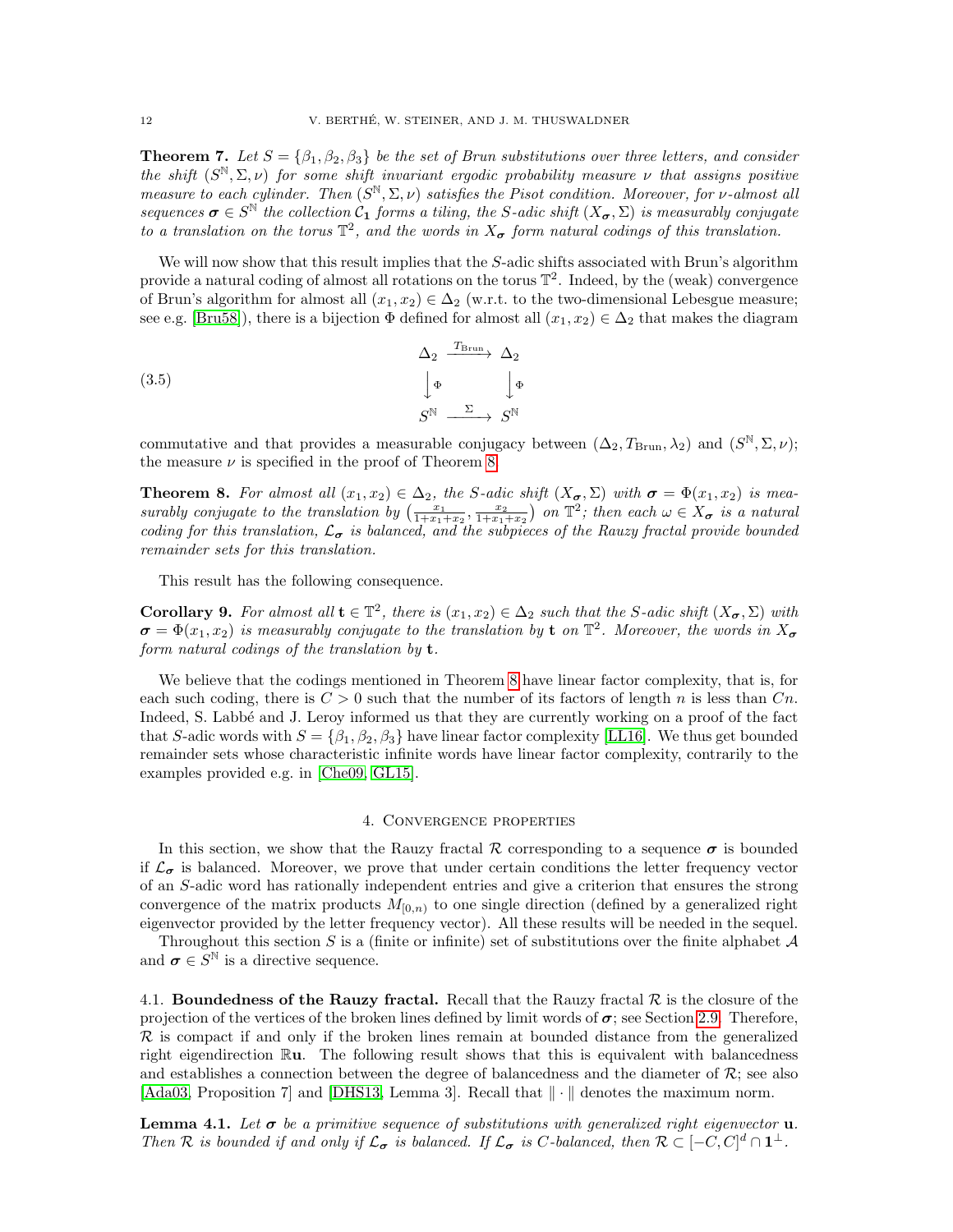*Proof.* Assume first that R is bounded. Then there exists C such that  $\|\pi_{u,1}\|_{p}\|\leq C$  for all prefixes p of limit words of  $\sigma$ . Let  $u, v \in \mathcal{L}_{\sigma}$  with  $|u| = |v|$ . By the primitivity of  $\sigma$ , u and v are factors of a limit word, hence,  $\|\pi_{\mathbf{u},\mathbf{1}}\mathbf{l}(u)\|$ ,  $\|\pi_{\mathbf{u},\mathbf{1}}\mathbf{l}(v)\| \leq 2C$ . As  $\mathbf{l}(u) - \mathbf{l}(v) \in \mathbf{1}^{\perp}$ , we obtain

$$
||\mathbf{l}(u) - \mathbf{l}(v)|| = ||\pi_{\mathbf{u},\mathbf{1}}(\mathbf{l}(u) - \mathbf{l}(v))|| \le ||\pi_{\mathbf{u},\mathbf{1}}\mathbf{l}(u)|| + ||\pi_{\mathbf{u},\mathbf{1}}\mathbf{l}(v)|| \le 4C,
$$

i.e.,  $\mathcal{L}_{\sigma}$  is 4C-balanced.

Assume now that  $\mathcal{L}_{\sigma}$  is C-balanced and let p be a prefix of a limit word  $\omega$ . Write  $\omega$  as concatenation of words  $v_k, k \in \mathbb{N}$ , with  $|v_k| = |p|$ . Then C-balancedness yields  $\|\pi_{\mathbf{u},\mathbf{1}}\mathbf{1}(v_k)-\pi_{\mathbf{u},\mathbf{1}}\mathbf{1}(p)\| \leq C$  for all  $k \in \mathbb{N}$ , thus  $\|\frac{1}{n}\sum_{k=0}^{n-1} \pi_{\mathbf{u},\mathbf{1}} \mathbf{1}(v_k) - \pi_{\mathbf{u},\mathbf{1}} \mathbf{1}(p)\| \leq C$  for all  $n \in \mathbb{N}$ . As  $M_{[0,n)} \mathbf{e}_i = \mathbf{1}(\sigma_{[0,n)}(i)) \in \mathbf{l}(\mathcal{L}_{\sigma})$ for all  $n \in \mathbb{N}$ ,  $i \in \mathcal{A}$ , the letter frequency vector of  $\omega$  (which exists because of balancedness [\[BT02\]](#page-34-19)) is in Ru. Therefore, we have  $\lim_{n\to\infty} \frac{1}{n} \sum_{k=0}^{n-1} \mathbf{l}(v_k) \in \mathbb{R}$ u, hence  $\lim_{n\to\infty} \frac{1}{n} \sum_{k=0}^{n-1} \pi_{u,1} \mathbf{l}(v_k) = \mathbf{0}$ , and consequently

<span id="page-12-4"></span>(4.1) 
$$
\|\pi_{\mathbf{u},\mathbf{1}}\mathbf{1}(p)\| = \|\lim_{n\to\infty}\frac{1}{n}\sum_{k=0}^{n-1}\pi_{\mathbf{u},\mathbf{1}}\mathbf{1}(v_k) - \pi_{\mathbf{u},\mathbf{1}}\mathbf{1}(p)\| \leq C.
$$

4.2. Irrationality and strong convergence. In the periodic case with a unimodular irreducible Pisot substitution  $\sigma$ , the incidence matrix  $M_{\sigma}$  has an expanding right eigenline and a contractive right hyperplane (that is orthogonal to an expanding left eigenvector), i.e., the matrix  $M_{\sigma}$  contracts the space  $\mathbb{R}^d$  towards the expanding eigenline. Moreover, irreducibility implies that the coordinates of the expanding eigenvector are rationally independent. These properties are crucial for proving that the Rauzy fractal  $R$  has positive measure and induces a (multiple) tiling of the representation space  $1^{\perp}$ . In the S-adic setting, the cones  $M_{[0,n)} \mathbb{R}^d_+$  converge "weakly" to the direction of the generalized right eigenvector u; see Section [2.5.](#page-5-2) We give a criterion for u to have rationally independent coordinates in Lemma [4.2.](#page-12-1) As the weak convergence of  $M_{[0,n)} \mathbb{R}^d_+$  to **u** is not sufficient for our purposes, in Proposition [4.3](#page-12-0) we will provide a strong convergence property.

<span id="page-12-1"></span>**Lemma 4.2.** Let  $\sigma$  be an algebraically irreducible sequence of substitutions with generalized right eigenvector **u** and balanced language  $\mathcal{L}_{\sigma}$ . Then the coordinates of **u** are rationally independent.

*Proof.* Suppose that **u** has rationally dependent coordinates, i.e., there is  $\mathbf{x} \in \mathbb{Z}^d \setminus \{\mathbf{0}\}\)$  such that  $\langle \mathbf{x}, \mathbf{u} \rangle = 0$ . Then  $\langle {}^t(M_{[0,n)}) \mathbf{x}, \mathbf{e}_i \rangle = \langle \mathbf{x}, M_{[0,n)} \mathbf{e}_i \rangle = \langle \mathbf{x}, \mathbf{l}(\sigma_{[0,n)}(i)) \rangle$  is bounded (uniformly in n) for each  $i \in \mathcal{A}$ , by the balancedness of  $\mathcal{L}_{\sigma}$ ; cf. the proof of Lemma [4.1.](#page-11-2) Therefore,  ${}^{t}(M_{[0,n)})\mathbf{x} \in \mathbb{Z}^d$ is bounded, and there is  $k \in \mathbb{N}$  such that  ${}^t(M_{[0,\ell)}) \mathbf{x} = {}^t(M_{[0,k)}) \mathbf{x}$  for infinitely many  $\ell > k$ . The matrix  $M_{[0,k)}$  is regular since otherwise  $M_{[0,\ell)}$  would have the eigenvalue 0 for all  $\ell \geq k$ , contradicting algebraic irreducibility. Thus  ${}^t(M_{[0,k)}) \times \neq \mathbf{0}$  is an eigenvector of  ${}^t(M_{[k,\ell)})$  to the eigenvalue 1, contradicting that  $M_{[k,\ell)}$  has irreducible characteristic polynomial for large  $\ell$ .

<span id="page-12-0"></span>**Proposition 4.3.** Let  $\sigma = (\sigma_n)_{n \in \mathbb{N}}$  be a primitive, algebraically irreducible, and recurrent sequence of substitutions with balanced language  $\mathcal{L}_{\sigma}$ . Then

<span id="page-12-3"></span>(4.2) 
$$
\lim_{n\to\infty}\sup\left\{\|\pi_{\mathbf{u},\mathbf{1}}M_{[0,n)}\mathbf{1}(v)\|:\,v\in\mathcal{L}_{\boldsymbol{\sigma}}^{(n)}\right\}=0.
$$

In particular,

<span id="page-12-2"></span>(4.3) 
$$
\lim_{n \to \infty} \pi_{\mathbf{u},\mathbf{1}} M_{[0,n)} \mathbf{e}_i = \mathbf{0} \quad \text{for all } i \in \mathcal{A}.
$$

Note that  $(4.3)$  is the *strong convergence* property used in the theory of multidimensional continued fraction algorithms; see e.g. [\[Sch00,](#page-36-0) Definition 19].

*Proof.* First note that [\(4.3\)](#page-12-2) follows from [\(4.2\)](#page-12-3) since  $i \in \mathcal{L}_{\sigma}^{(n)}$  for all  $i \in \mathcal{A}, n \in \mathbb{N}$ , by primitivity.

Let  $\omega$  be a limit word of  $\sigma$ . Then, again by primitivity, for each  $v \in \mathcal{L}_{\sigma}^{(n)}$  we have  $\mathbf{l}(v) = \mathbf{l}(p) - \mathbf{l}(q)$ for some prefixes p, q of  $\omega^{(n)}$ . Therefore, it is sufficient to prove that

<span id="page-12-5"></span>(4.4) 
$$
\lim_{n\to\infty}\sup\left\{\|\pi_{\mathbf{u},\mathbf{1}}M_{[0,n)}\mathbf{1}(p)\|: p \text{ is a prefix of } \omega^{(n)}\right\}=0.
$$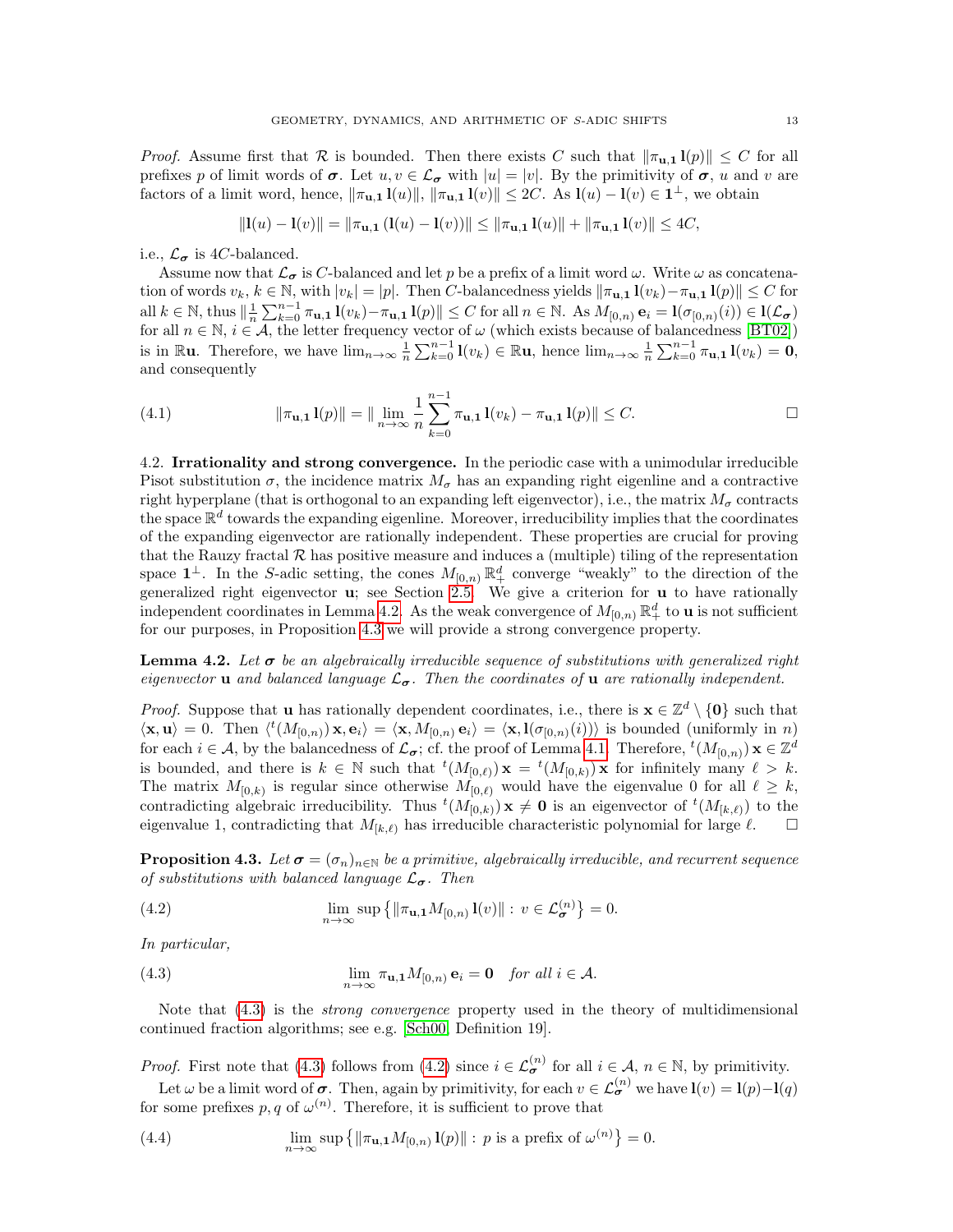Choose  $\varepsilon > 0$  arbitrary but fixed. For all  $n \in \mathbb{N}$ , let  $i_n$  be the first letter of  $\omega^{(n)}$  and set

<span id="page-13-4"></span><span id="page-13-0"></span>
$$
\mathcal{S}_n = \{\pi_{\mathbf{u},\mathbf{1}}\mathbf{1}(p) : p \text{ is a prefix of } \sigma_{[0,n)}(i_n)\}
$$

$$
\tilde{\mathcal{R}} = \{\pi_{\mathbf{u},\mathbf{1}}\mathbf{1}(p) : p \text{ is a prefix of } \omega\}.
$$

Then  $\lim_{n\to\infty} S_n = \tilde{\mathcal{R}}$  (in Hausdorff metric) and  $\pi_{\mathbf{u},\mathbf{1}} M_{[0,n)}\mathbf{1}(p) + \mathcal{S}_n \subset \tilde{\mathcal{R}}$  for all  $p \in \mathcal{A}^*$  such that  $p i_n$  is a prefix of  $\omega^{(n)}$ . These two facts yield that

$$
(4.5) \t\t\t\t\t \|\pi_{\mathbf{u},\mathbf{1}}M_{[0,n)}\mathbf{l}(p)\| < \varepsilon
$$

for all  $p \in A^*$  such that  $p i_n$  is a prefix of  $\omega^{(n)}$  for n large enough. For  $p \in A^*$ , let  $N(p) = \{n \in \mathbb{N} :$  $pi_n$  is a prefix of  $\omega^{(n)}$ . If  $N(p)$  is infinite, then [\(4.5\)](#page-13-0) immediately implies that

(4.6) 
$$
\lim_{n \in N(p), n \to \infty} \pi_{\mathbf{u}, \mathbf{1}} M_{[0,n)} \mathbf{1}(p) = \mathbf{0}.
$$

Our next aim is to find a set of prefixes p spanning  $\mathbb{R}^d$  that all yield an infinite set  $N(p)$ .

<span id="page-13-2"></span>By recurrence of  $(\sigma_n)_{n\in\mathbb{N}}$ , there is an increasing sequence of integers  $(n_k)_{k\in\mathbb{N}}$  such that

(4.7) 
$$
(\sigma_{n_k}, \sigma_{n_k+1}, \ldots, \sigma_{n_k+k-1}) = (\sigma_0, \sigma_1, \ldots, \sigma_{k-1})
$$

for all  $k \in \mathbb{N}$ . Using a Cantor diagonal argument we can choose a sequence of letters  $(j_\ell)_{\ell \in \mathbb{N}}$  such that, for each  $\ell \in \mathbb{N}$ , we have that

<span id="page-13-3"></span>(4.8) 
$$
(i_{n_k}, i_{n_k+1}, i_{n_k+2}, \dots, i_{n_k+\ell}) = (j_0 j_1, j_2, \dots, j_\ell)
$$

holds for infinitely many  $k \in \mathbb{N}$ ; denote the set of these k by  $K_{\ell}$ . By the definition of  $i_n$ , we have that  $\sigma_{n-1}(i_n) \in i_{n-1}A^*$ . For  $k \in K_{\ell}$ , we gain thus

<span id="page-13-1"></span>(4.9) 
$$
\sigma_{\ell-1}(j_{\ell}) = \sigma_{n_k+\ell-1}(j_{\ell}) = \sigma_{n_k+\ell-1}(i_{n_k+\ell}) \in i_{n_k+\ell-1} \mathcal{A}^* = j_{\ell-1} \mathcal{A}^*.
$$

Let  $P_\ell$  be the set of all  $p \in A^*$  such that  $p_{j_0}$  is a prefix of  $\sigma_{[0,\ell)}(j_\ell)$ . Then, [\(4.9\)](#page-13-1) implies that  $P_0 \subset P_1 \subset \cdots$ . Consider the lattice  $L \subset \mathbb{Z}^d$  generated by  $\bigcup_{\ell \in \mathbb{N}} I(P_\ell)$ . The set  $\bigcup_{\ell \in \mathbb{N}} I(P_\ell)$  contains arbitrarily large vectors. Therefore, if the lattice  $L$  does not have full rank, then the rational independence of the coordinates of  $\bf{u}$  (Lemma [4.2\)](#page-12-1) implies that the maximal distance of elements of  $\bigcup_{\ell \in \mathbb{N}} I(P_{\ell})$  from the line  $\mathbb{R}u$  is unbounded. Since  $P_{\ell} \subset \mathcal{L}_{\sigma}$ , this contradicts the fact that  $\mathcal{L}_{\sigma}$  is balanced; cf. [\(4.1\)](#page-12-4) in the proof of Lemma [4.1.](#page-11-2) Hence, there is  $\ell \in \mathbb{N}$  such that  $\mathbf{l}(P_{\ell})$  contains a basis of  $\mathbb{R}^d$ .

We now fix  $\ell$  such that  $\mathbf{l}(P_{\ell})$  contains a basis of  $\mathbb{R}^{d}$ . If  $p \in P_{\ell}$ , i.e., if  $p j_0$  is a prefix of  $\sigma_{[0,\ell)}(j_{\ell}),$ then [\(4.7\)](#page-13-2) and [\(4.8\)](#page-13-3) imply that  $pj_0 (=pi_{n_k})$  is a prefix of  $\omega^{(n_k)}$  for all  $k \in K_\ell$ , thus  $\{n_k : k \in K_\ell\} \subset$  $N(p)$ , which shows that  $N(p)$  is infinite. Therefore we may apply [\(4.6\)](#page-13-4) to obtain that

<span id="page-13-5"></span>
$$
\lim_{k \in K_{\ell}, k \to \infty} \pi_{\mathbf{u}, \mathbf{1}} M_{[0,n_k)} \mathbf{1}(p) = \lim_{k \in N(p), k \to \infty} \pi_{\mathbf{u}, \mathbf{1}} M_{[0,n_k)} \mathbf{1}(p) = \mathbf{0}.
$$

Since  $\mathbf{l}(P_{\ell})$  contains a basis of  $\mathbb{R}^{d}$ , this yields that

(4.10) 
$$
\lim_{k \in K_{\ell}, k \to \infty} \pi_{\mathbf{u},\mathbf{1}} M_{[0,n_k)} \mathbf{x} = \mathbf{0} \text{ for all } \mathbf{x} \in \mathbb{R}^d.
$$

Let  $h \in \mathbb{N}$  be such that  $M_{[0,h)}$  is a positive matrix. Then there is a finite set  $Q \subset A^*$  such that, for each  $i \in \mathcal{A}$ ,  $q_{j_0}$  is a prefix of  $\sigma_{[0,h)}(i)$  for some  $q \in Q$ . Thus, for all sufficiently large  $k \in K_{\ell}$ ,

- (i)  $\|\pi_{\mathbf{u},\mathbf{1}}M_{[0,n_k)}\mathbf{1}(p)\| < \varepsilon$  for all  $p \in \mathcal{A}^*$  such that  $pj_0 = pi_{n_k}$  is a prefix of  $\omega^{(n_k)}$ , using  $(4.5)$ ,
- (ii) and  $\|\pi_{\mathbf{u},\mathbf{1}}M_{[0,n_k)}\mathbf{l}(q)\| < \varepsilon$  for all  $q \in Q$ , using [\(4.10\)](#page-13-5) and the fact that Q is finite.

Finally, let p be a prefix of  $\omega^{(n)}$ ,  $n \ge n_k + h$ . Choose  $i \in \mathcal{A}$  in a way that  $\sigma_{[n_k,n)}(p)\sigma_{[n_k,n_k+h)}(i)$  $\sigma_{[n_k,n)}(p)\sigma_{[0,h)}(i)$  is a prefix of  $\omega^{(n_k)}$ . Then  $\sigma_{[n_k,n)}(p)qj_0 = \sigma_{[n_k,n)}(p)qi_{n_k}$  is a prefix of  $\omega^{(n_k)}$  for some  $q \in Q$ . Therefore, by (i) we have  $\|\pi_{\mathbf{u},\mathbf{1}}M_{[0,n_k)}\mathbf{l}(q)\| < \varepsilon$  and (ii) implies that

$$
\|\pi_{\mathbf{u},\mathbf{1}}M_{[0,n)}\mathbf{l}(p) + \pi_{\mathbf{u},\mathbf{1}}M_{[0,n_k)}\mathbf{l}(q)\| = \|\pi_{\mathbf{u},\mathbf{1}}M_{[0,n_k)}\mathbf{l}(\sigma_{[n_k,n)}(p)q)\| < \varepsilon,
$$

if  $k \in K_\ell$  is sufficiently large. Combining these two inequalities yields that  $\|\pi_{\mathbf{u},\mathbf{1}}M_{[0,n)}\mathbf{1}(p)\| < 2\varepsilon$ for all prefixes p of  $\omega^{(n)}$ , if  $n \in \mathbb{N}$  is sufficiently large. As  $\varepsilon$  was chosen arbitrary, this proves [\(4.4\)](#page-12-5) and thus the proposition.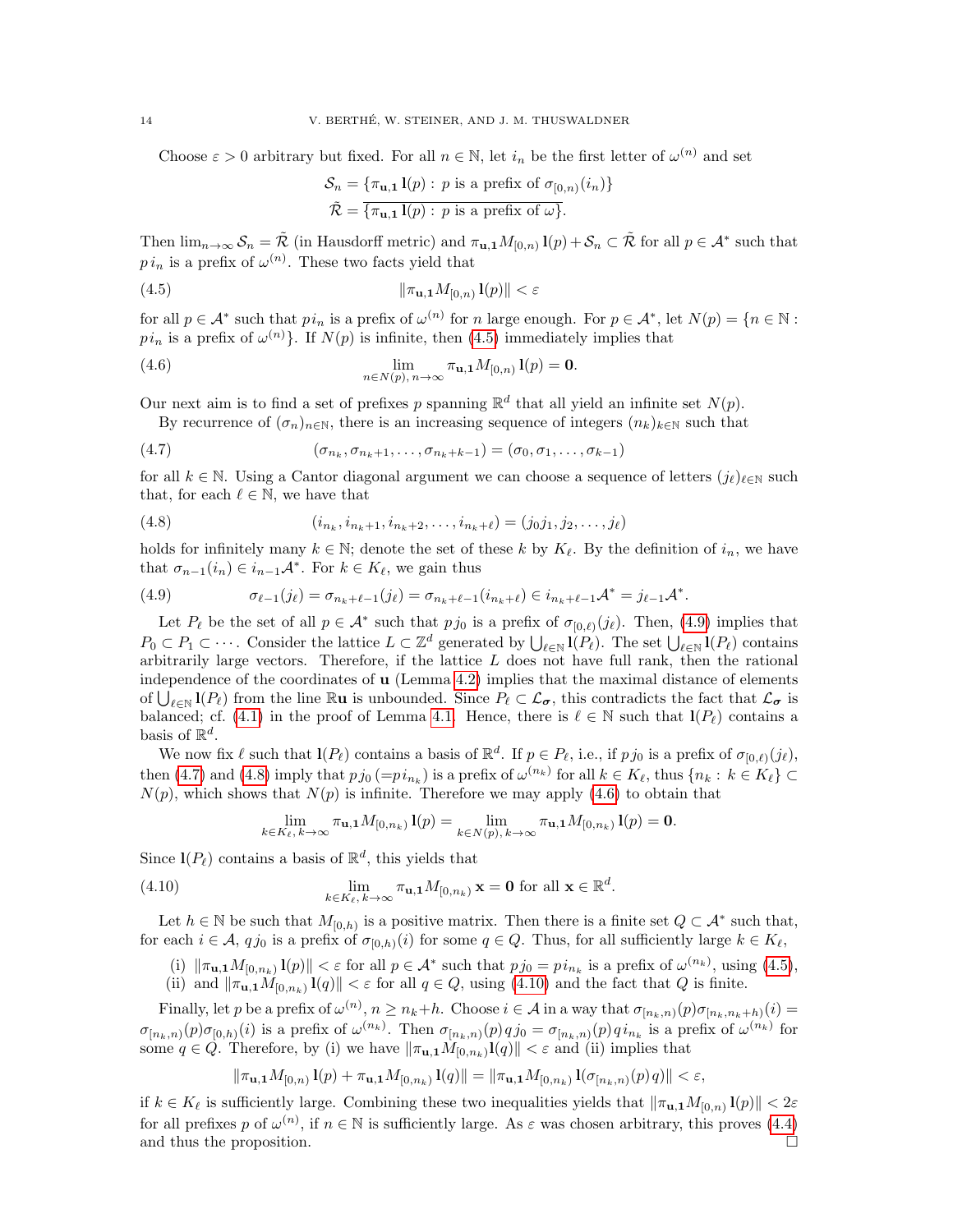Remark 4.4. The assumption of algebraic irreducibility cannot be omitted in Proposition [4.3.](#page-12-0) E.g., taking the primitive substitution  $\sigma_n(1) = 121$ ,  $\sigma_n(2) = 212$  for all n, we have  $M_{[0,n)} = \begin{pmatrix} 2 & 1 \\ 1 & 2 \end{pmatrix}^n$ ,  $\mathbf{u} = {}^{t}(1,1)$ , thus  $\pi_{\mathbf{u},\mathbf{1}} M_{[0,n)}(1) = {}^{t}(1/2,-1/2)$  and  $\pi_{\mathbf{u},\mathbf{1}} M_{[0,n)}(2) = {}^{t}(-1/2,1/2)$  for all n; the limit words are the periodic words  $1212 \cdots$  and  $2121 \cdots$ , hence,  $\mathcal{L}_{\sigma}$  is clearly balanced.

#### <span id="page-14-0"></span>5. Set equations for Rauzy fractals and the recurrent left eigenvector

The classical Rauzy fractal associated with a unimodular Pisot substitution  $\sigma$  can be defined in terms of the dual substitution  $E_1^*(\sigma)$  given in [\(2.3\)](#page-7-3). This dual substitution acts on the discrete hyperplane  $\Gamma(\mathbf{v})$  of the stable hyperplane  $\mathbf{v}^{\perp}$  of  $\sigma$ ; cf. e.g. [\[AI01\]](#page-33-8). Carrying this over to a sequence  $\sigma \in S^{\mathbb{N}}$  requires considering an infinite sequence of hyperplanes  $(\mathbf{w}^{(n)})^{\perp}$ , where, for each  $n \in \mathbb{N}$ , the dual substitution  $E_1^*(\sigma_n)$  of  $\sigma_n$  maps  $\Gamma(\mathbf{w}^{(n)})$  to  $\Gamma(\mathbf{w}^{(n+1)})$ . In Section [5.1,](#page-14-1) we formalize these concepts and relate them to the Rauzy fractals defined in Section [2.9.](#page-6-1) We first define Rauzy fractals on any hyperplane  $\mathbf{w}^{\perp}$ ,  $\mathbf{w} \in \mathbb{R}_{\geq 0}^d \setminus \{\mathbf{0}\}$ , in order to obtain set equations that reflect the combinatorial properties of  $S$ -adic words geometrically. In Section [5.2,](#page-16-0) we specify the vector  $\bf{w}$  by defining a "recurrent left eigenvector" v. This vector will allow us to obtain an associated sequence of hyperplanes  $(\mathbf{v}^{(n)})^{\perp}$  such that the Rauzy fractals defined on these hyperplanes converge w.r.t. the Hausdorff metric; see Proposition [5.12.](#page-18-1) It is this convergence property that will later enable us to derive topological as well as tiling properties of our "S-adic Rauzy fractals".

Throughout this section we assume that  $S$  is a finite or infinite set of unimodular substitutions over the finite alphabet A and  $\sigma \in S^{\mathbb{N}}$  is a directive sequence.

<span id="page-14-1"></span>5.1. The dual substitution and set equations. We now give some properties of the dual substitution  $E_1^*(\sigma)$  defined in [\(2.3\)](#page-7-3). Let **u** be a generalized right eigenvector,  $\mathbf{w} \in \mathbb{R}_{\geq 0}^d \setminus \{\mathbf{0}\}\$ . To simplify notation, we use the abbreviations

(5.1) 
$$
\pi_{\mathbf{u}, \mathbf{w}}^{(n)} = \pi_{(M_{[0,n)})^{-1}\mathbf{u}, t(M_{[0,n)})\mathbf{w}} \qquad (n \in \mathbb{N}).
$$

Note that  $\pi_{\mathbf{u},\mathbf{w}}^{(0)} = \pi_{\mathbf{u},\mathbf{w}}$ . Moreover, we set

<span id="page-14-5"></span>
$$
\mathbf{w}^{(n)} = {}^{t}(M_{[0,n)}) \mathbf{w} \qquad (n \in \mathbb{N}).
$$

The dual substitution  $E_1^*(\sigma)$  can be extended to subsets of discrete hyperplanes in the obvious way. Moreover, by direct calculation, one obtains that  $E_1^*(\sigma \tau) = E_1^*(\tau)E_1^*(\sigma)$ ; cf. [\[AI01\]](#page-33-8). The following lemma contains further relevant properties of  $E_1^*$ .

<span id="page-14-2"></span>**Lemma 5.1.** Let  $\sigma = (\sigma_n) \in S^{\mathbb{N}}$  be a sequence of unimodular substitutions. Then for all  $k < \ell$ , we have

<span id="page-14-3"></span>(i) 
$$
M_{[k,\ell)}(\mathbf{w}^{(\ell)})^{\perp} = (\mathbf{w}^{(k)})^{\perp}
$$
,

<span id="page-14-6"></span>(ii) 
$$
E_1^*(\sigma_{[k,\ell)}) \Gamma(\mathbf{w}^{(k)}) = \Gamma(\mathbf{w}^{(\ell)}),
$$

<span id="page-14-7"></span>(iii) for distinct  $[\mathbf{x}, i], [\mathbf{x}', i'] \in \Gamma(\mathbf{w}^{(k)})$ , the sets  $E_1^*(\sigma_{[k,\ell)})[\mathbf{x}, i]$  and  $E_1^*(\sigma_{[k,\ell)})[\mathbf{x}', i']$  are disjoint.

*Proof.* The first assertion follows directly from the fact that  $\mathbf{w}^{(\ell)} = {}^{t}(M_{[k,\ell)}) \mathbf{w}^{(k)}$ . By the same fact, the other assertions are special cases of [\[Fer06,](#page-35-30) Theorem 1].  $\Box$ 

We need the following auxiliary result on the projections  $\pi_{\mathbf{u},\mathbf{w}}^{(n)}$ .

<span id="page-14-4"></span>**Lemma 5.2.** Let  $\sigma = (\sigma_n) \in S^{\mathbb{N}}$  be a sequence of unimodular substitutions. Then for all  $n \in \mathbb{N}$ , we have

$$
\pi_{\mathbf{u},\mathbf{w}}^{(n)} M_n = M_n \, \pi_{\mathbf{u},\mathbf{w}}^{(n+1)}.
$$

*Proof.* Consider the linear mapping  $M_n^{-1} \pi_{\mathbf{u},\mathbf{w}}^{(n)} M_n$ . This mapping is idempotent, its kernel is  $M_n^{-1} \mathbb{R} (M_{[0,n)})^{-1}$ **u** =  $\mathbb{R} (M_{[0,n+1)})^{-1}$ **u**, and by Lemma [5.1](#page-14-2) [\(i\)](#page-14-3) its image is  $(\mathbf{w}^{(n+1)})^{\perp}$ . Thus  $M_n^{-1} \pi_{\mathbf{u},\mathbf{w}}^{(n)} M_n$  is the projection to  $(\mathbf{w}^{(n+1)})^{\perp}$  along  $(M_{[0,n+1)})^{-1} \mathbf{u}$ .

The following lemma gives an alternative definition of  $\mathcal{R}(i)$ .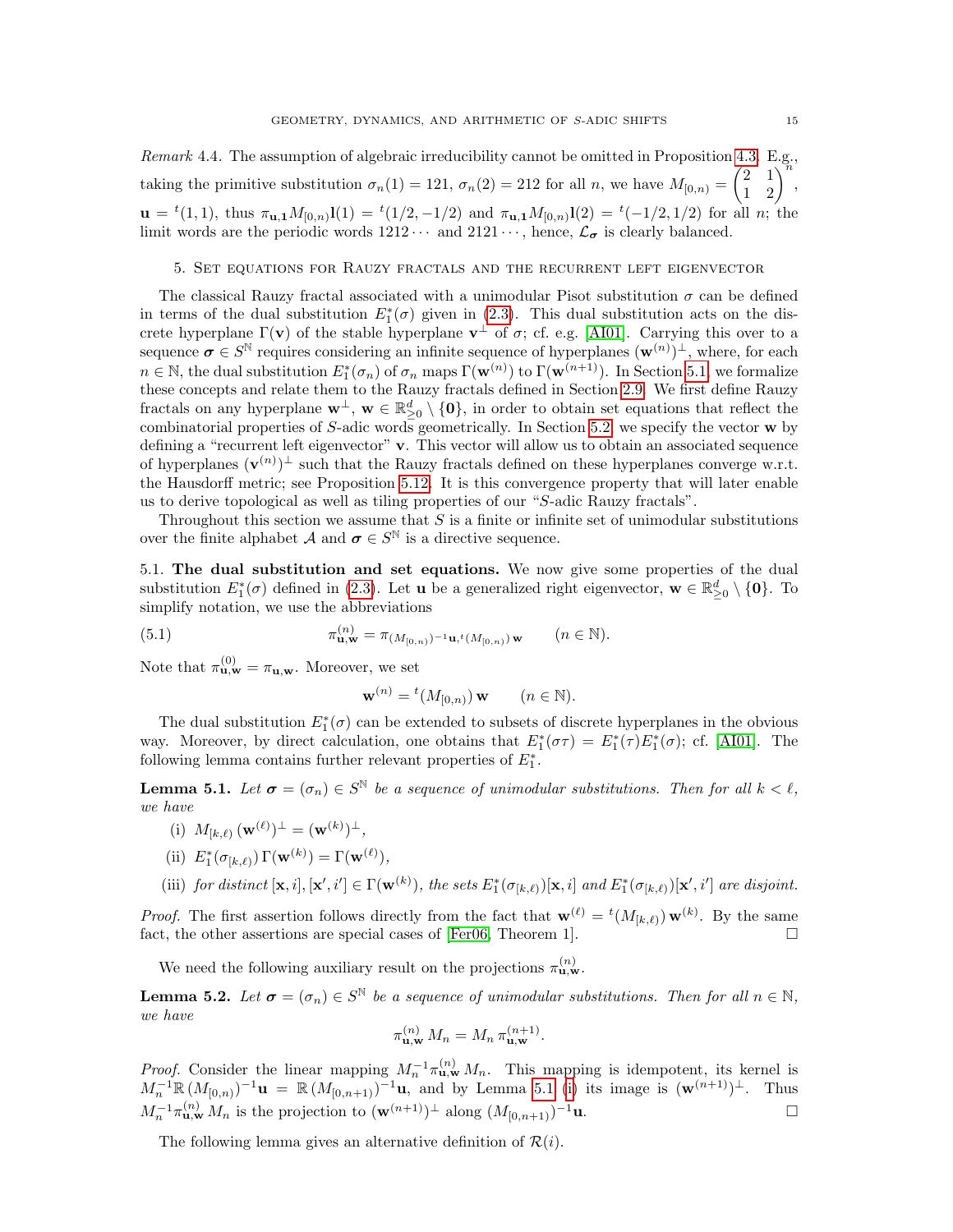**Lemma 5.3.** Let  $\sigma = (\sigma_n)_{n \in \mathbb{N}} \in S^{\mathbb{N}}$  be a primitive, algebraically irreducible, and recurrent sequence of unimodular substitutions with balanced language  $\mathcal{L}_{\sigma}$ . For each  $i \in \mathcal{A}$  we have

$$
\mathcal{R}(i) = \lim_{n \to \infty} \pi_{\mathbf{u},\mathbf{1}} M_{[0,n)} E_1^*(\sigma_{[0,n)})[\mathbf{0},i],
$$

where each  $[\mathbf{y},j] \in E_1^*(\sigma_{[0,n)})[\mathbf{0},i]$  is identified with its first component  $\mathbf{y} \in \mathbb{Z}^d$  and the limit is taken with respect to the Hausdorff metric.

*Proof.* By the definition of  $E_1^*(\sigma_{[0,n)})$  in [\(2.3\)](#page-7-3), we have

 $\pi_{\mathbf{u},\mathbf{1}}M_{[0,n)} E_1^*(\sigma_{[0,n)})[\mathbf{0},i] = {\pi_{\mathbf{u},\mathbf{1}}\mathbf{l}(p) : p \in \mathcal{A}^*, \text{ } p\text{ is a prefix of } \sigma_{[0,n)}(j) \text{ for some } j \in \mathcal{A}}.$ 

If pi is a prefix of a limit word, we have thus  $\pi_{\mathbf{u},\mathbf{1}}\mathbf{1}(p) \in \pi_{\mathbf{u},\mathbf{1}}M_{[0,n)} E^*_{\mathbf{1}}(\sigma_{[0,n)})[\mathbf{0},i]$  for all sufficiently large *n*, hence  $\mathcal{R}(i) \subset \lim_{n \to \infty} \pi_{\mathbf{u},\mathbf{1}} M_{[0,n)} E_1^*(\sigma_{[0,n)})[\mathbf{0},i].$ 

On the other hand, choose a limit word  $\omega$ . Then for each n and for each  $j \in \mathcal{A}$ , there is a prefix p of  $\omega^{(n)}$  such that  $\omega$  starts with  $\sigma_{[0,n)}(p_j)$ . Since  $\|\pi_{\mathbf{u},\mathbf{1}}\mathbf{l}(\sigma_{[0,n)}(p))\|$  is small for large n by Proposition [4.3,](#page-12-0) we obtain that  $\pi_{\mathbf{u},\mathbf{1}} M_{[0,n)} E_{\mathbf{1}}^*(\sigma_{[0,n)})[\mathbf{0},i]$  is close to  $\mathcal{R}(i)$  for large *n*.

We now associate with a directive sequence  $\sigma = (\sigma_n)$  a sequence of Rauzy fractals  $\mathcal{R}_{\bf w}^{(n)}$  obtained by taking projections of each "desubstituted" limit word  $\omega^{(n)}$  to  $({}^{t}(M_{[0,n)})\mathbf{w})^{\perp}$  along the direction  $(M_{[0,n)})^{-1}$ **u**, which is the generalized right eigenvector of the shifted sequence  $(\sigma_{m+n})_{m\in\mathbb{N}}$ .

<span id="page-15-3"></span>For  $\mathbf{w} \in \mathbb{R}_{\geq 0}^d \setminus \{\mathbf{0}\},\$ let  $\mathcal{R}_{\mathbf{w}}^{(n)} = \bigcup_{i \in \mathcal{A}} \mathcal{R}_{\mathbf{w}}^{(n)}(i)$  with

(5.2) 
$$
\mathcal{R}_{\mathbf{w}}^{(n)}(i) = \{\pi_{\mathbf{u},\mathbf{w}}^{(n)}\mathbf{l}(p) : p \in \mathcal{A}^*, \text{ } p i \text{ is a prefix of } \omega^{(n)}, \sigma_{[0,n)}(\omega^{(n)}) \text{ is a limit word of } \sigma\}.
$$

Note that  $\mathcal{R}_{\mathbf{w}}^{(0)}(i) = \mathcal{R}_{\mathbf{w}}(i)$ . With the above notation,  $\mathcal{R}_{\mathbf{w}}^{(n)}$  lives on the hyperplane  $(\mathbf{w}^{(n)})^{\perp}$ . Similarly to Lemma [4.1,](#page-11-2) we can give explicit bounds for these subtiles.

<span id="page-15-2"></span>**Lemma 5.4.** Let  $\mathbf{w} \in \mathbb{R}_{\geq 0}^d \setminus \{\mathbf{0}\}\$ . If  $\mathcal{L}_{\sigma}^{(n)}$  is C-balanced, then  $\mathcal{R}_{\mathbf{w}}^{(n)} \subset \pi_{\mathbf{u},\mathbf{w}}^{(n)}([-C,C]^d \cap \mathbf{1}^{\perp})$ .

*Proof.* By Lemma [4.1,](#page-11-2) we have  $\pi_{(M_{[0,n)})^{-1}\mathbf{u},\mathbf{1}} \mathcal{R}_{\mathbf{w}}^{(n)} \subset [-C, C]^d \cap \mathbf{1}^{\perp}$ . Projecting by  $\pi_{\mathbf{u},\mathbf{w}}^{(n)}$ , we obtain the result.  $\Box$ 

The following lemma shows that the Rauzy fractals  $\mathcal{R}_{\mathbf{w}}^{(n)}$  mapped back via  $M_{[0,n)}$  to the representation space  $\mathbf{w}^{\perp}$  tend to be smaller and smaller.

<span id="page-15-1"></span>**Lemma 5.5.** Let  $\boldsymbol{\sigma} = (\sigma_n) \in S^{\mathbb{N}}$  be a primitive, algebraically irreducible, and recurrent sequence of unimodular substitutions with balanced language  $\mathcal{L}_{\sigma}$ , and let  $\mathbf{w} \in \mathbb{R}_{\geq 0}^d \setminus \{\mathbf{0}\}$ . Then

$$
\lim_{n\to\infty}M_{[0,n)}\mathcal{R}_{\mathbf{w}}^{(n)}=\{\mathbf{0}\}.
$$

*Proof.* As  $M_{[0,n)} \pi_{\mathbf{u},\mathbf{w}}^{(n)} = \pi_{\mathbf{u},\mathbf{w}} M_{[0,n)}$  by Lemma [5.2](#page-14-4) and  $\pi_{\mathbf{u},\mathbf{w}} = \pi_{\mathbf{u},\mathbf{w}} \pi_{\mathbf{u},\mathbf{1}}$ , we have  $M_{[0,n)} \pi_{\mathbf{u},\mathbf{w}}^{(n)} \mathbf{1}(p) =$  $\pi_{\mathbf{u},\mathbf{w}} \pi_{\mathbf{u},\mathbf{1}} M_{[0,n)}(p)$  for all prefixes p of  $\omega^{(n)}$ . Now, the result follows from Proposition [4.3.](#page-12-0)

For the Rauzy fractals  $\mathcal{R}_{\mathbf{w}}^{(n)}$ , we obtain a hierarchy of set equations, which replaces the self-affine structure present in the periodic case. As  $\mathcal{R}_{\mathbf{w}}^{(n)}$  lives on the hyperplane  $(\mathbf{w}^{(n)})^{\perp}$ , the decomposition below involves Rauzy fractals living in different hyperplanes.

<span id="page-15-4"></span>**Proposition 5.6.** Let  $\boldsymbol{\sigma} = (\sigma_n) \in S^{\mathbb{N}}$  be a sequence of unimodular substitutions with generalized right eigenvector **u**. Then for each  $[\mathbf{x}, i] \in \mathbb{Z}^d \times \mathcal{A}$  and all  $k \leq \ell$ , we have the set equation

<span id="page-15-0"></span>(5.3) 
$$
\pi_{\mathbf{u},\mathbf{w}}^{(k)} \mathbf{x} + \mathcal{R}_{\mathbf{w}}^{(k)}(i) = \bigcup_{[\mathbf{y},j] \in E_1^*(\sigma_{[k,\ell)})[\mathbf{x},i]} M_{[k,\ell)}(\pi_{\mathbf{u},\mathbf{w}}^{(\ell)} \mathbf{y} + \mathcal{R}_{\mathbf{w}}^{(\ell)}(j)).
$$

*Proof.* Let  $\omega$  be a limit word. Each prefix p of  $\omega^{(k)}$  has a unique decomposition  $p = \sigma_{[k,\ell)}(\tilde{p}) q$  with  $\tilde{p}j$  a prefix of  $\omega^{(\ell)}$  and q a proper prefix of  $\sigma_{[k,\ell)}(j)$ . Since  $\mathbf{l}(\sigma_{[k,\ell)}(\tilde{p})) = M_{[k,\ell)}\mathbf{l}(\tilde{p})$ , Lemma [5.2](#page-14-4) implies that  $\pi_{\mathbf{u},\mathbf{w}}^{(k)}\mathbf{l}(p) = \pi_{\mathbf{u},\mathbf{w}}^{(k)}\mathbf{l}(q) + M_{[k,\ell)}\pi_{\mathbf{u},\mathbf{w}}^{(\ell)}\mathbf{l}(\tilde{p})$ . We gain that

$$
\{\pi_{\mathbf{u},\mathbf{w}}^{(k)}\mathbf{l}(p) : \text{ } p\text{ is a prefix of } \omega^{(k)}\} = \bigcup_{\substack{q \in \mathcal{A}^*,\,j\in\mathcal{A}:\\ \sigma_{[k,\ell)}(j)\in q\text{i}\mathcal{A}^*}} \pi_{\mathbf{u},\mathbf{w}}^{(k)}\mathbf{l}(q) + M_{[k,\ell)}\left\{\pi_{\mathbf{u},\mathbf{w}}^{(\ell)}\mathbf{l}(\tilde{p}) : \tilde{p}\text{ }j\text{ is a prefix of }\omega^{(\ell)}\right\}.
$$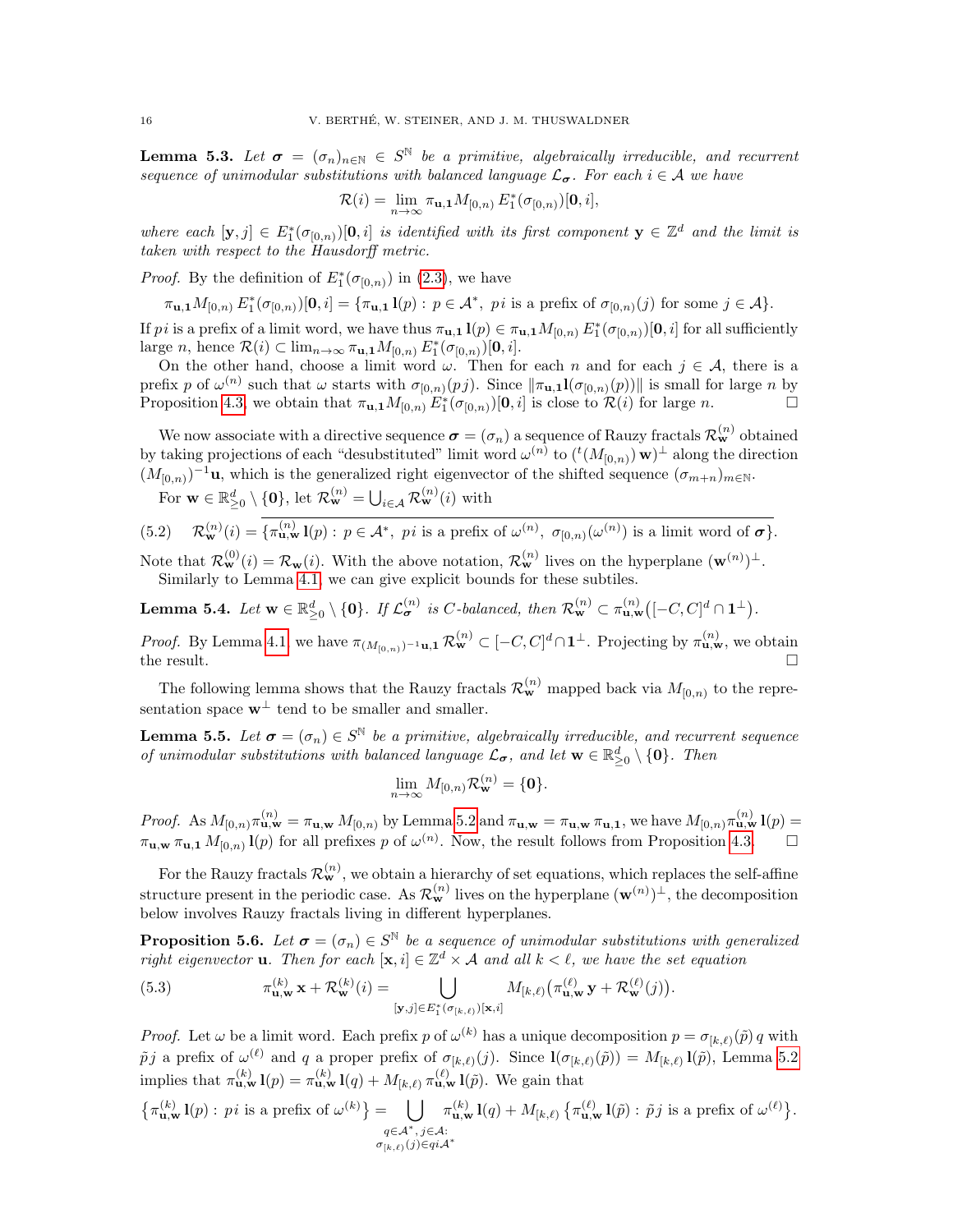By the definition of  $E_1^*(\sigma_{[k,\ell)})$ , taking closures and translating by  $\pi_{\mathbf{u},\mathbf{w}}^{(k)}$  x yields the result.

<span id="page-16-0"></span>5.2. Recurrent left eigenvector. In the case of a single substitution  $\sigma$ , choosing  $\mathbf{w} = \mathbf{v}$ , where <sup>t</sup>v is the Perron-Frobenius left eigenvector of  $M_{\sigma}$ , the set equations give a graph-directed iterated function system for the subtiles  $\mathcal{R}_{\mathbf{v}}(i)$ ; see [\[BST10\]](#page-34-1). For  $\boldsymbol{\sigma} = (\sigma_n) \in S^{\mathbb{N}}$ , the Rauzy fractals  $\mathcal{R}_{\mathbf{w}}^{(n)}$ are different from  $\mathcal{R}_{\mathbf{w}}^{(0)}$  and even live on different hyperplanes  $(\mathbf{w}^{(n)})^{\perp}$ . Thus, in general [\(5.3\)](#page-15-0) is an infinite system of set equations. Also, the construction of an analog of the left Perron-Frobenius eigenvector needs some work. Contrary to the cones  $M_{[0,n)} \mathbb{R}^d_+$ , there is no reason for the cones  $^t(M_{[0,n)})\mathbb{R}_+^d$  to be nested. Therefore, the intersection of these cones does not define a generalized left eigenvector of  $\sigma$  and cannot be used to get a stable space. However, for a suitable choice of  $\mathbf{v}$ , we have a subsequence  $(n_k)_{k\in\mathbb{N}}$  such that the directions of  $\mathbf{v}^{(n_k)} = {}^t(M_{[0,n_k)})\mathbf{v}$  tend to that of  $\mathbf{v}$ ; in this case  $\bf{v}$  is called a *recurrent left eigenvector*. Using the assumptions of Theorem [1,](#page-7-1) we can even guarantee that  $\mathcal{R}_{\mathbf{v}}^{(n_k)}$  converges to  $\mathcal{R}_{\mathbf{v}}$  in Hausdorff limit for a suitable choice of  $(n_k)$ .

The following lemma shows that, under the assumptions of primitivity and recurrence, one can easily exhibit recurrent left eigenvectors v. The precise statement involving a subsequence of a given sequence  $(n_k)_{k\in\mathbb{N}}$  will be useful in the proof of Lemma [5.9.](#page-17-0)

<span id="page-16-4"></span>**Lemma 5.7.** Let  $\boldsymbol{\sigma} = (\sigma_n) \in S^{\mathbb{N}}$  be a primitive and recurrent sequence of substitutions and  $(n_k)$ a strictly increasing sequence of non-negative integers. Then there is  $\mathbf{v} \in \mathbb{R}_{\geq 0}^d \setminus \{\mathbf{0}\}\$  such that

<span id="page-16-1"></span>(5.4) 
$$
\lim_{k \in K, k \to \infty} \frac{\mathbf{v}^{(n_k)}}{\|\mathbf{v}^{(n_k)}\|} = \lim_{k \in K, k \to \infty} \frac{t(M_{[0,n_k)})\mathbf{v}}{\|t(M_{[0,n_k)})\mathbf{v}\|} = \mathbf{v}
$$

for some infinite set  $K \subset \mathbb{N}$ . Such a vector **v** is called a recurrent left eigenvector.

Proof. Recall that a nonnegative matrix is nonexpanding and positive matrix is contractive w.r.t. the Hilbert metric on the projective space  $\mathbb{P}(\mathbb{R}^{d-1})$  (see [\[Bir57\]](#page-34-29) or [\[Fis09,](#page-35-2) Appendix A] for details on this metric). Thus primitivity and recurrence imply that the diameter of the cones  ${}^t(M_{[0,n_k)})\mathbb{R}^d_{\geq 0}$ converges to zero. By the compactness of  $\mathbb{P}(\mathbb{R}^{d-1})$ , we can choose an infinite set  $K \subset \mathbb{N}$  such that  $\bigcap_{k\in K} \overline{t}(M_{[0,n_k)}) \mathbb{R}_{\geq 0}^d = \mathbb{R}_{\geq 0}$  v for some  $\mathbf{v} \in \mathbb{R}_{\geq 0}^d \setminus \{\mathbf{0}\}\$ . For this choice of  $\mathbf{v}$ , [\(5.4\)](#page-16-1) holds.

In the sequel, we will work with directive sequences that satisfy a list of conditions gathered in the following Property PRICE (which stands for Primitivity, Recurrence, algebraic Irreducibility, C-balancedness, and recurrent left Eigenvector). By Lemma [5.9](#page-17-0) below, this property is a consequence of the assumptions of Theorem [1.](#page-7-1) Nevertheless, we prefer referring to property PRICE because we will frequently use the sequences  $(n_k)$ ,  $(\ell_k)$ , and the recurrent left eigenvector **v** involved in the definition.

<span id="page-16-3"></span>**Definition 5.8** (Property PRICE). Assume that  $S$  is a finite or infinite set of substitutions over the finite alphabet A. We say that a directive sequence  $\sigma = (\sigma_n) \in S^{\mathbb{N}}$  has Property PRICE w.r.t. the strictly increasing sequences  $(n_k)_{k\in\mathbb{N}}$  and  $(\ell_k)_{k\in\mathbb{N}}$  and a vector  $\mathbf{v} \in \mathbb{R}_{\geq 0}^d \setminus \{\mathbf{0}\}$  if the following conditions hold<sup>[2](#page-16-2)</sup>.

- (P) There exists  $h \in \mathbb{N}$  and a positive matrix B such that  $M_{\lbrack \ell_k-h,\ell_k \rbrack} = B$  for all  $k \in \mathbb{N}$ .
- (R) We have  $(\sigma_{n_k}, \sigma_{n_k+1}, \ldots, \sigma_{n_k+\ell_k-1}) = (\sigma_0, \sigma_1, \ldots, \sigma_{\ell_k-1})$  for all  $k \in \mathbb{N}$ .
- (I) The directive sequence  $\sigma$  is algebraically irreducible.
- (C) There is  $C > 0$  such that  $\mathcal{L}_{\sigma}^{(n_k + \ell_k)}$  is C-balanced for all  $k \in \mathbb{N}$ .
- (E) We have  $\lim_{k\to\infty} \mathbf{v}^{(n_k)}/\|\mathbf{v}^{(n_k)}\| = \mathbf{v}.$

We also simply say that  $\sigma$  satisfies Property PRICE if the five conditions hold for some not explicitly specified strictly increasing sequences  $(n_k)_{k \in \mathbb{N}}$  and  $(\ell_k)_{k \in \mathbb{N}}$  and some  $\mathbf{v} \in \mathbb{R}^d_{\geq 0} \setminus \{\mathbf{0}\}.$ 

Note that Properties [\(P\), \(R\)](#page-16-3) and [\(C\)](#page-16-3) in Definition [5.8](#page-16-3) imply that  $\sigma$  is a primitive and recurrent directive sequence with balanced language  $\mathcal{L}_{\sigma}$ , and [\(E\)](#page-16-3) means that **v** is a recurrent left eigenvector.

The conditions of the following lemma are (apart from unimodularity, which we do not need here) that of Theorem [1.](#page-7-1)

<span id="page-16-2"></span><sup>&</sup>lt;sup>2</sup>Note that (P) doesn't merely mean that the matrix B occurs infinitely often but that it has to occur at the end of the recurring blocks defined in (R). So (P) doesn't follow from (R).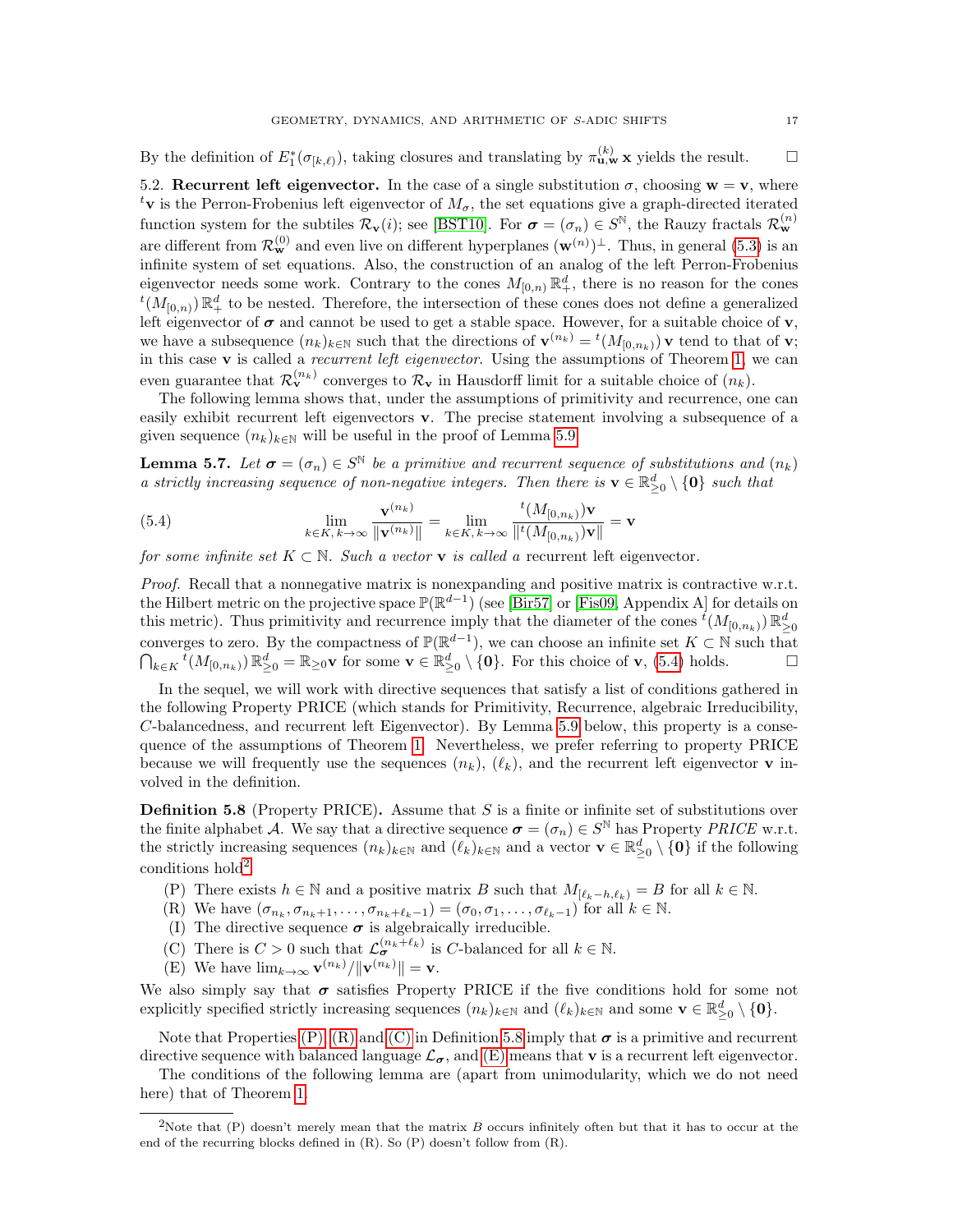<span id="page-17-0"></span>**Lemma 5.9.** Let  $\sigma = (\sigma_n) \in S^{\mathbb{N}}$  be a primitive and algebraically irreducible sequence of substitutions over the finite alphabet A. Assume that there is  $C > 0$  such that for each  $\ell \in \mathbb{N}$ , there is  $n \geq 1$  with  $(\sigma_n, \ldots, \sigma_{n+\ell-1}) = (\sigma_0, \ldots, \sigma_{\ell-1})$  and  $\mathcal{L}_{\sigma}^{(n+\ell)}$  is C-balanced. Then Property PRICE holds.

*Proof.* First observe that [\(I\)](#page-16-3) holds by assumption. By primitivity of  $\sigma$ , we can choose  $\ell_0$  and h in a way that  $M_{[\ell_0-h,\ell_0)}$  is positive. As the assumptions of the lemma imply that  $\sigma$  is recurrent, there exists a strictly increasing sequence  $(\ell_k)$  of non-negative integers such that [\(P\)](#page-16-3) holds. By assumption, there is an associated sequence  $(n_k)$  of non-negative integers such that  $(R)$  and  $(C)$ hold. In view of Lemma [5.7,](#page-16-4) we can choose appropriate subsequences of  $(\ell_k)$  and  $(n_k)$ , again called  $(\ell_k)$  and  $(n_k)$ , such that  $(E)$  holds. As taking subsequences doesn't affect  $(P)$ ,  $(R)$ ,  $(I)$ , and  $(C)$ , this proves the lemma.

We will use the following simple observation.

<span id="page-17-2"></span>**Lemma 5.10.** Assume that the directive sequence  $\sigma = (\sigma_n)_{n \in \mathbb{N}} \in S^{\mathbb{N}}$  has Property PRICE w.r.t. the sequences  $(n_k)_{k\in\mathbb{N}}$  and  $(\ell_k)_{k\in\mathbb{N}}$  and the vector **v**. Then for each  $h \in \mathbb{N}$  there is  $k_0 \in \mathbb{N}$  such that the shifted sequence  $(\sigma_{n+h})_{n\in\mathbb{N}}$  has Property PRICE w.r.t. the sequences  $(n_{k+k_0})_{k\in\mathbb{N}}$  and  $(\ell_{k+k_0}-h)_{k\in\mathbb{N}}$ , and the vector  $\mathbf{v}^{(h)}$ .

Property PRICE implies the following uniform convergence result for the projections  $\pi_{\mathbf{u},\mathbf{v}}^{(n_k)}$ .

<span id="page-17-1"></span>**Lemma 5.11.** Assume that the directive sequence  $\sigma \in S^{\mathbb{N}}$  has Property PRICE w.r.t. the sequences  $(n_k)$  and  $(\ell_k)$  and the vector **v**. Then

$$
\lim_{k\to\infty} \max\left\{\|\pi_{\mathbf{u},\mathbf{v}}^{(n_k)}\mathbf{x} - \pi_{\mathbf{u},\mathbf{v}}\mathbf{x}\| : \|\mathbf{x}\| \le \max_{i\in\mathcal{A}} \|M_{[0,\ell_k)}\mathbf{e}_i\|, \|\pi_{\mathbf{u},\mathbf{v}}\mathbf{x}\| \le 1\right\} = 0.
$$

In particular,  $\pi_{\mathbf{u},\mathbf{v}}^{(n_k)} \to \pi_{\mathbf{u},\mathbf{v}}$  for  $k \to \infty$  in compact-open topology.

*Proof.* Since [\(P\), \(R\), \(I\),](#page-16-3) and [\(C\)](#page-16-3) hold, we obtain from Proposition [4.3](#page-12-0) that  $\|\pi_{\mathbf{u},\mathbf{1}}M_{[0,\ell_k)}\mathbf{e}_i\| \to 0$ for each  $i \in \mathcal{A}$  when  $k \to \infty$ . Since  $\pi_{\mathbf{u},\mathbf{v}} = \pi_{\mathbf{u},\mathbf{v}} \pi_{\mathbf{u},\mathbf{1}}$ , this implies that  $\|\pi_{\mathbf{u},\mathbf{v}} M_{[0,\ell_k)}\mathbf{e}_i\| \to 0$ . As  $M_{[\ell_k-h,\ell_k)} = B$  is a positive matrix (that does not depend on k), there is  $c > 0$  such that  $\max_{i\in\mathcal{A}}\|M_{[0,\ell_k)}\mathbf{e}_i\| \leq c \min_{i\in\mathcal{A}}\|M_{[0,\ell_k)}\mathbf{e}_i\|$  for all  $k\in\mathbb{N}$ . Thus the cone  $M_{[0,\ell_k)}\mathbb{R}^d_+$  has small diameter at "height"  $\max_{i \in \mathcal{A}} ||M_{[0,\ell_k)}\mathbf{e}_i||$ , hence,  $\pi_{\mathbf{u},\mathbf{v}} \mathbf{x}$  is close to  $\pi_{\mathbf{u},\mathbf{v}} \mathbf{x}$  for all  $\mathbf{u} \in M_{[0,\ell_k)} \mathbb{R}^d_+$  and **x** in the cylinder  $\|\mathbf{x}\| \leq \max_{i \in \mathcal{A}} \|M_{[0,\ell_k)}\mathbf{e}_i\|, \|\pi_{\mathbf{u},\mathbf{v}}\mathbf{x}\| \leq 1$ . More precisely,

$$
\pi_{\mathbf{u},\mathbf{v}}\mathbf{x} - \pi_{\tilde{\mathbf{u}},\mathbf{v}}\mathbf{x} = \pi_{\mathbf{u},\mathbf{v}}(\mathbf{x} - \pi_{\tilde{\mathbf{u}},\mathbf{v}}\mathbf{x}) = \pi_{\mathbf{u},\mathbf{v}}\left(\frac{\|\mathbf{x} - \pi_{\tilde{\mathbf{u}},\mathbf{v}}\mathbf{x}\|}{\|\tilde{\mathbf{u}}\|}\tilde{\mathbf{u}}\right) = \frac{\|\mathbf{x} - \pi_{\tilde{\mathbf{u}},\mathbf{v}}\mathbf{x}\|}{\|\tilde{\mathbf{u}}\|}\pi_{\mathbf{u},\mathbf{v}}\tilde{\mathbf{u}}
$$

gives that

$$
||\pi_{\mathbf{u},\mathbf{v}}\,\mathbf{x}-\pi_{\tilde{\mathbf{u}},\mathbf{v}}\,\mathbf{x}||\leq\frac{\|\mathbf{x}-\pi_{\mathbf{u},\mathbf{v}}\,\mathbf{x}\|+\|\pi_{\mathbf{u},\mathbf{v}}\,\mathbf{x}-\pi_{\tilde{\mathbf{u}},\mathbf{v}}\,\mathbf{x}\|}{\|\tilde{\mathbf{u}}\|}\,||\pi_{\mathbf{u},\mathbf{v}}\,\tilde{\mathbf{u}}||
$$

and, hence,

$$
\left\|\pi_{\mathbf{u},\mathbf{v}}\,\mathbf{x}-\pi_{\tilde{\mathbf{u}},\mathbf{v}}\,\mathbf{x}\right\|\leq \frac{\|\mathbf{x}-\pi_{\mathbf{u},\mathbf{v}}\,\mathbf{x}\|}{\|\tilde{\mathbf{u}}\|-\|\pi_{\mathbf{u},\mathbf{v}}\,\tilde{\mathbf{u}}\|}\,\|\pi_{\mathbf{u},\mathbf{v}}\,\tilde{\mathbf{u}}\|.
$$

Thus we obtain for  $\tilde{u}$  and x with the above properties that for each  $\varepsilon > 0$ 

$$
\|\pi_{\mathbf{u},\mathbf{v}}\mathbf{x} - \pi_{\tilde{\mathbf{u}},\mathbf{v}}\mathbf{x}\| \le \frac{\max_{i\in\mathcal{A}}\|M_{[0,\ell_k)}\mathbf{e}_i\| + 1}{\min_{i\in\mathcal{A}}\|M_{[0,\ell_k)}\mathbf{e}_i\| - \max_{i\in\mathcal{A}}\|\pi_{\mathbf{u},\mathbf{v}}M_{[0,\ell_k)}\mathbf{e}_i\|} \max_{i\in\mathcal{A}} \|\pi_{\mathbf{u},\mathbf{v}}M_{[0,\ell_k)}\mathbf{e}_i\|}
$$
  
\$\leq 2c \max\_{i\in\mathcal{A}} \|\pi\_{\mathbf{u},\mathbf{v}}M\_{[0,\ell\_k)}\mathbf{e}\_i\| < \varepsilon\$,

holds for sufficiently large k. Moreover, the facts that  $\lim_{k\to\infty} \mathbf{v}^{(n_k)} / \|\mathbf{v}^{(n_k)}\| = \mathbf{v}$ , that  $\|\pi_{\mathbf{u},\mathbf{v}}\mathbf{x}\|$ is bounded (by  $1 + \varepsilon$ ), and that  $\langle \tilde{\mathbf{u}}, \mathbf{v} \rangle$  is bounded away from 0, yield that

$$
\left\|\pi_{\tilde{\mathbf{u}},\mathbf{v}^{(n_k)}}\mathbf{x}-\pi_{\tilde{\mathbf{u}},\mathbf{v}}\mathbf{x}\right\|<\varepsilon
$$

for sufficiently large k, thus  $\|\pi_{\tilde{\mathbf{u}},\mathbf{v}}^{(n_k)}\mathbf{x} - \pi_{\mathbf{u},\mathbf{v}}\mathbf{x}\| < 2\varepsilon$ . We can choose  $\tilde{\mathbf{u}} = (M_{[0,n_k)})^{-1}\mathbf{u}$  because the recurrence assertion [\(R\)](#page-16-3) gives  $(M_{[0,n_k)})^{-1}\mathbf{u} \in M_{[0,\ell_k)}\mathbb{R}^d_+$ . As  $\pi_{\mathbf{u},\mathbf{v}}^{(n_k)} = \pi_{(M_{[0,n_k)})^{-1}\mathbf{u},\mathbf{v}^{(n_k)}}$ , this proves the lemma.  $\Box$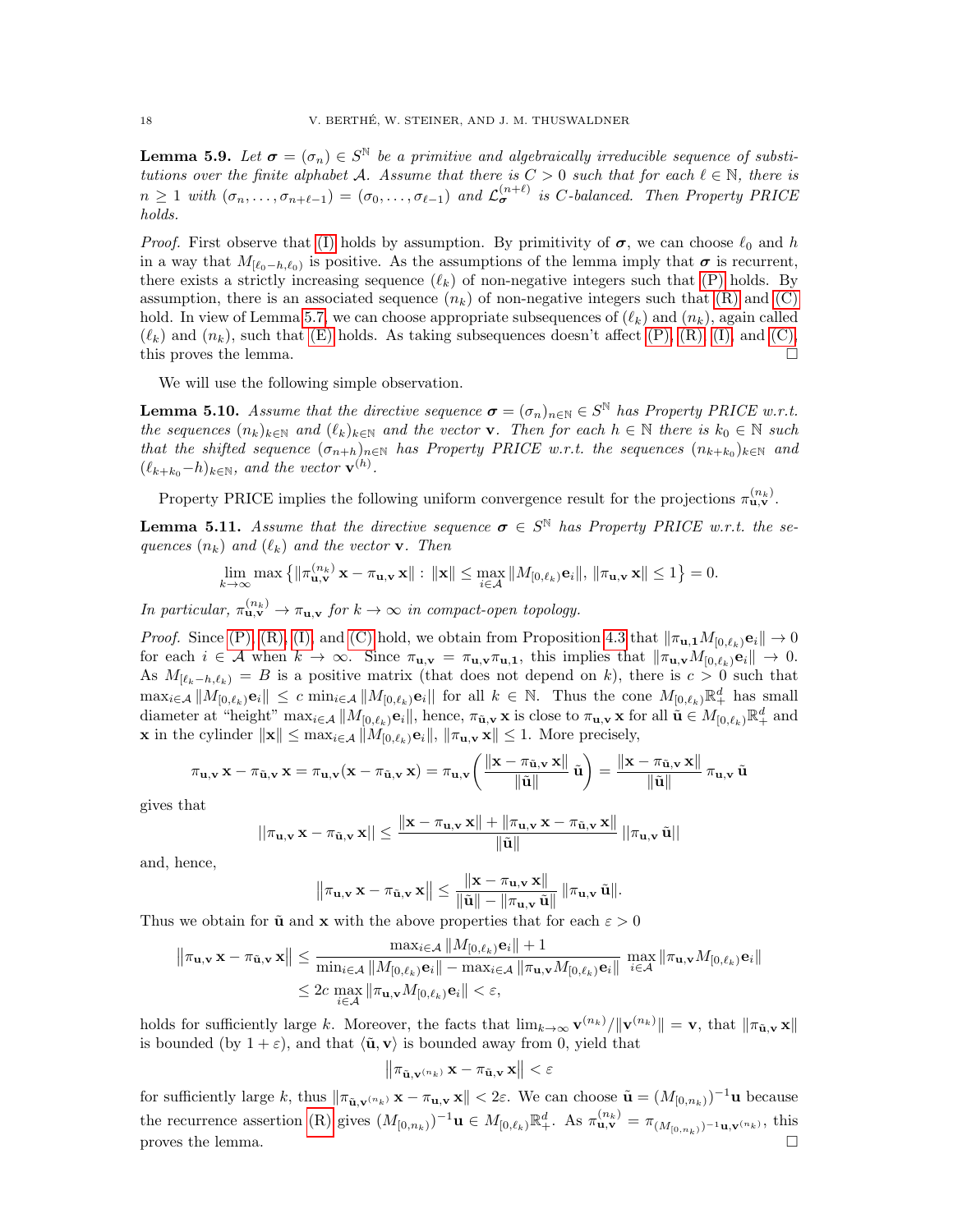We are now able to prove the following convergence result for Rauzy fractals.

<span id="page-18-1"></span>**Proposition 5.12.** Let S be a finite or infinite set of unimodular substitutions over a finite alphabet A. Assume that the sequence  $\sigma = (\sigma_n) \in S^{\mathbb{N}}$  of unimodular substitutions has Property PRICE w.r.t. the sequences  $(n_k)$  and  $(\ell_k)$  and the vector **v**. Then, for each  $i \in A$  and each  $\ell \in \mathbb{N}$ ,

(5.5) 
$$
\lim_{k \to \infty} \mathcal{R}_{\mathbf{v}}^{(n_k + \ell)}(i) = \mathcal{R}_{\mathbf{v}}^{(\ell)}(i),
$$

where the limit is taken w.r.t. the Hausdorff metric.

*Proof.* We first prove the result for  $\ell = 0$ . For each  $\varepsilon > 0$  and each sufficiently large  $k \in \mathbb{N}$ , the following inequalities hold:

- <span id="page-18-2"></span>(i) diam $(M_{[0,\ell_k)} \mathcal{R}_{\mathbf{v}}^{(\ell_k)}(j)) < \varepsilon$  for each  $j \in \mathcal{A}$ ,
- <span id="page-18-3"></span>(ii) diam $(M_{[0,\ell_k)} \mathcal{R}_{\mathbf{v}}^{(n_k+\ell_k)}(j)) < \varepsilon$  for each  $j \in \mathcal{A}$ ,
- <span id="page-18-4"></span>(iii)  $\|\pi_{\mathbf{u},\mathbf{v}}^{(n_k)} M_{[0,\ell_k)} \mathbf{x} - \pi_{\mathbf{u},\mathbf{v}} M_{[0,\ell_k)} \mathbf{x}\| < \varepsilon$  for each  $[\mathbf{x}, j] \in E_1^*(\sigma_{[0,\ell_k)})[\mathbf{0}, i].$

Inequality [\(i\)](#page-18-2) follows from Lemma [5.5.](#page-15-1) To prove [\(ii\)](#page-18-3), note first that, as  $\mathcal{L}_{\sigma}^{(n_k+\ell_k)}$  is C-balanced,

$$
M_{[0,\ell_k)} \mathcal{R}_{\mathbf{v}}^{(n_k+\ell_k)}(j) \subset M_{[0,\ell_k)} \pi_{\mathbf{u},\mathbf{v}}^{(n_k+\ell_k)} \left( [-C,C]^d \cap \mathbf{1}^\perp \right) = \pi_{\mathbf{u},\mathbf{v}}^{(n_k)} M_{[0,\ell_k)} \left( [-C,C]^d \cap \mathbf{1}^\perp \right)
$$

by Lemmas [5.2](#page-14-4) and [5.4.](#page-15-2) For  $y \in M_{[0,\ell_k)}[-C, C]^d$  with sufficiently large k, we have  $\|\pi_{\mathbf{u},\mathbf{v}}\mathbf{y}\|$  <  $\varepsilon/2$  by Proposition [4.3](#page-12-0) and  $\|\pi_{\mathbf{u},\mathbf{v}}^{(n_k)}\mathbf{y} - \pi_{\mathbf{u},\mathbf{v}}\mathbf{y}\| < \varepsilon/2$  by Lemma [5.11,](#page-17-1) where we have used that  $\|\mathbf{y}\| \leq C \sum_{j\in\mathcal{A}} \|M_{[0,\ell_k)}\mathbf{e}_j\|$ . This implies that  $\|\pi_{\mathbf{u},\mathbf{v}}^{(n_k)}\mathbf{y}\| < \varepsilon$ , and [\(ii\)](#page-18-3) follows. Finally, [\(iii\)](#page-18-4) is a consequence of Lemma [5.11](#page-17-1) because the definition of  $E_1^*$  in [\(2.3\)](#page-7-3) yields for  $[\mathbf{x}, j] \in E_1^*(\sigma_{[0,\ell_k)})[\mathbf{0}, i]$ that  $M_{[0,\ell_k)}$   $\mathbf{x} = \mathbf{l}(p)$  for some prefix p of  $\sigma_{[0,\ell_k)}(j), j \in \mathcal{A}$ , hence  $||M_{[0,\ell_k)} \mathbf{x}|| \leq \max_{j \in \mathcal{A}} ||M_{[0,\ell_k)} \mathbf{e}_j||$ and  $\|\pi_{\mathbf{u},\mathbf{v}} M_{[0,\ell_k)} \mathbf{x}\|$  is bounded by the balancedness of  $\mathcal{L}_{\sigma}$ .

By  $(5.3)$ , we have

$$
\mathcal{R}_{\mathbf{v}}(i) = \bigcup_{\left[\mathbf{x},j\right] \in E_{1}^{*}(\sigma_{\left[0,\ell_{k}\right)})\left[\mathbf{0},i\right]} \left(\pi_{\mathbf{u},\mathbf{v}} M_{\left[0,\ell_{k}\right)} \mathbf{x} + M_{\left[0,\ell_{k}\right)} \mathcal{R}_{\mathbf{v}}^{\left(\ell_{k}\right)}(j)\right)
$$

and

$$
\mathcal{R}_{\mathbf{v}}^{(n_k)}(i) = \bigcup_{[\mathbf{x},j] \in E_1^*(\sigma_{[n_k,n_k+\ell_k)})[\mathbf{0},i]} \left(\pi_{\mathbf{u},\mathbf{v}}^{(n_k)} \ M_{[n_k,n_k+\ell_k)} \ \mathbf{x} + M_{[n_k,n_k+\ell_k)} \mathcal{R}_{\mathbf{v}}^{(n_k+\ell_k)}(j)\right).
$$

As  $\sigma_{[n_k,n_k+\ell_k)} = \sigma_{[0,\ell_k)}$  and  $M_{[n_k,n_k+\ell_k)} = M_{[0,\ell_k)}$ , the result for the case  $\ell = 0$  now follows from [\(i\)](#page-18-2)–[\(iii\)](#page-18-4) by an obvious application of the triangle inequality.

The case of  $\ell > 0$  is equivalent to proving that  $\lim_{k \to \infty} \mathcal{R}_{\mathbf{v}^{(\ell)}}^{(n_k)}(i) = \mathcal{R}_{\mathbf{v}^{(\ell)}}(i)$  for the Rauzy fractals defined by the shifted sequence  $(\sigma_{n+\ell})_{n\in\mathbb{N}}$ . It is thus an immediate consequence of Lemma [5.10.](#page-17-2)  $\Box$ 

# 6. Some properties of Rauzy fractals

<span id="page-18-0"></span>In this section, we introduce the collections  $\mathcal{C}_{\mathbf{w}}^{(n)}$  of translates of  $\mathcal{R}_{\mathbf{w}}^{(n)}(i), i \in \mathcal{A}$ , and prove their covering properties. Moreover, we show that under certain conditions the set  $\mathcal{R}(i)$  is the closure of its interior and  $\partial \mathcal{R}(i)$  has measure zero for each  $i \in \mathcal{A}$ ; the proof of the latter property is the main task of this section. In the substitutive case, the proofs of the analogous results are based on the graph-directed iterated function system satisfied by the subtiles of the Rauzy fractal; see e.g. [\[BST10\]](#page-34-1). Since we do not have a graph-directed structure in our case, we rely on the infinite family of set equations in [\(5.3\)](#page-15-0).

Again, throughout this section we assume that  $S$  is a finite or infinite set of unimodular substitutions over the finite alphabet A and  $\sigma \in S^{\mathbb{N}}$  is a directive sequence.

# 6.1. Covering properties. For  $\mathbf{w} \in \mathbb{R}_{\geq 0}^d \setminus \{\mathbf{0}\}\$  and  $n \in \mathbb{N}$ , define the collection of tiles in  $(\mathbf{w}^{(n)})^{\perp}$

$$
\mathcal{C}_{\mathbf{w}}^{(n)} = \{ \pi_{\mathbf{u}, \mathbf{w}}^{(n)} \mathbf{x} + \mathcal{R}_{\mathbf{w}}^{(n)}(i) : [\mathbf{x}, i] \in \Gamma(\mathbf{w}^{(n)}) \},
$$

where  $\mathcal{R}_{\mathbf{w}}^{(n)}(i)$  are the Rauzy fractals defined in [\(5.2\)](#page-15-3) and  $\pi_{\mathbf{u},\mathbf{w}}^{(n)}$  is as in [\(5.1\)](#page-14-5). Note that  $\mathcal{C}_{\mathbf{w}}^{(0)} = \mathcal{C}_{\mathbf{w}}$ . The following simple lemma will be used frequently in the sequel.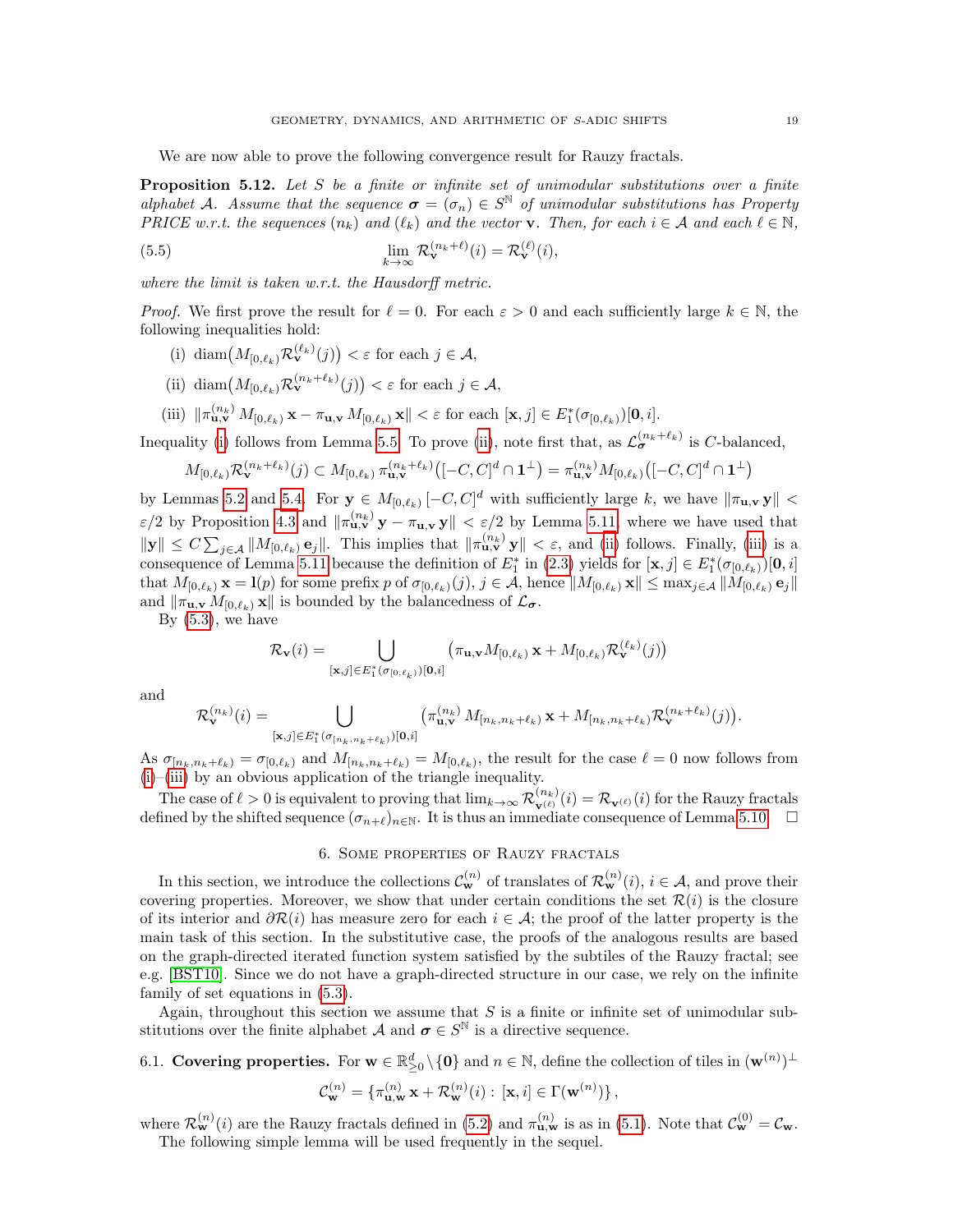<span id="page-19-0"></span>**Lemma 6.1.** Let  $\sigma = (\sigma_n) \in S^{\mathbb{N}}$  be a sequence of unimodular substitutions with generalized right eigenvector  $\mathbf{u}, \mathbf{w} \in \mathbb{R}_{\geq 0}^d \setminus \{\mathbf{0}\}, \text{ and } k < \ell$ . If  $\mathbf{z} \in (\mathbf{w}^{(k)})^{\perp}$  lies in m distinct tiles of  $\mathcal{C}_{\mathbf{w}}^{(k)}$ , then  $(M_{[k,\ell)})^{-1}$ **z** lies in at least m distinct tiles of  $C_{\mathbf{w}}^{(\ell)}$ . If moreover there are distinct  $[\mathbf{y},j],[\mathbf{y}',j'] \in$  $E_1^*(\sigma_{[k,\ell)})[x,i], \text{ with } [x,i] \in \Gamma(\mathbf{w}^{(k)}), \text{ such that } (M_{[k,\ell)})^{-1}\mathbf{z} \in (\pi_{\mathbf{u},\mathbf{w}}^{(\ell)} \mathbf{y} + \mathcal{R}_{\mathbf{w}}^{(\ell)}(j)) \cap (\pi_{\mathbf{u},\mathbf{w}}^{(\ell)} \mathbf{y}' + \mathcal{R}_{\mathbf{w}}^{(\ell)}(j'))$ then  $(M_{[k,\ell)})^{-1}$ **z** lies in at least  $m + 1$  distinct tiles of  $C_{\mathbf{w}}^{(\ell)}$ .

*Proof.* This is an immediate consequence of the set equations [\(5.3\)](#page-15-0), the fact that  $E_1^*(\sigma_{[k,\ell)})[x, i] \subset$  $\Gamma(\mathbf{w}^{(\ell)})$  for  $[\mathbf{x}, i] \in \Gamma(\mathbf{w}^{(k)})$  by Lemma [5.1](#page-14-2) [\(ii\)](#page-14-6) and that  $E_1^*(\sigma_{[k,\ell)})[\mathbf{x}, i] \cap E_1^*(\sigma_{[k,\ell)})[\mathbf{x}', i'] = \emptyset$  for distinct  $[\mathbf{x}, i], [\mathbf{x}', i'] \in \Gamma(\mathbf{w}^{(k)})$  by Lemma [5.1](#page-14-2) [\(iii\)](#page-14-7).

In particular, Lemma [6.1](#page-19-0) implies that the covering degree of  $\mathcal{C}_{\mathbf{w}}^{(n)}$  is less than or equal to that of  $\mathcal{C}_{\mathbf{w}}^{(n+1)}$ , where the *covering degree* of a collection of sets K in a Euclidean space E is the maximal number m such that each point of  $\mathcal E$  lies in at least m distinct elements of  $\mathcal K$ . (For locally finite multiple tilings, this agrees with the definition of the covering degree in Section [2.8.](#page-6-2))

<span id="page-19-2"></span>**Proposition 6.2.** Let  $S$  be a finite or infinite set of unimodular substitutions over a finite alphabet and let  $\sigma = (\sigma_n)_{n \in \mathbb{N}} \in S^{\mathbb{N}}$  be a primitive, algebraically irreducible, and recurrent directive sequence with balanced language  $\mathcal{L}_{\sigma}$ . Then for each  $n \in \mathbb{N}$  and  $\mathbf{w} \in \mathbb{R}_{\geq 0}^d \setminus \{\mathbf{0}\}\$ , the collection of tiles  $\mathcal{C}_{\mathbf{w}}^{(n)}$ covers  $(\mathbf{w}^{(n)})^{\perp}$  with finite covering degree. For fixed **w**, the covering degree of  $\mathcal{C}_{\mathbf{w}}^{(n)}$  increases monotonically with n.

Proof. By the set equations [\(5.3\)](#page-15-0) and Lemma [5.1](#page-14-2) [\(ii\)](#page-14-6), we have

<span id="page-19-1"></span>(6.1) 
$$
\bigcup_{\mathcal{T} \in \mathcal{C}_{\mathbf{w}}} \mathcal{T} = \bigcup_{\left[\mathbf{x}, i\right] \in \Gamma(\mathbf{w})} \left(\pi_{\mathbf{u}, \mathbf{w}} \mathbf{x} + \mathcal{R}_{\mathbf{w}}(i)\right) = \bigcup_{\left[\mathbf{x}, i\right] \in \Gamma(\mathbf{w}^{(n)})} M_{[0, n)}\left(\pi_{\mathbf{u}, \mathbf{w}}^{(n)} \mathbf{x} + \mathcal{R}_{\mathbf{w}}^{(n)}(i)\right)
$$

for each  $n \in \mathbb{N}$ . Moreover,  $\mathbf{w}^{(n)} = {}^{t}(M_{[0,n)}) \mathbf{w}$  and  $M_{[0,n)} \mathbb{Z}^{d} = \mathbb{Z}^{d}$  (by unimodularity) imply that

$$
\{M_{[0,n)}\,\pi_{\mathbf{u},\mathbf{w}}^{(n)}\,\mathbf{x}: \,[\mathbf{x},i]\in\Gamma(\mathbf{w}^{(n)})\} = \{\pi_{\mathbf{u},\mathbf{w}}\,M_{[0,n)}\,\mathbf{x}: \,\mathbf{x}\in\mathbb{Z}^d, \,0\leq\langle\mathbf{w}^{(n)},\mathbf{x}\rangle<\max_{i\in\mathcal{A}}\langle\mathbf{w}^{(n)},\mathbf{e}_i\rangle\} = \{\pi_{\mathbf{u},\mathbf{w}}\,\mathbf{y}: \,\mathbf{y}\in\mathbb{Z}^d, \,0\leq\langle\mathbf{w},\mathbf{y}\rangle<\max_{i\in\mathcal{A}}\langle\mathbf{w},M_{[0,n)}\,\mathbf{e}_i\rangle\}.
$$

As **u** has rationally independent coordinates by Lemma [4.2,](#page-12-1) the set  $\{\pi_{\mathbf{u},\mathbf{w}} \mathbf{y} : \mathbf{y} \in \mathbb{Z}^d, 0 \le \langle \mathbf{w}, \mathbf{y} \rangle\}$ is dense in  $\mathbf{w}^{\perp}$ . Observing that  $\lim_{n\to\infty} \max_{i\in\mathcal{A}}\langle \mathbf{w}, M_{[0,n)}\mathbf{e}_i\rangle = \infty$  by the primitivity of  $(\sigma_n)_{n\in\mathbb{N}}$ , we obtain that

$$
\lim_{n\to\infty}\{M_{[0,n)}\,\pi_{\mathbf{u},\mathbf{w}}^{(n)}\,\mathbf{x}: [\mathbf{x},i]\in\Gamma(\mathbf{w}^{(n)})\}=\overline{\{\pi_{\mathbf{u},\mathbf{w}}\,\mathbf{y}:\,\mathbf{y}\in\mathbb{Z}^d,\,0\leq\langle\mathbf{w},\mathbf{y}\rangle\}}=\mathbf{w}^\perp,
$$

where the limit is taken with respect to the Hausdorff metric. Since  $\lim_{n\to\infty} M_{[0,n)} \mathcal{R}_{\mathbf{w}}^{(n)}(i) = \{\mathbf{0}\}\$ by Lemma [5.5,](#page-15-1) this implies together with [\(6.1\)](#page-19-1) that  $\overline{\bigcup_{\mathcal{T}\in\mathcal{C}_{\mathbf{w}}}\mathcal{T}} = \mathbf{w}^{\perp}$ . As  $\mathcal{C}_{\mathbf{w}}$  is a locally finite collection of compact sets, this proves that  $\mathcal{C}_{\mathbf{w}}$  covers  $\mathbf{w}^{\perp}$  and, hence,  $\mathcal{C}_{\mathbf{w}}^{(n)}$  covers  $(\mathbf{w}^{(n)})^{\perp}$ .

As  $\pi_{\mathbf{u},\mathbf{w}} \Gamma(\mathbf{w})$  is uniformly discrete in  $\mathbf{w}^{\perp}$  and the elements of  $\mathcal{C}_{\mathbf{w}}$  are translations of the subtiles  $\mathcal{R}_{\mathbf{w}}(i)$ , which are compact by Lemma [4.1,](#page-11-2)  $\mathcal{C}_{\mathbf{w}}^{(0)}$  has finite covering degree. By Lemma [6.1,](#page-19-0) the covering degree of  $\mathcal{C}_{\mathbf{w}}^{(n)}$  is a monotonically increasing function in n. By the set equations [\(5.3\)](#page-15-0), Lemma [5.1](#page-14-2) [\(ii\)](#page-14-6) and the definition of  $E_1^*$  in [\(2.3\)](#page-7-3), we also see that the covering degree of  $\mathcal{C}_{\mathbf{w}}^{(n+1)}$  is bounded by  $\max_{i \in A} \sum_{j \in A} |\sigma_n(j)|_i$  times the covering degree of  $\mathcal{C}_{\mathbf{w}}^{(n)}$ .

We also need the following result about locally finite compact coverings (its proof is easy).

<span id="page-19-3"></span>**Lemma 6.3.** Let K be a locally finite covering of  $\mathbb{R}^k$  by compact sets. If K has covering degree m and  $\mathbf{z} \in \mathbb{R}^k$  is contained in exactly m elements of K, then  $\mathbf{z}$  is contained in the interior of each of these m elements.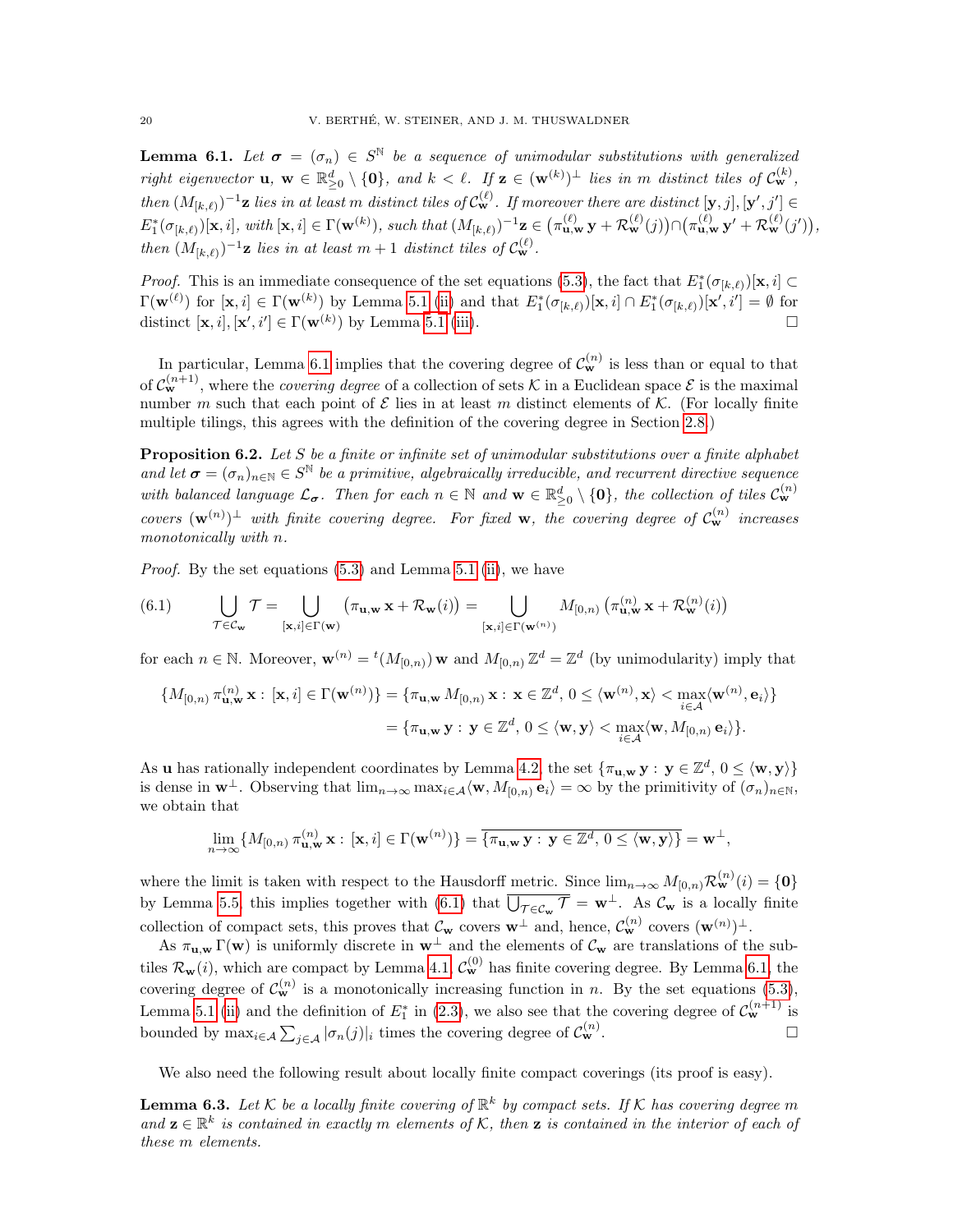6.2. Interior of Rauzy fractals. We are now in a position to show that the Rauzy fractals are the closure of their interior.

**Proposition 6.4.** Let  $S$  be a finite or infinite set of unimodular substitutions over a finite alphabet A and let  $\sigma \in S^{\mathbb{N}}$  be a primitive, algebraically irreducible, and recurrent directive sequence with balanced language  $\mathcal{L}_{\sigma}$ . Then each  $\mathcal{R}(i)$ ,  $i \in \mathcal{A}$ , is the closure of its interior.

*Proof.* By Proposition [6.2](#page-19-2) and Baire's theorem, for each  $n \in \mathbb{N}$ , we have  $\text{int}(\mathcal{R}^{(n)}(i)) \neq \emptyset$  for some  $i \in \mathcal{A}$ . By the set equation in [\(5.3\)](#page-15-0) and primitivity, we get that  $\text{int}(\mathcal{R}^{(n)}(i)) \neq \emptyset$  for all  $i \in \mathcal{A}$ ,  $n \in \mathbb{N}$ . Therefore, again the set equation [\(5.3\)](#page-15-0) yields subdivisions of  $\mathcal{R}_{\mathbf{w}}(i), i \in \mathcal{A}$ , into tiles with non-empty interior whose diameters tend to 0 by Lemma [5.5.](#page-15-1) This proves the result.  $\Box$ 

6.3. Boundary of Rauzy fractals. Our next task is to show that the boundary of  $\mathcal{R}(i)$  has zero measure for each  $i \in \mathcal{A}$ . The proof of this result is quite technical and requires several preparatory lemmas. First, we show that each "patch" of  $\Gamma(\mathbf{w})$  occurs relatively densely in each discrete hyperplane  $\Gamma(\tilde{\mathbf{w}})$  with  $\tilde{\mathbf{w}}$  sufficiently close to w. Note that this statement is a crucial step and requires the use of new ideas with respect to the substitutive case, since we lose here the possibility of using a classical Perron–Frobenius argument (see e.g. in [\[ST09,](#page-36-3) [BST10\]](#page-34-1)).

<span id="page-20-4"></span>**Lemma 6.5.** Let  $r > 0$ ,  $\mathbf{w} \in \mathbb{R}_{\geq 0}^d \setminus \{\mathbf{0}\}$ , and define the patch

<span id="page-20-0"></span>
$$
P = \{ [\mathbf{x}, i] \in \Gamma(\mathbf{w}) : ||\mathbf{x}|| \le r \}.
$$

There exist  $\delta, R > 0$  such that, for each  $\tilde{\mathbf{w}} \in \mathbb{R}_{\geq 0}^d \setminus \{\mathbf{0}\}\$  with  $\|\tilde{\mathbf{w}} - \mathbf{w}\| \leq \delta$  and each  $[\mathbf{z}, j] \in \Gamma(\tilde{\mathbf{w}})$ ,

(6.2) 
$$
\{[\mathbf{x},i] \in \Gamma(\tilde{\mathbf{w}}): \|\mathbf{x}-\mathbf{y}\| \le r\} = P + \mathbf{y}
$$

for some  $y \in \mathbb{Z}^d$  with  $\|y - z\| \leq R$ .

*Proof.* The set  $\{[\mathbf{x}, i] \in \mathbb{Z}^d \times \mathcal{A} : ||\mathbf{x}|| \leq r\}$  admits the partition  $\{P, P^+, P^-\}$ , with

<span id="page-20-1"></span>
$$
P^+ = \{[\mathbf{x}, i] \in \mathbb{Z}^d \times \mathcal{A} : ||\mathbf{x}|| \le r, \langle \mathbf{w}, \mathbf{x} \rangle \ge \langle \mathbf{w}, \mathbf{e}_i \rangle\},
$$
  

$$
P^- = \{[\mathbf{x}, i] \in \mathbb{Z}^d \times \mathcal{A} : ||\mathbf{x}|| \le r, \langle \mathbf{w}, \mathbf{x} \rangle < 0\}.
$$

Let  $\eta_1 = \min_{\mathbf{x}, i \in P} \langle \mathbf{w}, \mathbf{e}_i - \mathbf{x} \rangle > 0, \eta_2 = \min_{\mathbf{x}, i \in P} \langle \mathbf{w}, -\mathbf{x} \rangle > 0, \text{ and set } \eta = \min\{\eta_1, \eta_2\}.$ Choose  $\delta > 0$  such that for all  $\tilde{\mathbf{w}} \in \mathbb{R}_{\geq 0}^d$  with  $\|\tilde{\mathbf{w}} - \mathbf{w}\| \leq \delta$  we have

(6.3) 
$$
\min_{\substack{[\mathbf{x},i]\in P}} \langle \tilde{\mathbf{w}}, \mathbf{e}_i - \mathbf{x} \rangle \geq 2\eta/3 \quad \text{and} \quad \min_{\substack{[\mathbf{x},i]\in P^-}} \langle \tilde{\mathbf{w}}, -\mathbf{x} \rangle \geq 2\eta/3,
$$

as well as

<span id="page-20-2"></span>(6.4) 
$$
\min_{\substack{[\mathbf{x},i]\in P}}\langle \tilde{\mathbf{w}}, \mathbf{x}\rangle \ge -\eta/3 \quad \text{and} \quad \min_{\substack{[\mathbf{x},i]\in P^+}}\langle \tilde{\mathbf{w}}, \mathbf{x}-\mathbf{e}_i\rangle \ge -\eta/3,
$$

and set  $R = 6 (r + 1) (\|\mathbf{w}\| + \delta)/\eta$ .

Let now  $[\mathbf{z}, j] \in \Gamma(\tilde{\mathbf{w}})$  with  $\|\tilde{\mathbf{w}} - \mathbf{w}\| \leq \delta$ . To find  $\mathbf{y} \in \mathbb{Z}^d$  satisfying  $\|\mathbf{y} - \mathbf{z}\| \leq R$  and  $(6.2)$ , choose  $\mathbf{x}', \mathbf{x}'' \in \mathbb{Z}^d$  with  $\|\mathbf{x}'\|, \|\mathbf{x}''\| \leq r+1$  such that  $\langle \tilde{\mathbf{w}}, \mathbf{x}' \rangle$  is equal to the smaller of the two minima in [\(6.3\)](#page-20-1), and  $\langle \tilde{\mathbf{w}}, \mathbf{x}'' \rangle$  is equal to the smaller of the two minima in [\(6.4\)](#page-20-2); this choice is possible by the definition of the minima. Let  $y = z - h(x' + x'')$  with  $h \in \mathbb{Z}$  such that

(6.5) 
$$
-\langle \tilde{\mathbf{w}}, \mathbf{x}'' \rangle \leq \langle \tilde{\mathbf{w}}, \mathbf{z} - h(\mathbf{x}' + \mathbf{x}'') \rangle < \langle \tilde{\mathbf{w}}, \mathbf{x}' \rangle ;
$$

such an h exists (uniquely) since  $\langle \tilde{\mathbf{w}}, \mathbf{x}' + \mathbf{x}'' \rangle \ge \eta/3 > 0$  by [\(6.3\)](#page-20-1) and [\(6.4\)](#page-20-2).

Let  $[\mathbf{x}, i] \in \mathbb{Z}^d \times \mathcal{A}$  with  $\|\mathbf{x}\| \leq r$ . By [\(6.5\)](#page-20-3) and the definition of  $\mathbf{x}'$  and  $\mathbf{x}''$ , we have

<span id="page-20-3"></span>
$$
\langle \tilde{\mathbf{w}}, \mathbf{x} + \mathbf{y} \rangle < \langle \tilde{\mathbf{w}}, \mathbf{x} + \mathbf{x'} \rangle \leq \begin{cases} \langle \tilde{\mathbf{w}}, \mathbf{e}_i \rangle & \text{if } [\mathbf{x}, i] \in P, \\ 0 & \text{if } [\mathbf{x}, i] \in P^-, \\ \langle \tilde{\mathbf{w}}, \mathbf{x} + \mathbf{y} \rangle \geq \langle \tilde{\mathbf{w}}, \mathbf{x} - \mathbf{x''} \rangle \geq \begin{cases} 0 & \text{if } [\mathbf{x}, i] \in P, \\ \langle \tilde{\mathbf{w}}, \mathbf{e}_i \rangle & \text{if } [\mathbf{x}, i] \in P^+, \end{cases}
$$

thus  $[\mathbf{x} + \mathbf{y}, i] \in \Gamma(\tilde{\mathbf{w}})$  if  $[\mathbf{x}, i] \in P$  and  $[\mathbf{x} + \mathbf{y}, i] \notin \Gamma(\tilde{\mathbf{w}})$  if  $[\mathbf{x}, i] \in P^- \cup P^+$ , i.e., [\(6.2\)](#page-20-0) holds.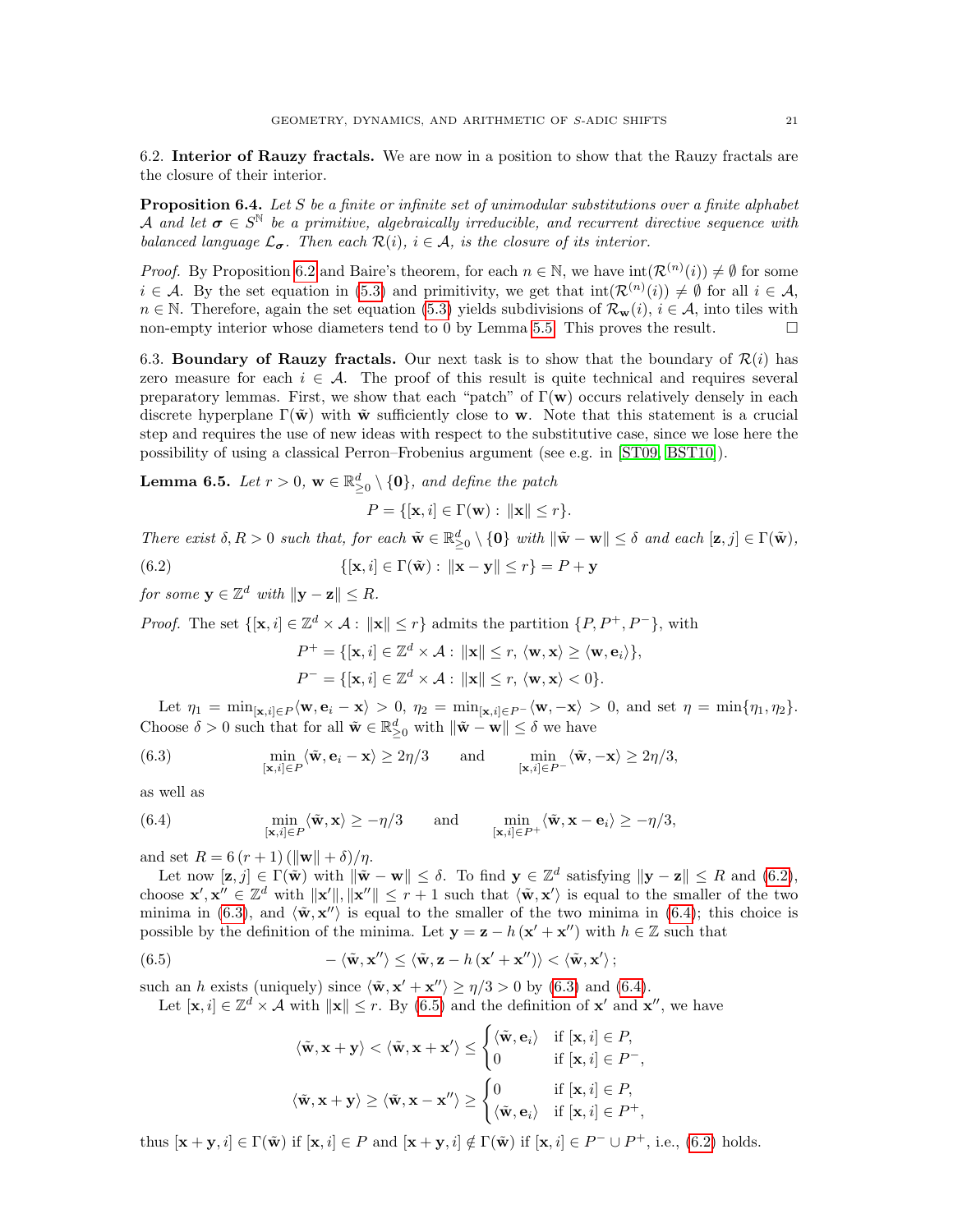To show that  $\|\mathbf{y} - \mathbf{z}\| \leq R$ , note that  $\frac{\langle \tilde{\mathbf{w}}, \mathbf{z} + \mathbf{x}'' \rangle}{\langle \tilde{\mathbf{w}}, \mathbf{x}' + \mathbf{x}'' \rangle} - 1 < h \leq \frac{\langle \tilde{\mathbf{w}}, \mathbf{z} + \mathbf{x}'' \rangle}{\langle \tilde{\mathbf{w}}, \mathbf{x}' + \mathbf{x}'' \rangle}$  $\frac{\langle \mathbf{w}, \mathbf{z}+\mathbf{x} \rangle}{\langle \tilde{\mathbf{w}}, \mathbf{x}'+\mathbf{x}'' \rangle}$ . Using the equalities  $-\eta/3 \leq \langle \tilde{\mathbf{w}}, \mathbf{x}'' \rangle \leq 0$  (given by [\(6.4\)](#page-20-2) and since  $[\mathbf{0}, i] \in P$ ),  $0 \leq \langle \tilde{\mathbf{w}}, \mathbf{z} \rangle \leq \langle \tilde{\mathbf{w}}, \mathbf{e}_j \rangle \leq ||\tilde{\mathbf{w}}|| \leq ||\mathbf{w}|| + \delta$ , and  $\langle \tilde{\mathbf{w}}, \mathbf{x}' + \mathbf{x}'' \rangle \ge \eta/3$ , we obtain that  $-2 < h \le 3 (\|\mathbf{w}\| + \delta)/\eta$ , thus  $|h| \le 3 (\|\mathbf{w}\| + \delta)/\eta$  and

$$
\|\mathbf{y} - \mathbf{z}\| \le |h| (\|\mathbf{x}'\| + \|\mathbf{x}''\|) \le 6 (r+1) (\|\mathbf{w}\| + \delta) / \eta = R.
$$

<span id="page-21-5"></span>**Lemma 6.6.** Assume that the sequence  $\boldsymbol{\sigma} = (\sigma_n) \in S^{\mathbb{N}}$  of unimodular substitutions has Property PRICE w.r.t. the sequences  $(n_k)$  and  $(\ell_k)$  and the vector **v**. Then there exists  $\ell \in \mathbb{N}$  such that for each pair  $i, j \in \mathcal{A}$ , there is  $[\mathbf{y}, j] \in E^*_1(\sigma_{[0,\ell)})[\mathbf{0}, i]$  such that

- <span id="page-21-0"></span>(i)  $M_{[0,\ell)}\left(\pi_{\mathbf{u},\mathbf{v}}^{(\ell)}\mathbf{y} + \mathcal{R}_{\mathbf{v}}^{(\ell)}(j)\right) \subset \text{int}\big(\mathcal{R}_{\mathbf{v}}(i)\big)$  and
- <span id="page-21-1"></span>(ii)  $M_{[0,\ell)}\left(\pi_{\mathbf{u},\mathbf{v}}^{(n_k+\ell)}\mathbf{y}+\mathcal{R}_{\mathbf{v}}^{(n_k+\ell)}(j)\right)\subset \text{int}\left(\mathcal{R}_{\mathbf{v}}^{(n_k)}(i)\right)$  for all sufficiently large  $k\in\mathbb{N}$ .

Moreover, the covering degree of  $C_{\mathbf{v}}^{(n)}$  is equal to that of  $C_{\mathbf{v}}$  for all  $n \in \mathbb{N}$ .

*Proof.* We first show that [\(i\)](#page-21-0) and [\(ii\)](#page-21-1) hold for some  $i \in \mathcal{A}, \ell \in \mathbb{N}, [\mathbf{y}, j] \in E_1^*(\sigma_{[0,\ell)})[\mathbf{0}, i]$ . Let m be the covering degree of  $\mathcal{C}_{\mathbf{v}}$ , which is positive and finite according to Proposition [6.2.](#page-19-2) Let  $\mathbf{z} \in \mathbf{v}^{\perp}$  be a point lying in exactly m tiles of  $C_v$ . By Lemma [6.3,](#page-19-3) z lies in the interior of each of these tiles, and the same is true for some open neighborhood U of z. Let  $\pi_{\mathbf{u},\mathbf{v}}\tilde{\mathbf{x}} + \mathcal{R}(i)$  be one of these tiles. By the set equation [\(5.3\)](#page-15-0) and Lemma [5.5,](#page-15-1) there is  $\ell \in \mathbb{N}$  and  $[\tilde{\mathbf{y}}, j] \in E_1^*(\sigma_{[0,\ell)})[\tilde{\mathbf{x}}, i]$  such that

<span id="page-21-2"></span>
$$
M_{[0,\ell)}\left(\pi_{\mathbf{u},\mathbf{v}}^{(\ell)}\tilde{\mathbf{y}}+\mathcal{R}^{(\ell)}_{\mathbf{v}}(j)\right)\subset U\subset\mathrm{int}\big(\pi_{\mathbf{u},\mathbf{v}}\tilde{\mathbf{x}}+\mathcal{R}_{\mathbf{v}}(i)\big).
$$

Shifting by  $-\pi_{\mathbf{u},\mathbf{v}}\tilde{\mathbf{x}}$ , we see that [\(i\)](#page-21-0) holds for  $\mathbf{y} = \tilde{\mathbf{y}} - M_{[0,\ell)}^{-1}\tilde{\mathbf{x}}$ .

By Lemma [5.11,](#page-17-1) Proposition [5.12](#page-18-1) and since  $\mathbf{u} \in \mathbb{R}_+^d$ ,  $\mathbf{v} \in \mathbb{R}_{\geq 0}^d \setminus \{\mathbf{0}\}$ , we may choose  $r > 0$ such that, for all  $k \in \mathbb{N}$ ,  $\pi_{\mathbf{u},\mathbf{v}}^{(n_k)} \mathbf{x} \in \pi_{\mathbf{u},\mathbf{v}}^{(n_k)} U - \mathcal{R}_{\mathbf{v}}^{(n_k)}$  with  $|\langle \mathbf{v}^{(n_k)}, \mathbf{x} \rangle| < \|\mathbf{v}^{(n_k)}\|$  implies  $\|\mathbf{x}\| \leq r$ . In the following, assume that k is sufficiently large. Setting  $P = \{[\mathbf{x}, i] \in \Gamma(\mathbf{v}) : ||\mathbf{x}|| \leq r\},\$ Lemma [6.5](#page-20-4) yields that there is  $y_k \in \mathbb{Z}^d$  such that  $\{[\mathbf{x} + \mathbf{y}_k, i] \in \Gamma(\mathbf{v}^{(n_k)}) : ||\mathbf{x}|| \leq r\} = P + \mathbf{y}_k$ . Let  $[\mathbf{x} + \mathbf{y}_k, i] \in \Gamma(\mathbf{v}^{(n_k)})$  be such that

(6.6) 
$$
\pi_{\mathbf{u},\mathbf{v}}^{(n_k)}(\mathbf{y}_k+U) \cap \left(\pi_{\mathbf{u},\mathbf{v}}^{(n_k)}(\mathbf{x}+\mathbf{y}_k)+\mathcal{R}_{\mathbf{v}}^{(n_k)}(i)\right) \neq \emptyset.
$$

Then we have  $\pi_{\mathbf{u},\mathbf{v}}^{(n_k)}$   $\mathbf{x} \in \pi_{\mathbf{u},\mathbf{v}}^{(n_k)}$   $U - \mathcal{R}_{\mathbf{v}}^{(n_k)}$  and  $|\langle \mathbf{v}^{(n_k)},\mathbf{x}\rangle| < \|\mathbf{v}^{(n_k)}\|$  because both  $\langle \mathbf{v}^{(n_k)},\mathbf{x}+\mathbf{y}_k\rangle$  and  $\langle \mathbf{v}^{(n_k)}, \mathbf{y}_k \rangle$  are in  $[0, ||\mathbf{v}^{(n_k)}||)$ , hence,  $||\mathbf{x}|| \leq r$ . This gives that  $[\mathbf{x} + \mathbf{y}_k, i] \in P + \mathbf{y}_k$ , i.e.,  $[\mathbf{x}, i] \in P$ . By [\(6.6\)](#page-21-2) and Proposition [5.12,](#page-18-1)  $\pi_{\mathbf{u},\mathbf{v}} \mathbf{x} + \mathcal{R}_{\mathbf{v}}(i)$  must be one of the m tiles of  $\mathcal{C}_{\mathbf{v}}$  that contain U. In particular, the covering degree of  $\mathcal{C}_{\mathbf{v}}^{(n_k)}$  is at most m. By Proposition [6.2,](#page-19-2) the covering degree is at least m and, hence, equal to m. Therefore, we have  $\pi_{\mathbf{u},\mathbf{v}}^{(n_k)}(\mathbf{y}_k+U) \subset \pi_{\mathbf{u},\mathbf{v}}^{(n_k)}(\mathbf{x}+\mathbf{y}_k) + \mathcal{R}_{\mathbf{v}}^{(n_k)}(i)$  for all  $[\mathbf{x}, i] \in \Gamma(\mathbf{v})$  satisfying  $U \subset \pi_{\mathbf{u},\mathbf{v}} \mathbf{x} + \mathcal{R}_{\mathbf{v}}(i)$ . By Lemma [5.11](#page-17-1) and Proposition [5.12,](#page-18-1) we get that

<span id="page-21-3"></span>
$$
M_{[0,\ell)}\left(\pi_{\mathbf{u},\mathbf{v}}^{(n_k+\ell)}\tilde{\mathbf{y}}+\mathcal{R}_{\mathbf{v}}^{(n_k+\ell)}(j)\right)\subset \pi_{\mathbf{u},\mathbf{v}}^{(n_k)} U\subset \mathrm{int}\big(\pi_{\mathbf{u},\mathbf{v}}^{(n_k)}\tilde{\mathbf{x}}+\mathcal{R}_{\mathbf{v}}^{(n_k)}(i)\big)
$$

with  $\ell, [\tilde{\mathbf{x}}, i], [\tilde{\mathbf{y}}, j]$  as in the preceding paragraph, hence, [\(ii\)](#page-21-1) holds for  $\mathbf{y} = \tilde{\mathbf{y}} - M_{[0,\ell)}^{-1} \tilde{\mathbf{x}}$ .

To prove the statements for arbitrary  $i, j \in \mathcal{A}$ , choose  $h \in \mathbb{N}$  such that  $M_{[0,h)}$  positive. Applying the results from the preceding paragraphs and using Lemma [5.10,](#page-17-2) there are  $i' \in A, \ell' \in \mathbb{N}$ , and  $[\mathbf{y}', j'] \in E_1^*(\sigma_{[h,h+\ell')})[\mathbf{0}, i']$  such that

(6.7) 
$$
M_{[h,h+\ell')} \left( \pi_{\mathbf{u},\mathbf{v}}^{(h+\ell')} \mathbf{y}' + \mathcal{R}_{\mathbf{v}}^{(h+\ell')}(j') \right) \subset \mathrm{int} \big( \mathcal{R}_{\mathbf{v}}^{(h)}(i') \big)
$$

and, for sufficiently large  $k$ ,

(6.8) 
$$
M_{[h,h+\ell')} \left( \pi_{\mathbf{u},\mathbf{v}}^{(n_k+h+\ell')} \mathbf{y}' + \mathcal{R}_{\mathbf{v}}^{(n_k+h+\ell')}(j') \right) \subset \mathrm{int} \big( \mathcal{R}_{\mathbf{v}}^{(n_k+h)}(i') \big).
$$

Choose  $\ell > h + \ell'$  such that  $M_{[h+\ell',\ell)}$  is positive. Then for each pair  $i, j \in \mathcal{A}$ , there are  $\mathbf{x}', \mathbf{y} \in \mathbb{Z}^d$ such that  $[\mathbf{x}', i'] \in E_1^*(\sigma_{[0,h)})[\mathbf{0}, i]$  and  $[\mathbf{y}, j] \in E_1^*(\sigma_{[h+\ell',\ell)})[\mathbf{y}' + (M_{[h,h+\ell')})^{-1}\mathbf{x}', j']$ . We get that

<span id="page-21-4"></span>
$$
[\mathbf{y},j] \in E_1^*(\sigma_{[h+\ell',\ell)})[\mathbf{y}' + (M_{[h,h+\ell')})^{-1}\mathbf{x}',j'] \subset E_1^*(\sigma_{[h,\ell)})[\mathbf{x}',i'] \subset E_1^*(\sigma_{[0,\ell)})[\mathbf{0},i],
$$

and [\(i\)](#page-21-0) and [\(ii\)](#page-21-1) are true by [\(6.7\)](#page-21-3) and [\(6.8\)](#page-21-4), respectively.

We have seen that the covering degree of  $\mathcal{C}_{\mathbf{v}}^{(n_k)}$  is equal to that of  $\mathcal{C}_{\mathbf{v}}$  for all sufficiently large k. As the covering degree increases monotonically by Proposition [6.2,](#page-19-2) this holds also for all  $\mathcal{C}_{\mathbf{v}}^{(n)}$ .  $\Box$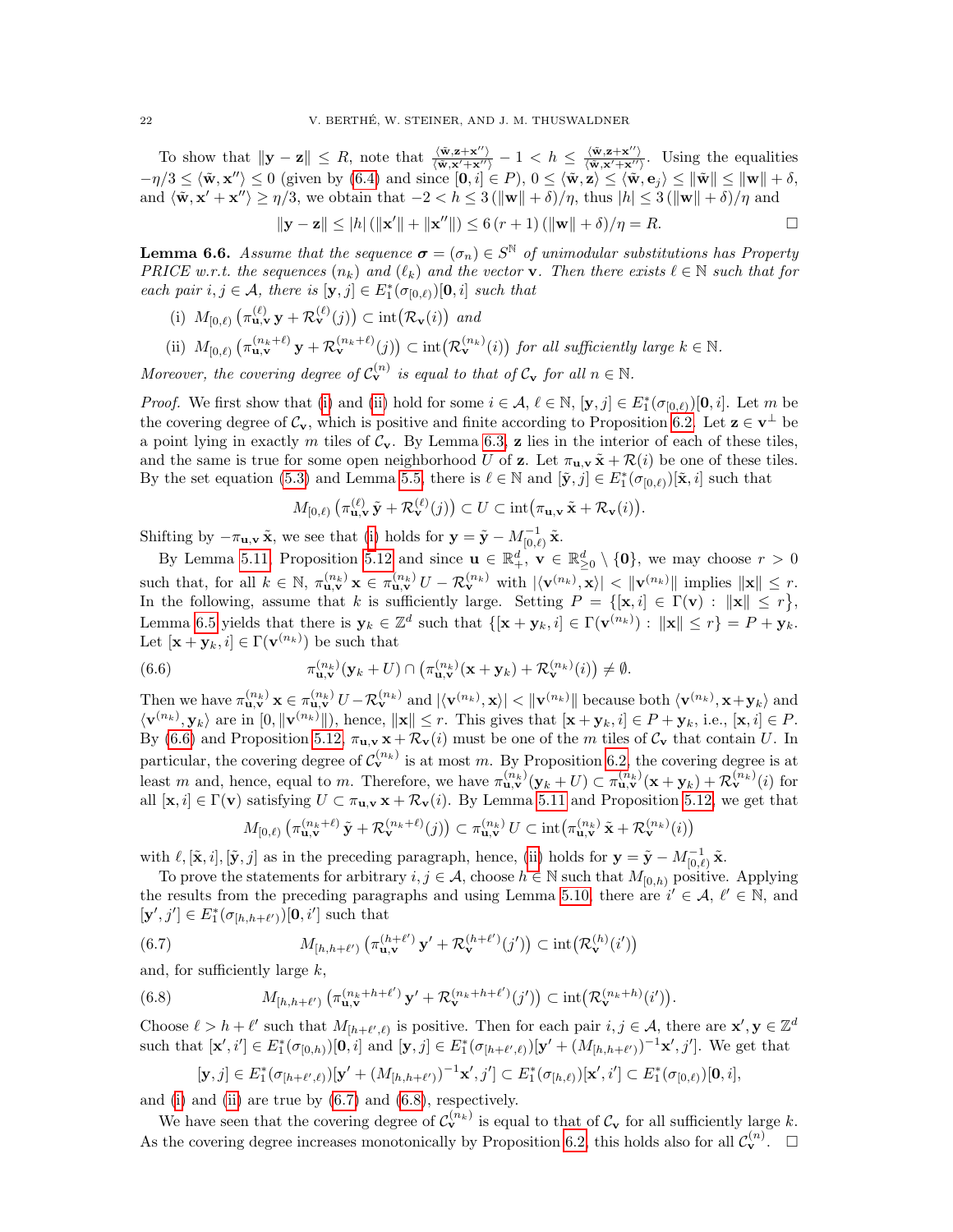We can now prove that the boundary of  $\mathcal{R}(i)$  has zero measure for each  $i \in \mathcal{A}$ .

<span id="page-22-0"></span>**Proposition 6.7.** Let  $S$  be a finite or infinite set of unimodular substitutions over a finite alphabet A and let  $\sigma \in S^{\mathbb{N}}$  be a directive sequence with Property PRICE. Then  $\lambda_1(\partial(\mathcal{R}(i))=0$  for each  $i \in \mathcal{A}$ .

*Proof.* Let the sequence  $(n_k)$  and the vector **v** be as in Definition [5.8,](#page-16-3) and set

$$
C_{m,n}(i,j) = #\{ \mathbf{y} \in \mathbb{Z}^d : [\mathbf{y},j] \in E_1^*(\sigma_{[m,n)})[\mathbf{0},i] \},\
$$
  

$$
D_{m,n}(i,j) = #\{ \mathbf{y} \in \mathbb{Z}^d : [\mathbf{y},j] \in E_1^*(\sigma_{[m,n)})[\mathbf{0},i], M_{[m,n)}(\pi_{\mathbf{u},\mathbf{v}}^{(n)}\mathbf{y} + \mathcal{R}_{\mathbf{v}}^{(n)}(j)) \cap \partial \mathcal{R}_{\mathbf{v}}^{(m)}(i) \neq \emptyset \},\
$$

for  $i, j \in \mathcal{A}, m \leq n$ . Our main task is to show that

(6.9) 
$$
\lim_{n \to \infty} \frac{D_{0,n}(i,j)}{C_{0,n}(i,j)} = 0 \quad \text{for all } i, j \in \mathcal{A}.
$$

Let  $\ell \in \mathbb{N}$  be as in the statement of Lemma [6.6.](#page-21-5) We thus have, for each pair  $i, j \in \mathcal{A}$ , at least one y such that  $[\mathbf{y},j] \in E_1^*(\sigma_{[0,\ell)})[\mathbf{0},i]$  and  $M_{[0,\ell)}(\pi_{\mathbf{u},\mathbf{v}}^{(\ell)} \mathbf{y} + \mathcal{R}_{\mathbf{v}}^{(\ell)}(j)) \cap \partial \mathcal{R}_{\mathbf{v}}(i) = \emptyset$ , i.e.,  $D_{0,\ell}(i,j) \leq$  $C_{0,\ell}(i,j) - 1$ . Set  $c = 1 - 1/\max_{i,j \in A} C_{0,\ell}(i,j) < 1$ . Since all subtiles of  $M_{[0,\ell)}(\pi_{\mathbf{u},\mathbf{v}}^{(\ell)} \mathbf{y} + \mathcal{R}_{\mathbf{v}}^{(\ell)}(j))$ are also contained in  $int(\mathcal{R}_{\mathbf{v}}(i))$ , we obtain for each  $n \geq \ell$  that

<span id="page-22-1"></span>
$$
D_{0,n}(i,j) \leq \sum_{j' \in \mathcal{A}} D_{0,\ell}(i,j') C_{\ell,n}(j',j) \leq c \sum_{j' \in \mathcal{A}} C_{0,\ell}(i,j') C_{\ell,n}(j',j) = c C_{0,n}(i,j).
$$

Let us refine this inequality using Lemma [6.6](#page-21-5) [\(ii\)](#page-21-1). For sufficiently large k, we have  $D_{n_k,n_k+\ell}(i, j) \leq$  $C_{n_k,n_k+\ell}(i, j) - 1 = C_{0,\ell}(i, j) - 1$ , and each subtile  $\pi_{\mathbf{u},\mathbf{v}}^{(n_k+\ell)} \mathbf{y} + \mathcal{R}_{\mathbf{v}}^{(n_k+\ell)}(j)$  that is in the interior of a subtile  $\pi_{\mathbf{u},\mathbf{v}}^{(n_k)} \times + \mathcal{R}_{\mathbf{v}}^{(n_k)}(i')$  of  $\mathcal{R}_{\mathbf{v}}(i)$  is clearly also in the interior of  $\mathcal{R}_{\mathbf{v}}(i)$ . Thus we have

$$
D_{0,n}(i,j) \leq \sum_{j',i',j'' \in \mathcal{A}} D_{0,\ell}(i,j') C_{\ell,n_k}(j',i') D_{n_k,n_k+\ell}(i',j'') C_{n_k+\ell,n}(j'',j)
$$
  

$$
\leq c^2 \sum_{j',i',j'' \in \mathcal{A}} C_{0,\ell}(i,j') C_{\ell,n_k}(j',i') C_{0,\ell}(i',j'') C_{n_k+\ell,n}(j'',j) = c^2 C_{0,n}(i,j)
$$

for  $n \geq n_k + \ell$ . A similar argument with h different values of  $n_k$  yields for each  $h \in \mathbb{N}$  that  $D_{0,n}(i,j) \leq c^{h+1} C_{0,n}(i,j)$  for sufficiently large n, thus [\(6.9\)](#page-22-1) is true.

By Lemma [5.11,](#page-17-1) Proposition [5.12](#page-18-1) and since  $\pi_{u,v} \Gamma(v)$  is uniformly discrete, there exists  $m \in \mathbb{N}$ such that, for all  $k \in \mathbb{N}$ , each point of  $(\mathbf{v}^{(n_k)})^{\perp}$  lies in at most m tiles of  $\mathcal{C}_{\mathbf{v}}^{(n_k)}$ . Then

$$
\lambda_{\mathbf{v}}(\partial \mathcal{R}_{\mathbf{v}}(i)) \leq \sum_{j \in \mathcal{A}} D_{0,n}(i,j) \lambda_{\mathbf{v}}(M_{[0,n)} \mathcal{R}_{\mathbf{v}}^{(n)}(j)) \quad \text{for all } n \in \mathbb{N},
$$
  

$$
\lambda_{\mathbf{v}}(\mathcal{R}_{\mathbf{v}}(i)) \geq \frac{1}{m} \sum_{j \in \mathcal{A}} C_{0,n_k}(i,j) \lambda_{\mathbf{v}}(M_{[0,n_k)} \mathcal{R}_{\mathbf{v}}^{(n_k)}(j)) \quad \text{for all } k \in \mathbb{N},
$$

by the set equations [\(5.3\)](#page-15-0), thus

$$
\frac{\lambda_{\mathbf{v}}(\partial \mathcal{R}_{\mathbf{v}}(i))}{\lambda_{\mathbf{v}}(\mathcal{R}_{\mathbf{v}}(i))} \leq \frac{m \sum_{j \in \mathcal{A}} D_{0,n_k}(i,j)}{\sum_{j \in \mathcal{A}} C_{0,n_k}(i,j)} \frac{\max_{j \in \mathcal{A}} \lambda_{\mathbf{v}}(M_{[0,n_k)} \mathcal{R}_{\mathbf{v}}^{(n_k)}(j))}{\min_{j \in \mathcal{A}} \lambda_{\mathbf{v}}(M_{[0,n_k)} \mathcal{R}_{\mathbf{v}}^{(n_k)}(j))}
$$
 for all  $k \in \mathbb{N}$ .

It remains to show that the latter fraction is bounded. Let  $h \in \mathbb{N}$  be such that  $M_{[0,h)}$  is a positive matrix. For sufficiently large k, we have  $M_{[n_k,n_k+h)} = M_{[0,h)}$  and thus

$$
\frac{\max_{i\in\mathcal{A}}\lambda_{\mathbf{v}}(M_{[0,n_k)}\mathcal{R}_{\mathbf{v}}^{(n_k)}(i))}{\min_{i\in\mathcal{A}}\lambda_{\mathbf{v}}(M_{[0,n_k)}\mathcal{R}_{\mathbf{v}}^{(n_k)}(i))} \leq \frac{\max_{i\in\mathcal{A}}\sum_{j\in\mathcal{A}}C_{0,h}(i,j)\max_{j\in\mathcal{A}}\lambda_{\mathbf{v}}(M_{[0,n_k+h)}\mathcal{R}_{\mathbf{v}}^{(n_k+h)}(j))}{\max_{j\in\mathcal{A}}\lambda_{\mathbf{v}}(M_{[0,n_k+h)}\mathcal{R}_{\mathbf{v}}^{(n_k+h)}(j))}
$$

$$
= \max_{i\in\mathcal{A}}\sum_{j\in\mathcal{A}}C_{0,h}(i,j).
$$

Together with [\(6.9\)](#page-22-1), we obtain that  $\lambda_{\mathbf{v}}(\partial \mathcal{R}_{\mathbf{v}}(i)) = 0$  and, hence,  $\lambda_1(\partial \mathcal{R}(i)) = 0$ .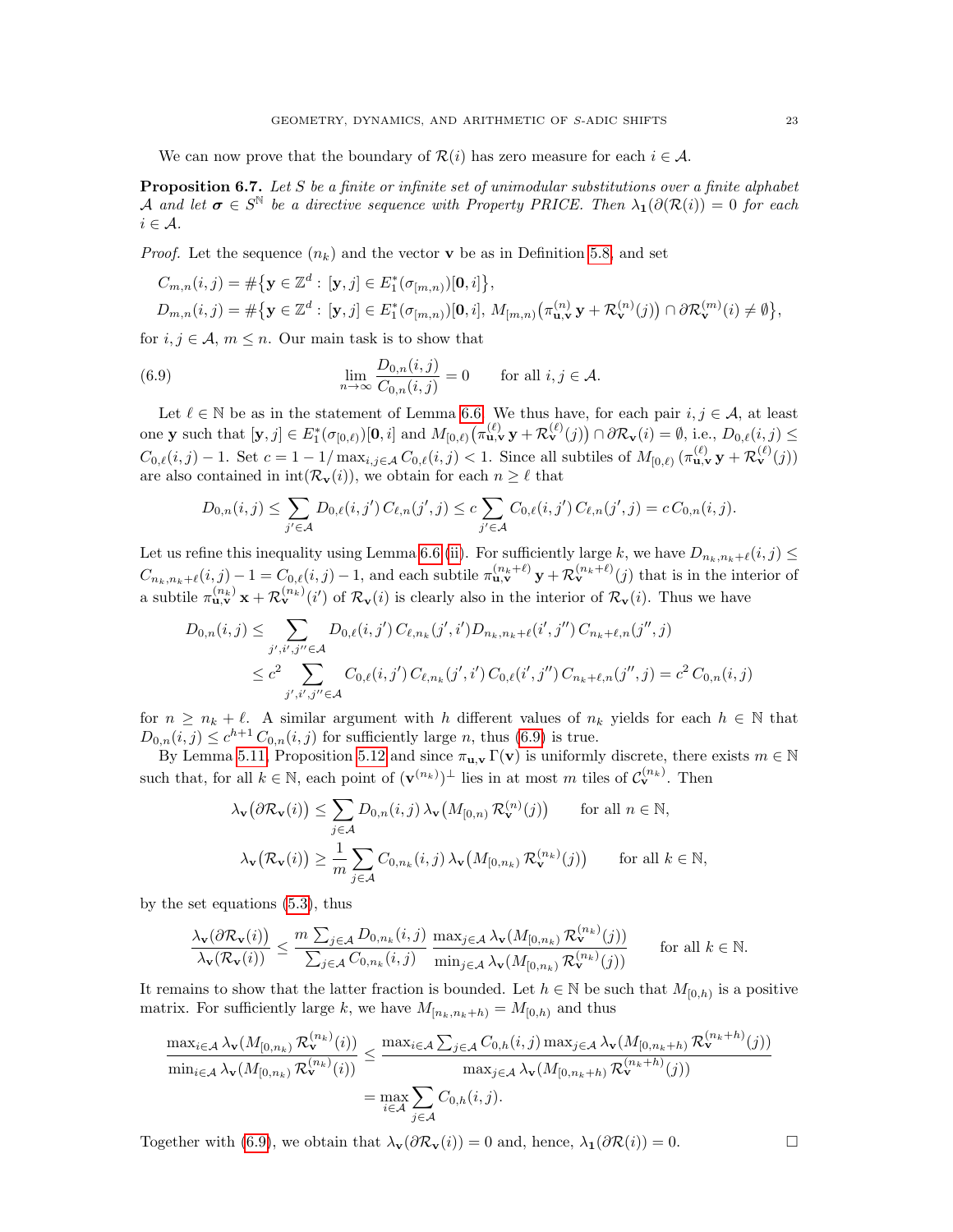We also get the following strengthening of Proposition [5.12](#page-18-1) for the difference between  $\mathcal{R}_{\mathbf{v}}^{(\ell)}$ and  $\pi_{\mathbf{u},\mathbf{v}}^{(\ell)} \mathcal{R}_{\mathbf{v}}^{(n_k+\ell)}$ . One can prove in a similar way that  $\lim_{k\to\infty} \lambda_{\mathbf{v}^{(\ell)}} (\pi_{\mathbf{u},\mathbf{v}}^{(\ell)} \mathcal{R}_{\mathbf{v}}^{(n_k+\ell)}(i) \setminus \mathcal{R}_{\mathbf{v}}^{(\ell)}(i)) = 0$ , but we will not need this result.

<span id="page-23-3"></span>**Lemma 6.8.** Assume that the sequence  $\boldsymbol{\sigma} = (\sigma_n) \in S^{\mathbb{N}}$  of unimodular substitutions has Property PRICE w.r.t. the sequences  $(n_k)$  and  $(\ell_k)$  and the vector v. Then, for each  $i \in \mathcal{A}$  and  $\ell \in \mathbb{N}$ ,

(6.10) 
$$
\lim_{k \to \infty} \lambda_{\mathbf{v}^{(\ell)}} \big( \mathcal{R}_{\mathbf{v}}^{(\ell)}(i) \setminus \pi_{\mathbf{u},\mathbf{v}}^{(\ell)} \mathcal{R}_{\mathbf{v}}^{(n_k+\ell)}(i) \big) = 0.
$$

*Proof.* Let  $\ell = 0$ , the case  $\ell > 0$  then being a consequence of Lemma [5.10.](#page-17-2) For  $\varepsilon > 0$  and  $X \subset \mathbf{v}^{\perp}$ , let  $X_{\varepsilon} = \{ \mathbf{x} \in \mathbf{v}^{\perp} : ||\mathbf{x} - \mathbf{y}|| \leq \varepsilon \text{ for some } \mathbf{y} \in X \}$ . With the notation of the proof of Proposition [6.7,](#page-22-0) we obtain that

<span id="page-23-1"></span>
$$
\lambda_{\mathbf{v}}\Big( (\mathcal{R}_{\mathbf{v}}(i))_{\varepsilon} \setminus \mathcal{R}_{\mathbf{v}}(i) \Big) \leq \sum_{j \in \mathcal{A}} D_{0,n}(i,j) \lambda_{\mathbf{v}}\Big( \big(M_{[0,n)}\mathcal{R}_{\mathbf{v}}^{(n)}(j)\big)_{\varepsilon} \Big).
$$

Let  $\varepsilon' > 0$  be arbitrary but fixed. By the proof of Proposition [6.7,](#page-22-0) we have some  $n \in \mathbb{N}$  such that  $\sum_{j\in\mathcal{A}} D_{0,n}(i,j) \lambda_{\mathbf{v}}(M_{[0,n)} \mathcal{R}_{\mathbf{v}}^{(n)}(j)) < \varepsilon'.$  Choose  $\varepsilon > 0$  such that

$$
\sum_{j\in\mathcal{A}} D_{0,n}(i,j) \,\lambda_{\mathbf{v}}\big(\big(M_{[0,n)}\mathcal{R}^{(n)}_{\mathbf{v}}(j)\big)_{\varepsilon}\big) < \varepsilon'.
$$

This is possible since, for compact  $X \subset \mathbf{v}^{\perp}$ , we have  $\bigcap_{\varepsilon > 0} X_{\varepsilon} = X$ , thus  $\lim_{\varepsilon \to 0} \lambda_{\mathbf{v}}(X_{\varepsilon}) = \lambda_{\mathbf{v}}(X)$ . For sufficiently large k, we have  $\pi_{\mathbf{u},\mathbf{v}} \mathcal{R}_{\mathbf{v}}^{(n_k)}(i) \subset (\mathcal{R}_{\mathbf{v}}(i))_{\varepsilon}$  by Proposition [5.12,](#page-18-1) which implies that  $\lambda_{\mathbf{v}}(\pi_{\mathbf{u},\mathbf{v}}\mathcal{R}^{(n_k)}_{\mathbf{v}}(i)\setminus \mathcal{R}_{\mathbf{v}}(i)) < \varepsilon'.$  As the choice of  $\varepsilon'$  was arbitrary, this yields [\(6.10\)](#page-23-1).

# 7. Tilings and coincidences

<span id="page-23-0"></span>Let S be a finite or infinite set of unimodular substitutions over the finite alphabet  $A$  and let  $\sigma \in S^{\mathbb{N}}$  be a directive sequence. In this section, we prove several tiling results for Rauzy fractals associated with  $\sigma$ . First we show that the collections  $\mathcal{C}_{\mathbf{w}}$  form multiple tilings under general conditions and prove that the subdivision of the Rauzy fractals induced by the set equation consists of measure disjoint pieces. In the second part we deal with various coincidence conditions that imply further measure disjointness properties of Rauzy fractals and lead to criteria for  $\mathcal{C}_{\mathbf{w}}$  to be a tiling.

7.1. Tiling properties. We start this section by giving a general criterion for the collection  $C_{\mathbf{v}}$ to be a multiple tiling.

<span id="page-23-2"></span>**Lemma 7.1.** Assume that the sequence  $\sigma \in S^{\mathbb{N}}$  of unimodular substitutions has Property PRICE with recurrent left eigenvector **v**. Then the collection  $C_v$  forms a multiple tiling of  $v^{\perp}$ .

*Proof.* Let  $(n_k)$  be the strictly increasing sequence associated with  $\sigma$  according to Definition [5.8,](#page-16-3) let m be the covering degree of  $C_v$ , which is positive and finite by Proposition [6.2,](#page-19-2) and let X be the set of points lying in at least  $m + 1$  tiles of  $C_v$ . We have to show that X has zero measure.

By Lemma [6.6,](#page-21-5) each  $(\mathbf{v}^{(n_k)})^{\perp}$  with sufficiently large k contains points lying in exactly m tiles of  $\mathcal{C}_{\mathbf{v}}^{(n_k)}$ . Moreover, by Lemma [6.5,](#page-20-4) there exists a constant  $R > 0$  such that each ball of radius R in  $\Gamma(\mathbf{v}^{(n_k)})$  contains  $\mathbf{y}_k$  as in the proof of Lemma [6.6.](#page-21-5) Since  $\|\mathbf{x}-\pi_{\mathbf{u},\mathbf{v}}^{(n_k)}\mathbf{x}\|$ , with  $[\mathbf{x},i] \in \Gamma(\mathbf{v}^{(n_k)}),$  is bounded, we obtain that there exists  $R' > 0$  such that each ball of radius  $R'$  in  $(\mathbf{v}^{(n_k)})^{\perp}$  contains a point lying in exactly m tiles of  $\mathcal{C}_{\mathbf{v}}^{(n_k)}$ , for all sufficiently large k.

On the other hand, by Lemma [6.1,](#page-19-0) each point in  $(M_{[0,n_k)})^{-1}X \subset (\mathbf{v}^{(n_k)})^{\perp}$  is covered at least  $m+1$  times by elements of  $\mathcal{C}_{\mathbf{v}}^{(n_k)}$ . Assume that X has positive measure. Then, as the boundaries of  $\mathcal{R}(i)$  and thus of  $\mathcal{R}_{\mathbf{v}}(i)$  have zero measure by Proposition [6.7,](#page-22-0) there are points in X that are not contained in the boundary of any element of  $\mathcal{C}_{v}$ . Thus X contains a ball of positive diameter, and, by Proposition [4.3,](#page-12-0)  $(M_{[0,n_k)})^{-1}X$  contains a ball of radius R' for all sufficiently large k. This contradicts the fact that each ball of radius  $R'$  in  $(\mathbf{v}^{(n_k)})^{\perp}$  contains a point that is covered at most m times. Therefore, X has zero measure, i.e.,  $\mathcal{C}_{\mathbf{v}}$  forms a multiple tiling with covering degree  $m$ .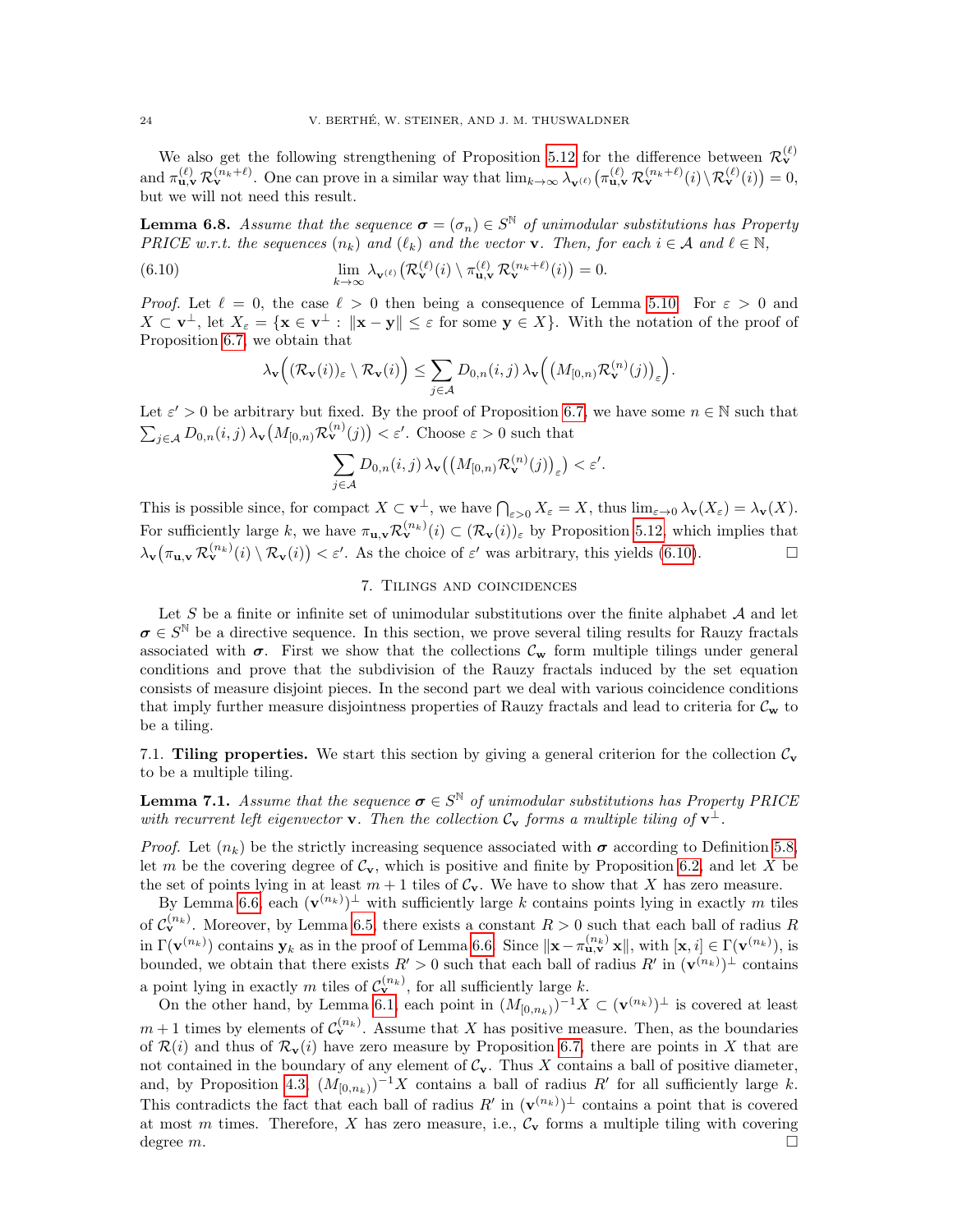<span id="page-24-1"></span>**Lemma 7.2.** Assume that the sequence  $\boldsymbol{\sigma} \in S^{\mathbb{N}}$  of unimodular substitutions has Property PRICE with recurrent left eigenvector **v**. Then, for each  $n \in \mathbb{N}$ ,  $C_{\mathbf{v}}^{(n)}$  is a multiple tiling of  $(\mathbf{v}^{(n)})^{\perp}$ , with covering degree equal to that of  $C_v$ .

*Proof.* If  $(\sigma_n)_{n\in\mathbb{N}}$  has Property PRICE w.r.t. the sequences  $(n_k)$  and  $(\ell_k)$  and the vector **v**, then there is  $k_0 \in \mathbb{N}$  such that  $(\sigma_{m+n})_{m \in \mathbb{N}}$  has Property PRICE w.r.t. the sequences  $(n_{k+k_0})$ and  $(\ell_{k+k_0}-n)$  and the vector  $\mathbf{v}^{(n)}$  by Lemma [5.10,](#page-17-2) thus  $\mathcal{C}_{\mathbf{v}}^{(n)}$  is a multiple tiling of  $(\mathbf{v}^{(n)})^{\perp}$  by Lemma [7.1.](#page-23-2) By Lemma [6.6,](#page-21-5) the covering degree of  $C_{\mathbf{v}}^{(n)}$  is equal to that of  $C_{\mathbf{v}}$ .

<span id="page-24-2"></span>**Proposition 7.3.** Let S be a finite or infinite set of unimodular substitutions and let  $\sigma \in S^{\mathbb{N}}$  be a directive sequence with Property PRICE. Then the unions in the set equations [\(5.3\)](#page-15-0) of Proposition [5.6](#page-15-4) are disjoint in measure.

*Proof.* Let  $\bf{v}$  be a recurrent left eigenvector as in Definition [5.8,](#page-16-3) let  $m$  be the covering degree of the multiple tilings  $\mathcal{C}_{\mathbf{v}}^{(n)}$ , according to Lemma [7.2,](#page-24-1) and  $k < \ell$ . Then the set of points in  $(\mathbf{v}^{(\ell)})^{\perp}$  lying in at least  $m+1$  tiles of  $\mathcal{C}_{\mathbf{v}}^{(\ell)}$  has zero measure and each point in  $(\mathbf{v}^{(k)})^{\perp}$  lies in at least m tiles of  $\mathcal{C}_{\mathbf{v}}^{(k)}$ . Therefore, Lemma [6.1](#page-19-0) implies that the intersection of  $\pi_{\mathbf{u},\mathbf{v}}^{(\ell)} \mathbf{y} + \mathcal{R}_{\mathbf{v}}^{(\ell)}(j)$  and  $\pi_{\mathbf{u},\mathbf{v}}^{(\ell)} \mathbf{y}' + \mathcal{R}_{\mathbf{v}}^{(\ell)}(j')$  has zero measure for distinct  $[\mathbf{y}, j], [\mathbf{y}', j'] \in E^*_1(\sigma_{[k,\ell)})[\mathbf{x}, i],$  with  $[\mathbf{x}, i] \in \Gamma(\mathbf{v}^{(k)})$ . By translation, this also holds for all  $[\mathbf{x}, i] \in \mathbb{Z}^d \times \mathcal{A}$  such that  $\langle \mathbf{v}^{(k)}, \mathbf{e}_i \rangle > 0$ . Projecting by  $\pi_{\mathbf{u}, \mathbf{w}}^{(\ell)}$ , we obtain that  $\pi_{\mathbf{u},\mathbf{w}}^{(\ell)} \mathbf{y} + \mathcal{R}_{\mathbf{w}}^{(\ell)}(j)$  and  $\pi_{\mathbf{u},\mathbf{w}}^{(\ell)} \mathbf{y}' + \mathcal{R}_{\mathbf{w}}^{(\ell)}(j')$  are disjoint in measure for all  $\mathbf{w} \in \mathbb{R}_{\geq 0}^d \setminus \{\mathbf{0}\}.$ 

It remains to consider the case that  $\langle \mathbf{v}^{(k)}, \mathbf{e}_i \rangle = 0$ . By primitivity of  $\boldsymbol{\sigma}$ , there is  $h \in \mathbb{N}$  such that  $\mathbf{v}^{(h)} \in \mathbb{R}_+^d$ . For sufficiently large  $\kappa$ , we have thus  $\mathbf{v}^{(n_{\kappa}+k)} \in \mathbb{R}_+^d$  and the previous paragraph implies that the intersection of  $\pi_{\mathbf{u},\mathbf{v}}^{(n_{\kappa}+\ell)} \mathbf{y} + \mathcal{R}_{\mathbf{v}}^{(n_{\kappa}+\ell)}(j)$  and  $\pi_{\mathbf{u},\mathbf{v}}^{(n_{\kappa}+\ell)} \mathbf{y}' + \mathcal{R}_{\mathbf{v}}^{(n_{\kappa}+\ell)}(j')$  has zero measure for distinct  $[\mathbf{y}, j], [\mathbf{y}', j'] \in E_1^*(\sigma_{[k,\ell)})[0, i].$  As  $\lim_{\kappa \to \infty} \pi_{\mathbf{u},\mathbf{v}}^{(\ell)} \pi_{\mathbf{u},\mathbf{v}}^{(n_{\kappa}+\ell)} \mathbf{y} = \pi_{\mathbf{u},\mathbf{v}}^{(\ell)} \mathbf{y}$  by Lemma [5.11](#page-17-1) and  $\lim_{\kappa\to\infty}\lambda_{\mathbf{v}^{(\ell)}}\big(\mathcal{R}^{(\ell)}_{\mathbf{v}}(j)\setminus \pi_{\mathbf{u},\mathbf{v}}^{(\ell)}\mathcal{R}^{(n_{\kappa}+\ell)}_{\mathbf{v}}(j)\big)=0$  by Lemma [6.8,](#page-23-3) we obtain that the intersection of  $\pi_{\mathbf{u},\mathbf{v}}^{(\ell)} \mathbf{y} + \mathcal{R}_{\mathbf{v}}^{(\ell)}(j)$  and  $\pi_{\mathbf{u},\mathbf{v}}^{(\ell)} \mathbf{y}' + \mathcal{R}_{\mathbf{v}}^{(\ell)}(j')$  also has zero measure.

**Lemma 7.4.** Assume that the sequence  $\boldsymbol{\sigma} = (\sigma_n) \in S^{\mathbb{N}}$  of unimodular substitutions has Property PRICE with recurrent left eigenvector  $\bf{v}$ . Let m be the covering degree of the multiple tiling  $\mathcal{C}_{\bf{v}}$ , and identify  $[0, i]$  with a face of the unit hypercube orthogonal to  $e_i$ . Then

<span id="page-24-3"></span>
$$
(7.1) \qquad {}^t \big(\lambda_\mathbf{v}(\mathcal{R}_\mathbf{v}(1)),\ldots,\lambda_\mathbf{v}(\mathcal{R}_\mathbf{v}(d))\big) = m \, {}^t \big(\lambda_\mathbf{v}(\pi_{\mathbf{u},\mathbf{v}}\left[0,1\right]),\ldots,\lambda_\mathbf{v}(\pi_{\mathbf{u},\mathbf{v}}\left[0,d\right])\big) \in \mathbb{R}\mathbf{u} \, .
$$

*Proof.* As in the proof of [\[IR06,](#page-35-23) Lemma 2.3], we see that  ${}^t(\lambda_{\mathbf{v}}(\pi_{\mathbf{u},\mathbf{v}}[\mathbf{0},1]), \ldots, \lambda_{\mathbf{v}}(\pi_{\mathbf{u},\mathbf{v}}[\mathbf{0},d])) \in \mathbb{R}$ **u**. Using the set equations [\(5.3\)](#page-15-0) and Proposition [7.3,](#page-24-2) we obtain that

$$
\begin{pmatrix} \lambda_{\mathbf{v}}(\mathcal{R}_{\mathbf{v}}(1)) \\ \vdots \\ \lambda_{\mathbf{v}}(\mathcal{R}_{\mathbf{v}}(d)) \end{pmatrix} = M_{[0,n)} \begin{pmatrix} \lambda_{\mathbf{v}}(M_{[0,n)}\mathcal{R}_{\mathbf{v}}^{(n)}(1)) \\ \vdots \\ \lambda_{\mathbf{v}}(M_{[0,n)}\mathcal{R}_{\mathbf{v}}^{(n)}(d)) \end{pmatrix}
$$

for all  $n \in \mathbb{N}$ . Then [\(2.1\)](#page-5-1) implies that  ${}^t(\lambda_{\mathbf{v}}(\mathcal{R}_{\mathbf{v}}(1)), \ldots, \lambda_{\mathbf{v}}(\mathcal{R}_{\mathbf{v}}(d))) \in \mathbb{R}$ u, hence,

$$
\left(\lambda_{\mathbf{v}}(\mathcal{R}_{\mathbf{v}}(1)),\ldots,\lambda_{\mathbf{v}}(\mathcal{R}_{\mathbf{v}}(d))\right)=r\left(\lambda_{\mathbf{v}}(\pi_{\mathbf{u},\mathbf{v}}\left[\mathbf{0},1\right]),\ldots,\lambda_{\mathbf{v}}(\pi_{\mathbf{u},\mathbf{v}}\left[\mathbf{0},d\right])\right)
$$

for some  $r \in \mathbb{R}$ . Now, as  $\{\pi_{\mathbf{u},\mathbf{v}}(\mathbf{x} + [\mathbf{0},i]) : [\mathbf{x},i] \in \Gamma(\mathbf{v})\}$  forms a tiling of  $\mathbf{v}^{\perp}$ , and  $\mathcal{C}_{\mathbf{v}}$  has covering degree m, we have  $r = m$ .

The following result seems to be new even in the periodic case: Rauzy fractals induce tilings on any given hyperplane; in particular,  $\mathcal{R}_{e_i}(i)$  tiles  $e_i^{\perp}$  periodically for each  $i \in \mathcal{A}$ .

<span id="page-24-0"></span>**Proposition 7.5.** Let  $S$  be a finite or infinite set of unimodular substitutions over a finite alphabet and assume that  $\sigma \in S^{\mathbb{N}}$  has Property PRICE. Then, for each  $w \in \mathbb{R}^d_{\geq 0} \setminus \{0\}$ , the collection  $\mathcal{C}_{w}$ forms a multiple tiling of  $w^{\perp}$ , with covering degree not depending on w.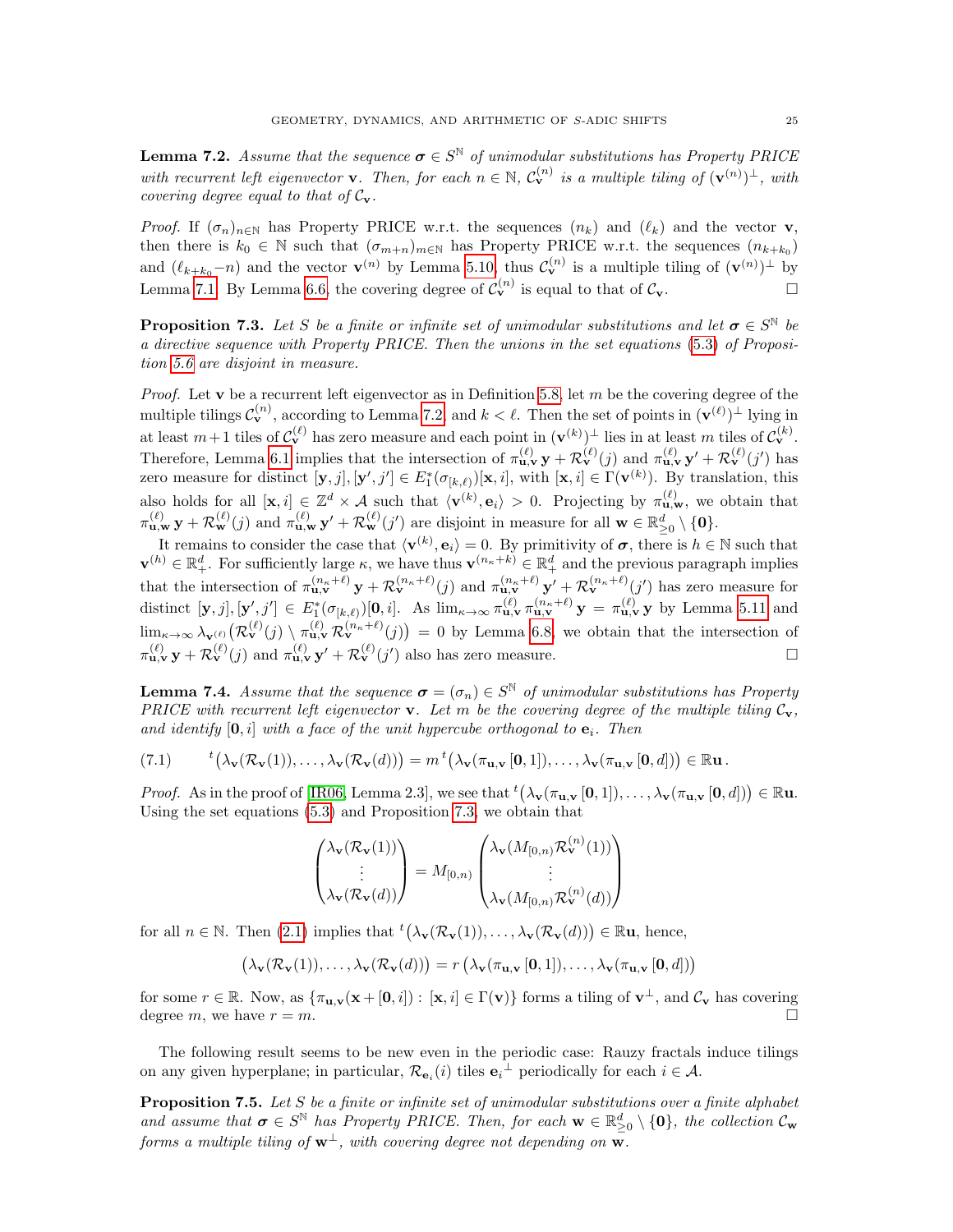*Proof.* Let **v** be a recurrent left eigenvector as in Definition [5.8](#page-16-3) and  $\mathbf{w} \in \mathbb{R}_{\geq 0}^d \setminus \{\mathbf{0}\}\$ . Consider the collections  $\mathcal{D}_{\mathbf{w}}^{(n)} = \{ \mathcal{S}_{\mathbf{w}}^{(n)}(\mathbf{x}, i) : [\mathbf{x}, i] \in \Gamma(\mathbf{w}) \}, n \in \mathbb{N}$ , with

$$
\mathcal{S}_{\mathbf{w}}^{(n)}(\mathbf{x}, i) = \bigcup_{[\mathbf{y}, j] \in E_1^*(\sigma_{[0,n)})[\mathbf{x}, i] \cap \Gamma(\mathbf{v}^{(n)})} M_{[0,n)}(\pi_{\mathbf{u}, \mathbf{w}}^{(n)} \mathbf{y} + \mathcal{R}_{\mathbf{w}}^{(n)}(j)).
$$

By Lemma [7.2,](#page-24-1) the collections  $\pi_{\mathbf{u},\mathbf{w}}^{(n)}\mathcal{C}_{\mathbf{v}}^{(n)} = \{\pi_{\mathbf{u},\mathbf{w}}^{(n)}\mathbf{y} + \mathcal{R}_{\mathbf{w}}^{(n)}(j) : [\mathbf{y},j] \in \Gamma(\mathbf{v}^{(n)})\}$  are multiple tilings with covering degree m not depending on n. Therefore, for each  $n \in \mathbb{N}$  by Lemma [5.1](#page-14-2) [\(iii\)](#page-14-7), almost all points in  $\mathbf{w}^{\perp}$  lie in at most m sets of  $\mathcal{D}_{\mathbf{w}}^{(n)}$ .

Next we show that  $\mathcal{S}_{\mathbf{w}}^{(n)}(\mathbf{x}, i)$  tends to  $\pi_{\mathbf{u}, \mathbf{w}} \mathbf{x} + \mathcal{R}_{\mathbf{w}}(i)$  in measure. For any  $[\mathbf{y}, j] \in E_1^*(\sigma_{[0,n)})[\mathbf{x}, i]$ , we have  $p, s \in \mathcal{A}^*$  such that  $\mathbf{y} = (M_{[0,n)})^{-1}(\mathbf{x} + \mathbf{l}(p)), \sigma_{[0,n)}(j) = p i s$ . Since

$$
\langle \mathbf{v}^{(n)}, \mathbf{y} \rangle = \langle \mathbf{v}, \mathbf{x} + \mathbf{l}(p) \rangle = \langle \mathbf{v}, \mathbf{x} - \mathbf{l}(is) \rangle + \langle \mathbf{v}^{(n)}, \mathbf{e}_j \rangle
$$

and  $[\mathbf{y},j] \in \Gamma(\mathbf{v}^{(n)})$  if and only if  $0 \le \langle \mathbf{v}^{(n)}, \mathbf{y} \rangle < \langle \mathbf{v}^{(n)}, \mathbf{e}_j \rangle$ , we have  $[\mathbf{y},j] \notin \Gamma(\mathbf{v}^{(n)})$  if and only if

$$
\langle \mathbf{v}, \mathbf{l}(p) \rangle < -\langle \mathbf{v}, \mathbf{x} \rangle
$$
 or  $\langle \mathbf{v}, \mathbf{l}(is) \rangle \leq \langle \mathbf{v}, \mathbf{x} \rangle$ .

As  $\mathbf{v} \in \mathbb{R}_{\geq 0}^d \setminus \{\mathbf{0}\}\$ and each letter in A occurs in  $\sigma_{[0,n)}(j)$  with bounded gaps (by primitivity of  $\boldsymbol{\sigma}$ ), there is only a bounded number of faces  $[\mathbf{y},j] \in E_1^*(\sigma_{[0,n)})[\mathbf{x},i] \setminus \Gamma(\mathbf{v}^{(n)})$  for each n (with the bound depending on  $x$ ). By [\(5.3\)](#page-15-0) and Lemma [5.5,](#page-15-1) we obtain that

$$
\lim_{n \to \infty} \lambda_{\mathbf{w}} ((\pi_{\mathbf{u}, \mathbf{w}} \mathbf{x} + \mathcal{R}_{\mathbf{w}}(i)) \setminus \mathcal{S}_{\mathbf{w}}^{(n)}(\mathbf{x}, i))
$$
\n
$$
= \lim_{n \to \infty} \lambda_{\mathbf{w}} \Biggl( \bigcup_{[\mathbf{y}, j] \in E_1^*(\sigma_{[0, n)})(\mathbf{x}, i] \setminus \Gamma(\mathbf{v}^{(n)})} M_{[0, n)}(\pi_{\mathbf{u}, \mathbf{w}}^{(n)} \mathbf{y} + \mathcal{R}_{\mathbf{w}}^{(n)}(j)) \Biggr) = 0
$$

for all  $[\mathbf{x}, i] \in \mathbb{Z}^d \times \mathcal{A}$ . Therefore, almost all points in  $\mathbf{w}^{\perp}$  lie in at most m sets of  $\mathcal{C}_{\mathbf{w}}$ .

Projecting the sets in [\(7.1\)](#page-24-3) to  $\mathbf{w}^{\perp}$ , we obtain that

$$
\left(\lambda_{\mathbf{w}}(\mathcal{R}_{\mathbf{w}}(1)),\ldots,\lambda_{\mathbf{w}}(\mathcal{R}_{\mathbf{w}}(d))\right)=m\left(\lambda_{\mathbf{w}}(\pi_{\mathbf{u},\mathbf{w}}([0,1])),\ldots,\lambda_{\mathbf{w}}(\pi_{\mathbf{u},\mathbf{w}}([0,d]))\right).
$$

As almost all points in  $\mathbf{w}^{\perp}$  lie in at most m different sets  $\pi_{\mathbf{u},\mathbf{w}}\mathbf{x} + \mathcal{R}_{\mathbf{w}}(i)$ , this implies that  $\mathcal{C}_{\mathbf{w}}$ forms a multiple tiling of  $w^{\perp}$  with covering degree m.

The following proposition generalizes a result of [\[IR06\]](#page-35-23).

<span id="page-25-0"></span>**Proposition 7.6.** Let  $\mathbf{w} \in \mathbb{R}^d_{\geq 0} \setminus \{\mathbf{0}\}$ . Then  $\widehat{C}_{\mathbf{w}}$  forms a multiple tiling of  $\mathbb{R}^d$  with covering degree m if and only if  $\mathcal{C}_{\mathbf{w}}$  forms a multiple tiling of  $\mathbf{w}^{\perp}$  with covering degree m.

*Proof.* For  $\mathbf{x} \in \mathbb{Z}^d$ , we have

$$
(-\mathbf{x} + \widehat{\mathcal{R}}_{\mathbf{w}}(i)) \cap \mathbf{w}^{\perp} = \begin{cases} -(\pi_{\mathbf{u},\mathbf{w}} \mathbf{x} + \mathcal{R}_{\mathbf{w}}(i)) & \text{if } [\mathbf{x}, i] \in \Gamma(\mathbf{w}), \\ \emptyset & \text{otherwise}, \end{cases}
$$

since  $\langle \mathbf{w}, x(\mathbf{e}_i - \pi_{\mathbf{u},\mathbf{w}} \mathbf{e}_i) \rangle = x \langle \mathbf{w}, \mathbf{e}_i \rangle$  and  $\pi_{\mathbf{u},\mathbf{w}}(\mathbf{e}_i - \pi_{\mathbf{u},\mathbf{w}} \mathbf{e}_i) = \mathbf{0}$ . This implies that for  $\mathbf{x}, \mathbf{y} \in \mathbb{Z}^d$ we have

<span id="page-25-1"></span>
$$
(-\mathbf{x} + \widehat{\mathcal{R}}_{\mathbf{w}}(i)) \cap (\mathbf{y} + \mathbf{w}^{\perp}) = \begin{cases} \mathbf{y} - (\pi_{\mathbf{u},\mathbf{w}}(\mathbf{x} + \mathbf{y}) + \mathcal{R}_{\mathbf{w}}(i)) & \text{if } [\mathbf{x} + \mathbf{y}, i] \in \Gamma(\mathbf{w}), \\ \emptyset & \text{otherwise,} \end{cases}
$$

i.e., the intersection of  $\widehat{\mathcal{C}}_{\mathbf{w}}$  with  $\mathbf{y} + \mathbf{w}^{\perp}$  is a translation of  $\mathcal{C}_{\mathbf{w}}$ . Moreover, we have

(7.2) 
$$
\left(-\mathbf{x} + \widehat{\mathcal{R}}_{\mathbf{w}}(i)\right) \cap \left(\mathbf{y} + z\,\mathbf{u} + \mathbf{w}^{\perp}\right) = \left(-\mathbf{x} + \widehat{\mathcal{R}}_{\mathbf{w}}(i)\right) \cap \left(\mathbf{y} + \mathbf{w}^{\perp}\right) + z\,\mathbf{u}
$$

for all  $0 \leq z < \langle \mathbf{w}, \mathbf{e}_i - \mathbf{x} - \mathbf{y} \rangle$ . This proves the statement of the proposition when  $\{\langle \mathbf{w}, \mathbf{y} \rangle : \mathbf{y} \in \mathbb{Z}^d\}$ is dense in  $\mathbb{R}$ , i.e., when w is not a multiple of a rational vector. If w is a multiple of a rational vector, then  $\{\langle \mathbf{w}, \mathbf{y} \rangle : \mathbf{y} \in \mathbb{Z}^d\} = c \langle \mathbf{w}, \mathbf{u} \rangle \mathbb{Z}$  for some  $c > 0$ . Now, [\(7.2\)](#page-25-1) holds for all  $\mathbf{x}, \mathbf{y} \in \mathbb{Z}^d$ ,  $0 \leq z \leq c$ , hence the statement of the proposition holds in this case as well.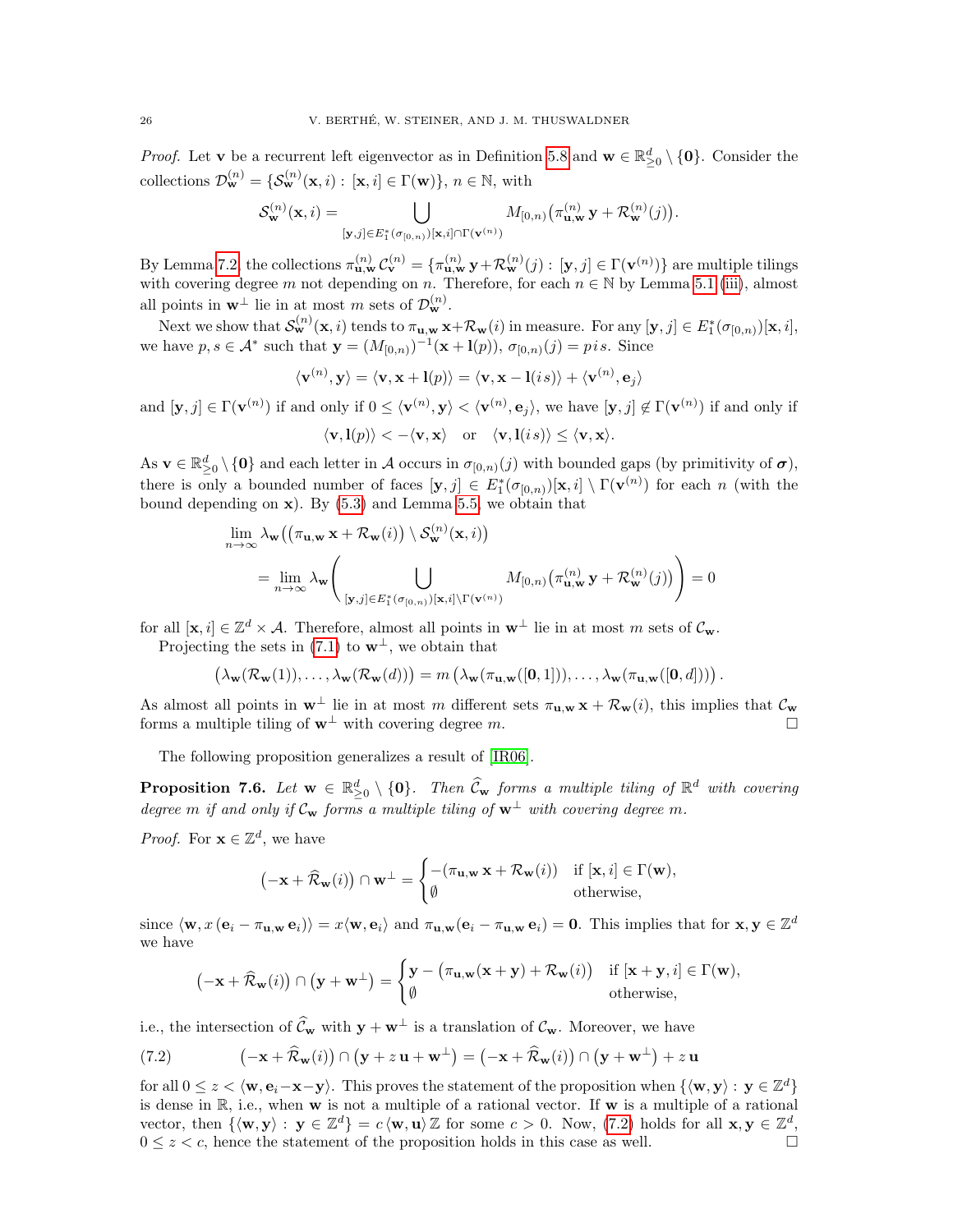7.2. Coincidences. In this subsection, we show that strong coincidence implies non-overlapping of the pieces  $\mathcal{R}(i)$ . Moreover, we prove that geometric coincidence is equivalent to tiling. We also give variants of the geometric coincidence condition that can be checked algorithmically in certain cases.

<span id="page-26-0"></span>**Proposition 7.7.** Let S be a finite or infinite set of unimodular substitutions over the finite alphabet A and assume that  $\sigma \in S^{\mathbb{N}}$  has Property PRICE and satisfies the strong coincidence condition. Then the subtiles  $\mathcal{R}(i)$ ,  $i \in \mathcal{A}$ , are pairwise disjoint in measure.

*Proof.* Let the sequence  $(n_k)$  and the vector **v** be as in Definition [5.8.](#page-16-3) By the definition of  $E_1^*$ strong coincidence can be reformulated by saying that there is  $\ell \in \mathbb{N}$  such that, for each pair of distinct  $j_1, j_2 \in \mathcal{A}$ , there are  $i \in \mathcal{A}$  and  $\mathbf{y} \in \mathbb{Z}^d$  such that  $[\mathbf{y}, j_1], [\mathbf{y}, j_2] \in E^*_1(\sigma_{[0,\ell)})[\mathbf{0}, i]$ . Thus Proposition [7.3](#page-24-2) yields that

<span id="page-26-3"></span>
$$
(7.3) \qquad \lambda_{\mathbf{v}^{(\ell)}}\big(\mathcal{R}^{(\ell)}_{\mathbf{v}}(j_1)\cap\mathcal{R}^{(\ell)}_{\mathbf{v}}(j_2)\big)=\lambda_{\mathbf{v}^{(\ell)}}\big(\big(\pi_{\mathbf{u},\mathbf{v}}^{(\ell)}\mathbf{y}+\mathcal{R}^{(\ell)}_{\mathbf{v}}(j_1)\big)\cap\big(\pi_{\mathbf{u},\mathbf{v}}^{(\ell)}\mathbf{y}+\mathcal{R}^{(\ell)}_{\mathbf{v}}(j_2)\big)\big)=0.
$$

We can replace  $\ell$  by any  $n \geq \ell$  since, for distinct  $j_1, j_2 \in \mathcal{A}$ , we have  $[\mathbf{0}, j_1] \in E^*_1(\sigma_{[\ell,n)})[\mathbf{0}, j'_1]$ and  $[\mathbf{0},j_2] \in E_1^*(\sigma_{[\ell,n)})[\mathbf{0},j'_2]$ , where  $j'_1$  and  $j'_2$  are the first letters of  $\sigma_{[\ell,n)}(j_1)$  and  $\sigma_{[\ell,n)}(j_2)$ , respectively, thus  $\lambda_{\mathbf{v}^{(n)}}(\mathcal{R}_{\mathbf{v}}^{(n)}(j_1) \cap \mathcal{R}_{\mathbf{v}}^{(n)}(j_2)) = 0$  by Proposition [7.3](#page-24-2) and [\(7.3\)](#page-26-3). By Lemma [6.8,](#page-23-3) this implies that  $\lambda_{\mathbf{v}}(\mathcal{R}_{\mathbf{v}}(j_1) \cap \mathcal{R}_{\mathbf{v}}(j_2)) = 0.$ 

<span id="page-26-1"></span>Remark 7.8 (Negative strong coincidence). It is sometimes convenient (see Section [9\)](#page-31-0) to use the following variant of the strong coincidence condition for suffixes: a sequence of substitutions  $\sigma = (\sigma_n)_{n \in \mathbb{N}} \in S^{\mathbb{N}}$  satisfies the *negative strong coincidence condition* if there is  $\ell \in \mathbb{N}$  such that, for each pair  $(j_1, j_2) \in \mathcal{A} \times \mathcal{A}$ , there are  $i \in \mathcal{A}$  and  $s_1, s_2 \in \mathcal{A}^*$  with  $\mathbf{l}(s_1) = \mathbf{l}(s_2)$  such that  $is_1$  is a suffix of  $\sigma_{[0,\ell)}(j_1)$  and is<sub>2</sub> is a suffix of  $\sigma_{[0,\ell)}(j_2)$ , where v is a suffix of  $w \in A^*$  if  $w \in A^*v$ .

Assume that  $\sigma$  has Property PRICE. Then also negative strong coincidence allows to conclude that the sets  $\mathcal{R}(i), i \in \mathcal{A}$ , are pairwise disjoint in measure. Indeed, negative strong coincidence implies that  $[\mathbf{l}(j_1) - \mathbf{y}, j_1], [\mathbf{l}(j_2) - \mathbf{y}, j_2] \in E_1^*(\sigma_{[0,\ell)})[\mathbf{0}, i]$ , with  $\mathbf{y} = (M_{[0,\ell)})^{-1} \mathbf{l}(i s_1)$ , thus

$$
\lambda_{\mathbf{v}^{(\ell)}}\big(\big(\pi_{\mathbf{u},\mathbf{v}}^{(\ell)}\mathbf{l}(j_1)+\mathcal{R}_{\mathbf{v}}^{(\ell)}(j_1)\big)\cap\big(\pi_{\mathbf{u},\mathbf{v}}^{(\ell)}\mathbf{l}(j_2)+\mathcal{R}_{\mathbf{v}}^{(\ell)}(j_2)\big)\big)=0.
$$

By the definition of  $\mathcal{R}_{\mathbf{v}}^{(\ell)}$  and its subtiles, we have

$$
\bigcup_{j \in \mathcal{A}} \mathcal{R}_{\mathbf{v}}^{(\ell)}(j) = \mathcal{R}_{\mathbf{v}}^{(\ell)} = \bigcup_{j \in \mathcal{A}} \left( \pi_{\mathbf{u}, \mathbf{v}}^{(\ell)} \mathbf{1}(j) + \mathcal{R}_{\mathbf{v}}^{(\ell)}(j) \right).
$$

From disjointness in the union on the right, we get that  $\lambda_{\mathbf{v}}^{(\ell)}(\mathcal{R}_{\mathbf{v}}^{(\ell)}) = \sum_{j \in \mathcal{A}} \lambda_{\mathbf{v}}^{(\ell)}(\mathcal{R}_{\mathbf{v}}^{(\ell)}(j))$ , hence, the union on the left is also disjoint in measure. The remainder of the proof is now exactly the same as in Proposition [7.7.](#page-26-0)

<span id="page-26-2"></span>**Proposition 7.9.** Let  $S$  be a finite or infinite set of unimodular substitutions over a finite alphabet and assume that  $\sigma \in S^{\mathbb{N}}$  has Property PRICE. Then the following assertions are equivalent.

- <span id="page-26-4"></span>(i) The collection  $C_w$  forms a tiling of  $w^{\perp}$  for some  $w \in \mathbb{R}^d_{\geq 0} \setminus \{0\}.$
- <span id="page-26-5"></span>(ii) The collection  $\mathcal{C}_{\mathbf{w}}$  forms a tiling of  $\mathbf{w}^{\perp}$  for all  $\mathbf{w} \in \mathbb{R}^d_{\geq 0}$  {  $\{0\}$ .
- <span id="page-26-6"></span>(iii) The sequence  $\sigma$  satisfies the geometric coincidence condition, that is, for each  $R > 0$  there is  $\ell \in \mathbb{N}$ , such that, for all  $n \geq \ell$ ,

(7.4) 
$$
\{[\mathbf{y},j] \in \Gamma({}^{t}(M_{[0,n)})\mathbf{1}) : \|\mathbf{y}-\mathbf{z}_n\| \leq R\} \subset E_1^*(\sigma_{[0,n)})[\mathbf{0},i_n]
$$

<span id="page-26-8"></span>for some  $i_n \in A$ ,  $\mathbf{z}_n \in (M_{[0,n)})^{-1} \mathbf{1}^{\perp}$ .

<span id="page-26-7"></span>(iv) There are  $n \in \mathbb{N}$ ,  $i \in \mathcal{A}$ ,  $\mathbf{z} \in \mathbb{R}^d$ , such that

$$
\left\{ [\mathbf{y},j] \in \Gamma({}^{t}(M_{[0,n)})\, \mathbf{1}) : \, \|\pi_{(M_{[0,n)})^{-1}\mathbf{u},\mathbf{1}}(\mathbf{y}-\mathbf{z})\| \leq C \right\} \subset E_1^*(\sigma_{[0,n)})[\mathbf{0},i],
$$

with  $C \in \mathbb{N}$  chosen in a way that  $\mathcal{L}_{\sigma}^{(n)}$  is C-balanced.

*Proof.* We show the implications [\(i\)](#page-26-4)  $\Leftrightarrow$  [\(ii\)](#page-26-5)  $\Rightarrow$  [\(iii\)](#page-26-6)  $\Rightarrow$  [\(iv\)](#page-26-7)  $\Rightarrow$  [\(i\)](#page-26-4).

[\(i\)](#page-26-4)  $\Leftrightarrow$  [\(ii\)](#page-26-5). This is a special case of Proposition [7.5.](#page-24-0)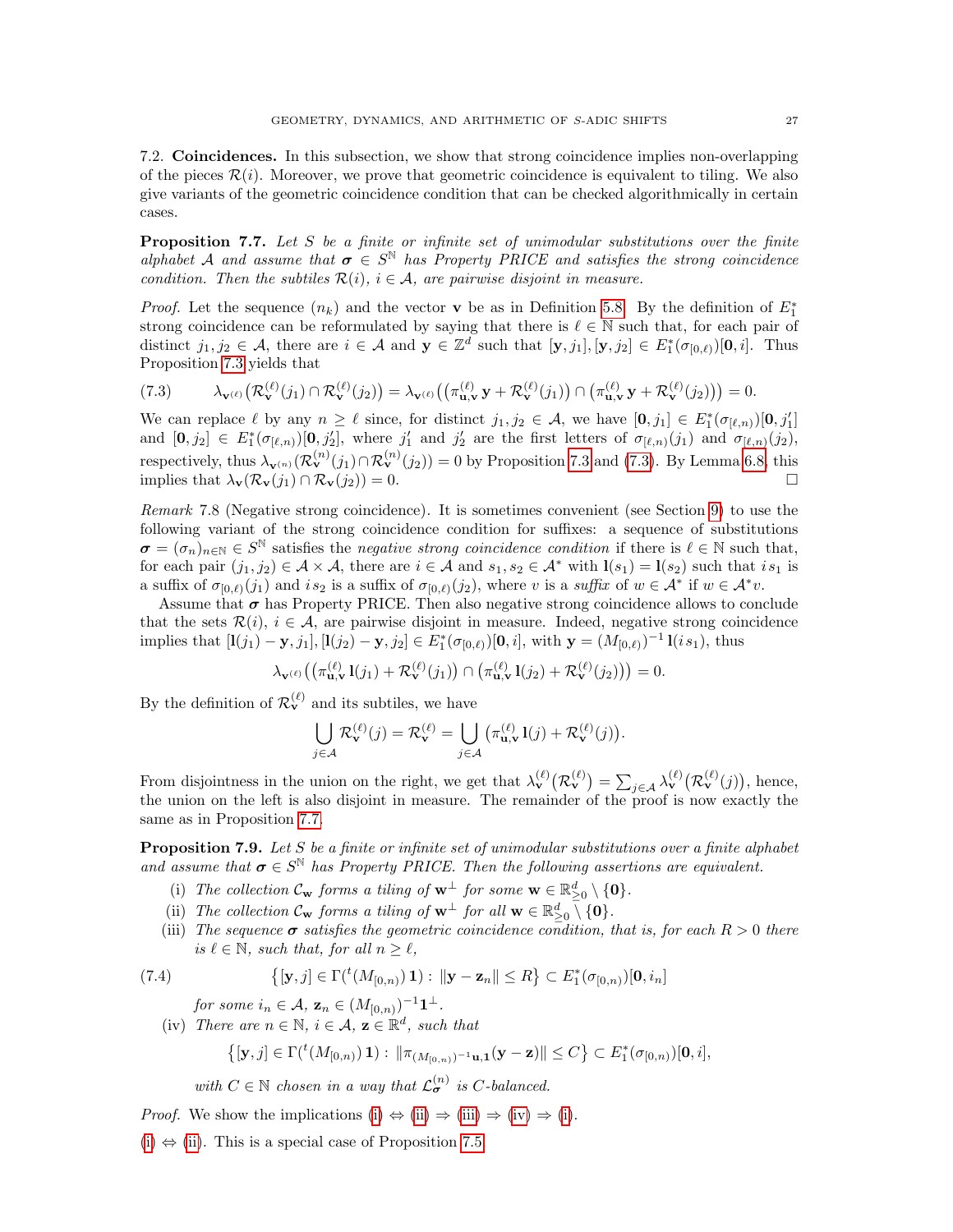[\(ii\)](#page-26-5)  $\Rightarrow$  [\(iii\)](#page-26-6). By the tiling property for  $\mathbf{w} = 1, \mathcal{R}(i)$  contains an exclusive open ball  $\mathcal{B}(i)$  for each  $i \in \mathcal{A}$ . For  $[\mathbf{y}, j] \in \Gamma({}^{t}(M_{[0,n)}) 1)$ , we have thus  $[\mathbf{y}, j] \in E_1^*(\sigma_{[0,n)})[0, i]$  if  $M_{[0,n)}(\pi_{\mathbf{u},\mathbf{1}}^{(n)} \mathbf{y} + \mathcal{R}_{\mathbf{1}}^{(n)}(j))$  $\mathcal{B}(i) \neq \emptyset$ . Let  $i \in \mathcal{A}$  and  $\tilde{\mathbf{z}} \in \mathcal{B}(i)$ . By Proposition [4.3](#page-12-0) and Lemma [5.5,](#page-15-1) we obtain that [\(7.4\)](#page-26-8) holds for  $i_n = i$  and  $\mathbf{z}_n = (M_{[0,n)})^{-1}\tilde{\mathbf{z}}$ , provided that n is sufficiently large.

[\(iii\)](#page-26-6)  $\Rightarrow$  [\(iv\)](#page-26-7). Let the sequences  $(\ell_k)$  and  $(n_k)$ , the positive matrix B, and C be as in Definition [5.8.](#page-16-3) Then there is a constant  $c > 0$  such that  $\|\mathbf{x}\| \le c_1 \|\pi_{\tilde{\mathbf{u}},\mathbf{1}} \mathbf{x}\| + c_2$  for all  $\tilde{\mathbf{u}} \in \mathbb{R}_+^d$ ,  $\mathbf{x} \in \mathbb{R}^d$  with  $0 \leq \langle \mathbf{x}, \mathbf{w} \rangle < ||\mathbf{w}||$  for some  $\mathbf{w} \in {}^{t}B \mathbb{R}^{d}_+$ .

Let k be such that [\(7.4\)](#page-26-8) holds for  $R = c_1 C + c_2$ ,  $n = n_k + \ell_k$  and some  $i_n \in A$ ,  $\mathbf{z}_n \in (M_{[0,n)})^{-1} \mathbf{1}^{\perp}$ . Let  $\tilde{\mathbf{u}} = (M_{[0,n_k+\ell_k)})^{-1}\mathbf{u}, \mathbf{w} = {}^{t}(M_{[0,n_k+\ell_k)})\mathbf{1},$  and consider  $[\mathbf{y},j] \in \Gamma(\mathbf{w})$  with  $\|\pi_{\tilde{\mathbf{u}},\mathbf{1}}(\mathbf{y}-\mathbf{z}_n)\| \leq C$ . Since  $\mathbf{w} \in {}^{t}B \mathbb{R}^{d}_+$ ,  $0 \leq \langle \mathbf{y}, \mathbf{w} \rangle < ||\mathbf{w}||$ , and  $\langle \mathbf{z}_n, \mathbf{w} \rangle = 0$ , we have  $||\mathbf{y} - \mathbf{z}_n|| \leq c_1 C + c_2$ , thus [\(7.4\)](#page-26-8) implies that  $[\mathbf{y}, j] \in E_1^*(\sigma_{[0,n)})[\mathbf{0}, i_n]$ . As  $\mathcal{L}_{\sigma}^{(n_k+\ell_k)}$  is C-balanced, we get [\(iv\)](#page-26-7) with  $i = i_n$ ,  $\mathbf{z} = \mathbf{z}_n$ .

[\(iv\)](#page-26-7)  $\Rightarrow$  [\(i\)](#page-26-4). Let n, i, z, C be as in [\(iv\)](#page-26-7). By Lemmas [4.1](#page-11-2) and [5.1](#page-14-2) and Proposition [5.6,](#page-15-4) there is a neighborhood U of  $\pi_{\mathbf{u},\mathbf{1}}^{(n)}$  z such that  $M_{[0,n]}$  U lies in  $\mathcal{R}(i)$  and intersects no other tile of  $\mathcal{C}_{\mathbf{1}}$ . By Proposition [7.5,](#page-24-0) this implies that  $C_1$  is a tiling.

<span id="page-27-1"></span>**Proposition 7.10.** Let S be a finite or infinite set of unimodular substitutions over the finite alphabet A and assume that  $\sigma \in S^{\mathbb{N}}$  has Property PRICE.

The collection  $C_1$  forms a tiling of  $1^{\perp}$  if and only if  $\sigma$  satisfies the strong coincidence condition and for each  $R > 0$  there exists  $\ell \in \mathbb{N}$  such that  $\bigcup_{i \in A} E_1^*(\sigma_{[0,n)})[0, i]$  contains a ball of radius R of  $\Gamma({}^t(M_{[0,n)})$  1) for all  $n \geq \ell$ .

If  $\sigma$  satisfies the geometric finiteness property, then **0** is an inner point of R and  $0 \notin \pi_{u,1} x +$  $\mathcal{R}(i)$  for all  $[\mathbf{x}, i] \in \Gamma(\mathbf{1}^{\perp})$  with  $\mathbf{x} \neq 0$ .

*Proof.* Assume first that  $C_1$  forms a tiling. Then  $(\sigma_n)_{n\in\mathbb{N}}$  satisfies the geometric coincidence condition by Proposition [7.9.](#page-26-2) Thus, for each  $R > 0$  and sufficiently large n,  $E_1^*(\sigma_{[0,n)})[0, i_n]$ contains a ball of radius R of  $\Gamma({}^t(M_{[0,n)}) 1)$  for some  $i_n \in \mathcal{A}$ . By Lemma [6.5,](#page-20-4) there is  $R > 0$ such that, for k large enough, each ball of radius  $R$  in  $\Gamma({}^t(M_{[0,n_k)}) 1)$  contains a translate of the patch  $\mathcal{U} = \{[\mathbf{0}, i] : i \in \mathcal{A}\}.$  Therefore, we have some  $k \in \mathbb{N}, i \in \mathcal{A}$ , and  $\mathbf{x} \in \mathbb{Z}^d$  such that  $\mathbf{x} + \mathcal{U} \subset E_1^*(\sigma_{[0,n_k)})[\mathbf{0},i].$  This shows that the strong coincidence condition holds.

The proof of the converse direction runs along the same lines as the corresponding part of the proof of Proposition [7.9,](#page-26-2) that is, [\(iii\)](#page-26-6)  $\Rightarrow$  [\(iv\)](#page-26-7)  $\Rightarrow$  [\(i\)](#page-26-4). We have to replace  $E_1^*(\sigma_{[0,n)})[\mathbf{0},i_n]$  and  $E_1^*(\sigma_{[0,n)})[\mathbf{0},i]$  by  $\bigcup_{i\in\mathcal{A}} E_1^*(\sigma_{[0,n)})[\mathbf{0},i]$  and use Proposition [7.7.](#page-26-0)

If  $\sigma$  satisfies the geometric finiteness property, then we obtain as in Proposition [7.9](#page-26-2) [\(iii\)](#page-26-6)  $\Rightarrow$  [\(iv\)](#page-26-7) that  $\{[\mathbf{y},j]\in\Gamma(\mathcal{N}(M_{[0,n)})\mathbf{1}) : \|\pi_{(M_{[0,n)})^{-1}\mathbf{u},\mathbf{1}}\mathbf{y}\| \leq C\} \subset \bigcup_{i\in\mathcal{A}} E_1^*(\sigma_{[0,n)})[\mathbf{0},i]$  for some  $n \in \mathbb{N}$ , with C such that  $\mathcal{L}_{\sigma}^{(n)}$  is C-balanced, thus  $0 \notin \pi_{\mathbf{u},\mathbf{1}} \mathbf{x} + \mathcal{R}(i)$  for all  $[\mathbf{x}, i] \in \Gamma(\mathbf{1})$  with  $\mathbf{x} \neq 0$ . As  $\mathcal{C}_{\mathbf{1}}$  is a covering of  $1^{\perp}$  by Proposition [6.2,](#page-19-2) we get that **0** is an inner point of  $\mathcal{R}$ .

<span id="page-27-3"></span>Remark 7.11. Proposition [7.10](#page-27-1) remains true with an analogous proof if strong coincidence is replaced by negative strong coincidence in its statement. Also, Proposition [7.10](#page-27-1) admits an effective version analogous to Proposition [7.9](#page-26-2) [\(iv\)](#page-26-7).

#### 8. Dynamical properties of S-adic shifts

<span id="page-27-0"></span>We now use the results of the previous sections to investigate the dynamics of S-adic shifts. At the end of this section we will have collected all the necessary preparations to finish the proofs of Theorems [1](#page-7-1) and [2.](#page-8-0)

8.1. **Minimality and unique ergodicity.** First we observe that [\[BD14,](#page-34-3) Theorem 5.2] implies the following result.

<span id="page-27-2"></span>**Lemma 8.1.** Let  $S$  be a finite or infinite set of unimodular substitutions over a finite alphabet and let  $\sigma \in S^{\mathbb{N}}$  be a primitive directive sequence. Then the S-adic shift  $(X_{\sigma}, \Sigma)$  is minimal. Thus each infinite word of  $(X_{\sigma}, \Sigma)$  is uniformly recurrent.

To gain unique ergodicity we need slightly stronger assumptions.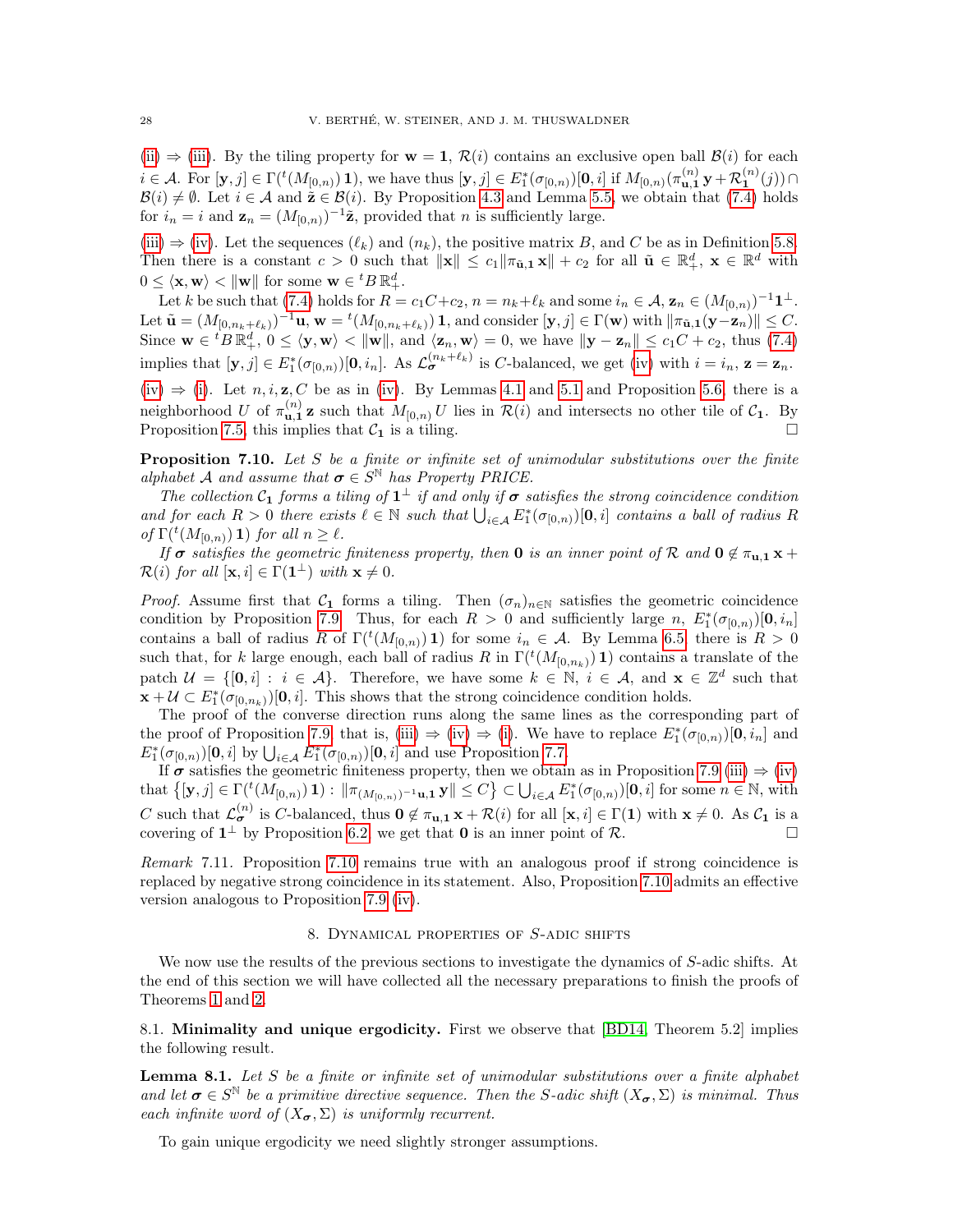<span id="page-28-0"></span>Lemma 8.2. Let S be a finite or infinite set of unimodular substitutions over a finite alphabet and let  $\sigma \in S^{\mathbb{N}}$  be a primitive, recurrent directive sequence. Then the S-adic shift  $(X_{\sigma}, \Sigma)$  is uniquely ergodic.

*Proof.* Primitivity and recurrence of  $\sigma$  imply that there are indices  $k_1 < \ell_1 \leq k_2 < \ell_2 \leq \cdots$  and a positive matrix B such that  $B = M_{[k_1,\ell_1)} = M_{[k_2,\ell_2)} = \cdots$ . From [\(2.1\)](#page-5-1) we gain therefore that  $\bigcap_{n\geq k} M_{[k,n)} \mathbb{R}^d_+$  is one-dimensional for each  $k \in \mathbb{N}$  and, hence, [\[BD14,](#page-34-3) Theorem 5.7] yields the result (the fact that  $\sigma$  is "everywhere growing" in the sense stated in that theorem is an immediate consequence of primitivity and recurrence).  $\Box$ 

8.2. Representation map. In order to set up a representation map from  $X_{\sigma}$  to  $\mathcal{R}$ , we define refinements of the subtiles of  $\mathcal{R}$  by

$$
\mathcal{R}(w) = \overline{\{\pi_{\mathbf{u},\mathbf{1}}\mathbf{l}(p) : p \in \mathcal{A}^*, \; pw \text{ is a prefix of a limit word of } \boldsymbol{\sigma}\}} \quad (w \in \mathcal{A}^*).
$$

<span id="page-28-4"></span>**Lemma 8.3.** Let  $S$  be a finite or infinite set of unimodular substitutions over a finite alphabet and let  $\sigma \in S^{\mathbb{N}}$  be a primitive, algebraically irreducible, and recurrent directive sequence with balanced language  $\mathcal{L}_{\sigma}$ . Then  $\bigcap_{n\in\mathbb{N}}\mathcal{R}(\zeta_0\zeta_1\cdots\zeta_{n-1})$  is a single point in R for each infinite word  $\zeta_0\zeta_1\cdots\in X_{\sigma}$ . Therefore, the representation map

$$
\varphi: X_{\sigma} \to \mathcal{R}, \ \zeta_0 \zeta_1 \cdots \mapsto \bigcap_{n \in \mathbb{N}} \mathcal{R}(\zeta_0 \zeta_1 \cdots \zeta_{n-1}),
$$

is well-defined, continuous and surjective.

*Proof.* Let  $\zeta = \zeta_0 \zeta_1 \cdots \in X_{\sigma}$  and let  $\omega$  be a limit word of  $\sigma$ . Then  $\mathcal{R} = \mathcal{R}(\zeta_{[0,0)}) \supset \mathcal{R}(\zeta_{[0,1]}) \supset \cdots$ , and  $\mathcal{R}(\zeta_{[0,n)}) \neq \emptyset$  for all  $\ell \in \mathbb{N}$ , where we use the abbreviation  $\zeta_{[k,\ell)} = \zeta_k \zeta_{k+1} \cdots \zeta_{\ell-1}$ . As  $(X_{\sigma}, \Sigma)$ is minimal by Lemma [8.1,](#page-27-2) we have a sequence  $(n_k)_{k\in\mathbb{N}}$  such that  $\zeta_{[n_k,n_k+k)} = \omega_{[0,k)}$  for all  $k \in \mathbb{N}$ . Since  $\mathcal{R}(\zeta_{[0,n_k+k)}) \subset \mathcal{R}(\zeta_{[n_k,n_k+k)}) - \pi_{\mathbf{u},\mathbf{1}} \mathbf{1}(\zeta_{[0,n_k)})$ , it only remains to show that the diameter of  $\mathcal{R}(\zeta_{[n_k,n_k+k)}) = \mathcal{R}(\omega_{[0,k)})$  converges to zero. We even show that  $\bigcap_{k \in \mathbb{N}} \mathcal{R}(\omega_{[0,k)}) = \{0\}.$ 

Let  $S_k = \{\pi_{\mathbf{u},\mathbf{1}} \mathbf{1}(\omega_{[0,n)}) : 0 \leq n \leq k\}$ . Then we clearly have  $\mathcal{R}(\omega_{[0,k)}) + S_k \subset \mathcal{R}$  for all  $k \in \mathbb{N}$ . We also have  $\lim_{k\to\infty} \mathcal{S}_k = \mathcal{R}$  (in Hausdorff metric) because, for each prefix  $\tilde{p}$  of a limit word  $\tilde{\omega}$ ,  $\pi_{\mathbf{u},\mathbf{1}} \mathbf{l}(\tilde{p})$  can be approximated arbitrarily well by  $\pi_{\mathbf{u},\mathbf{1}} \mathbf{l}(p)$  with a prefix p of  $\omega$ , by primitivity and Proposition [4.3.](#page-12-0) This implies that  $\lim_{k\to\infty} \mathcal{R}(\omega_{[0,k)}) = \{0\}$ , which proves that  $\varphi$  is well-defined.

Since the sequence  $(\mathcal{R}(\zeta_{[0,n)})_{n\in\mathbb{N}}$  is nested and converges to a single point,  $\varphi$  is continuous. The surjectivity follows from a Cantor diagonal argument.

8.[3](#page-28-1). **Domain exchange.** Suppose that the strong coincidence condition<sup>3</sup> holds. Then, by Proposition [7.7,](#page-26-0) the domain exchange

(8.1) 
$$
E: \mathcal{R} \to \mathcal{R}, \quad \mathbf{x} \mapsto \mathbf{x} + \pi_{\mathbf{u},\mathbf{1}} \mathbf{e}_i \quad \text{if } \mathbf{x} \in \mathcal{R}(i) \setminus \bigcup_{j \neq i} \mathcal{R}(j),
$$

is well-defined almost everywhere on  $\mathcal R$ . This map induces a dynamical system  $(\mathcal R, E, \lambda_1)$ .

<span id="page-28-7"></span>**Proposition 8.4.** Let  $S$  be a finite or infinite set of unimodular substitutions over a finite alphabet A. If  $\sigma \in S^{\mathbb{N}}$  has Property PRICE and satisfies the strong coincidence condition, then the following results hold.

- <span id="page-28-2"></span>(i) The domain exchange map E is  $\lambda_1$ -almost everywhere bijective.
- <span id="page-28-3"></span>(ii) Each collection  $\mathcal{K}_n = \{ \mathcal{R}(w) : w \in \mathcal{L}_{\sigma} \cap \mathcal{A}^n \}, n \in \mathbb{N}, \text{ is a measure-theoretic partition of } \mathcal{R}.$
- <span id="page-28-5"></span>(iii) The representation map  $\varphi$  is  $\mu$ -almost everywhere bijective, where  $\mu$  is the unique  $\Sigma$ invariant probability measure on  $(X_{\sigma}, \Sigma)$ .
- <span id="page-28-6"></span>(iv) The dynamical system  $(X_{\sigma}, \Sigma, \mu)$  is measurably conjugate to the domain exchange  $(\mathcal{R}, E, \lambda_1)$ . More precisely, the following diagram commutes:

$$
X_{\sigma} \xrightarrow{\Sigma} X_{\sigma}
$$

$$
\downarrow \varphi \qquad \downarrow \varphi
$$

$$
\mathcal{R} \xrightarrow{E} \mathcal{R}
$$

<span id="page-28-1"></span> $3$ All the results of this subsection remain true if strong coincidence is replaced by negative strong coincidence.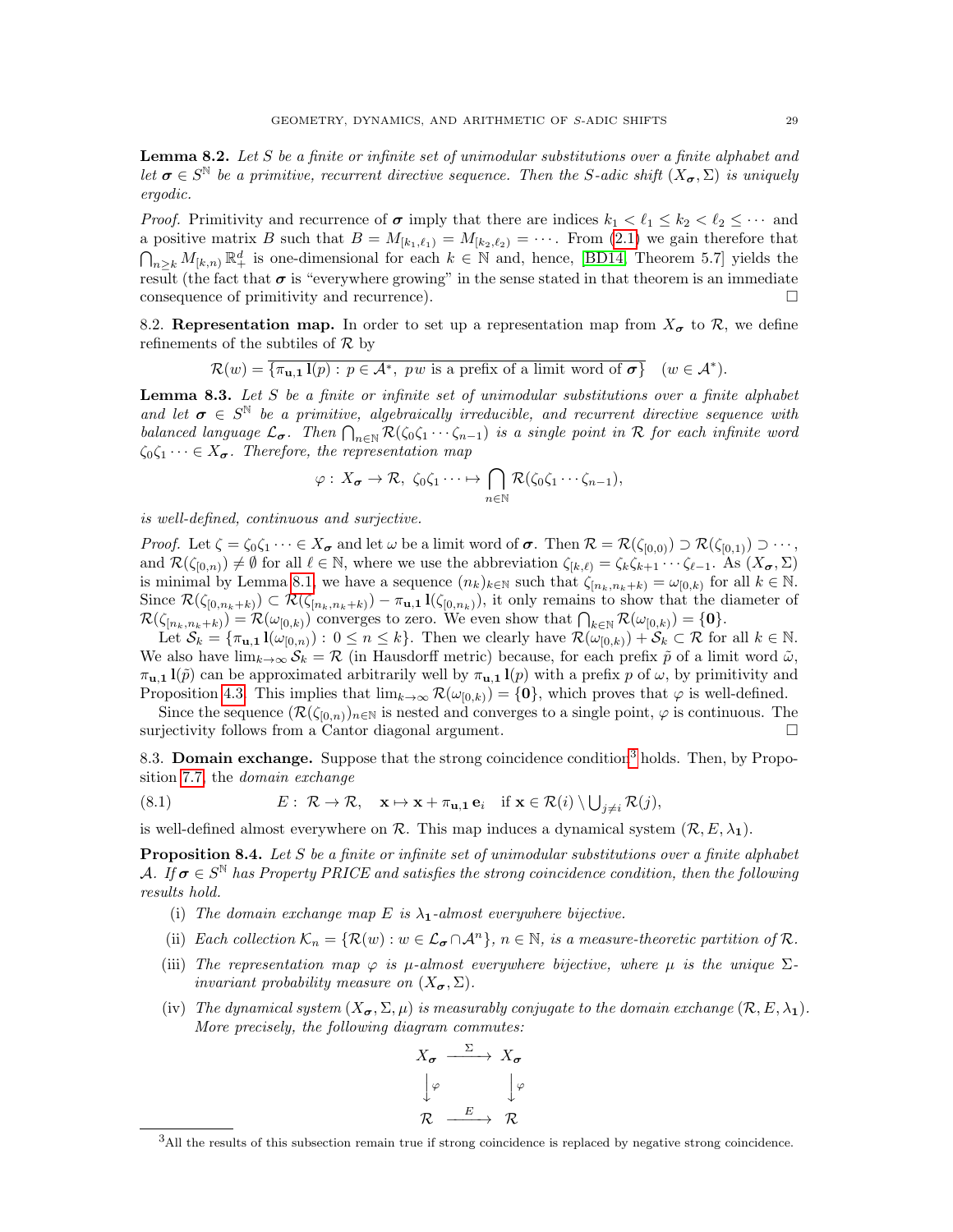*Proof.* All the following statements are to be understood up to measure zero. Since  $\sigma$  satisfies the strong coincidence condition, Proposition [7.7](#page-26-0) implies that the map  $E$  is a well-defined isometry on  $\mathcal{R}(i)$ , with

<span id="page-29-1"></span><span id="page-29-0"></span>
$$
E(\mathcal{R}(i)) = \overline{\{\pi_{\mathbf{u},\mathbf{1}}\mathbf{l}(pi): p \in \mathcal{A}^*, \pi \text{ is a prefix of a limit word of } \sigma\}} \quad (i \in \mathcal{A}).
$$

Therefore, we have  $\bigcup_{i\in\mathcal{A}} E(\mathcal{R}(i)) = \mathcal{R}$ . Thus E is a surjective piecewise isometry, hence, it is also injective, which proves Assertion [\(i\)](#page-28-2). As

(8.2) 
$$
\mathcal{R}(w_0w_1\cdots w_{n-1}) = \bigcap_{\ell=0}^{n-1} E^{-\ell} \mathcal{R}(w_\ell),
$$

Assertion [\(ii\)](#page-28-3) is again a consequence of Proposition [7.7](#page-26-0) together with the injectivity of  $E$ . Since

$$
(8.3) \t\t\t E \circ \varphi = \varphi \circ \Sigma
$$

follows easily by direct calculation, the measure  $\lambda_1 \circ \varphi$  is a shift invariant probability measure on  $X_{\sigma}$ . Thus, by unique ergodicity of  $(X_{\sigma}, \Sigma, \mu)$ , we have  $\mu = \lambda_1 \circ \varphi$ . Now, Assertion [\(ii\)](#page-28-3) implies that  $\varphi(\mathbf{x}) \neq \varphi(\mathbf{y})$  for all distinct  $\mathbf{x}, \mathbf{y}$  satisfying  $\varphi(\mathbf{x}), \varphi(\mathbf{y}) \in \mathcal{R} \setminus \bigcup_{n \in \mathbb{N}, K \in \mathcal{K}_n} \partial(K)$ . As, by [\(8.2\)](#page-29-0) and Proposition [6.7,](#page-22-0)  $\lambda_1(\partial K) = \mu(\varphi^{-1}(\partial K)) = 0$  for all  $K \in \mathcal{K}_n$ ,  $n \in \mathbb{N}$ , the map  $\varphi$  is a.e. injective, which, together with Lemma [8.3,](#page-28-4) proves Assertion [\(iii\)](#page-28-5). Finally, using  $(8.3)$ , Assertion [\(iv\)](#page-28-6) follows immediately from Assertion [\(iii\)](#page-28-5).

8.4. Group translations. Fix some  $j \in \mathcal{A}$ . If  $\mathcal{C}_1$  forms a tiling of  $1^{\perp}$ , then  $\mathcal{R}$  is a fundamental domain of the lattice  $\Lambda = \mathbf{1}^{\perp} \cap \mathbb{Z}^{d}$  (which is spanned by  $\mathbf{e}_j - \mathbf{e}_i$ ,  $i \in \mathcal{A} \setminus \{j\}$ ). Since  $\pi_{\mathbf{u},\mathbf{1}} \mathbf{e}_i \equiv \pi_{\mathbf{u},\mathbf{1}} \mathbf{e}_j$ (mod  $\Lambda$ ) holds for each  $i \in \mathcal{A}$ , the canonical projection of E onto the torus  $\mathbf{1}^{\perp}/\Lambda \simeq \mathbb{T}^{d-1}$  is equal to the translation  $\mathbf{x} \mapsto \mathbf{x} + \pi_{\mathbf{u},1} \mathbf{e}_i$ . In general, even if the strong coincidence condition is not satisfied, the following proposition holds.

<span id="page-29-2"></span>**Proposition 8.5.** Let S be a finite or infinite set of unimodular substitutions over the finite alphabet A and let  $\sigma \in S^{\mathbb{N}}$  be a primitive, algebraically irreducible, and recurrent directive sequence with balanced language  $\mathcal{L}_{\sigma}$ . Fix  $j \in \mathcal{A}$ . If  $\mathcal{C}_1$  forms a multiple tiling of  $1^{\perp}$ , then the translation  $(1^{\perp}/\Lambda, +\pi_{\mathbf{u},\mathbf{1}} \mathbf{e}_j, \overline{\lambda_1})$ , where  $\overline{\lambda_1}$  denotes the Haar measure on the torus  $1^{\perp}/\Lambda$ , is a topological factor of the dynamical system  $(X_{\boldsymbol{\sigma}}, \Sigma, \mu)$ . If furthermore  $\mathcal{C}_1$  forms a tiling of  $\mathbf{1}^{\perp}$ , then  $(X_{\boldsymbol{\sigma}}, \Sigma, \mu)$ is measurably conjugate to the translation  $(1^{\perp}/\Lambda, +\pi_{\mathbf{u},\mathbf{1}} \mathbf{e}_j, \overline{\lambda_{\mathbf{1}}})$ . More precisely, the following diagram commutes:

$$
X_{\sigma} \xrightarrow{\Sigma} X_{\sigma}
$$

$$
\downarrow \overline{\varphi} \qquad \qquad \downarrow \overline{\varphi}
$$

$$
1^{\perp}/\Lambda \xrightarrow{+\pi_{u,1} e_j} 1^{\perp}/\Lambda
$$

Here,  $\overline{\varphi}$  is the canonical projection of the representation mapping  $\varphi$  onto  $\mathbf{1}^{\perp}/\Lambda$ .

*Proof.* If  $\zeta = \zeta_0 \zeta_1 \cdots \in X_{\sigma}$ , then  $\varphi \circ \Sigma(\zeta) = \varphi(\zeta) + \pi_{\mathbf{u},\mathbf{1}} \mathbf{e}_{\zeta_0}$ . Applying the canonical projection onto  $\mathbf{1}^{\perp}/\Lambda$ , this identity becomes  $\overline{\varphi} \circ \Sigma(\zeta) = \overline{\varphi}(\zeta) + \pi_{\mathbf{u},\mathbf{1}} \mathbf{e}_j$ . The result now follows by noting that  $\overline{\varphi}$  is m to 1 onto, where m is the covering degree of  $\mathcal{C}_1$ , and, hence, a bijection if  $\mathcal{C}_1$  forms a tiling.

8.5. Proof of Theorem [1.](#page-7-1) Let  $S$  be a finite or infinite set of unimodular substitutions over the finite alphabet A and let  $\sigma \in S^{\mathbb{N}}$ . We are now in a position to finish the proof of Theorem [1](#page-7-1) by collecting the results proved so far. Throughout the proof, observe that in view of Lemma [5.9](#page-17-0) the conditions of Theorem [1](#page-7-1) imply that  $\sigma$  has Property PRICE.

Concerning [\(i\)](#page-7-2), we see that  $(X_{\sigma}, \Sigma)$  is minimal by Lemma [8.1](#page-27-2) and uniquely ergodic by Lemma [8.2.](#page-28-0) The unique  $\Sigma$ -invariant measure on  $X_{\sigma}$  is denoted by  $\mu$ . As for [\(ii\)](#page-7-4), first observe that  $\mathcal{R}(i)$  is closed by definition  $(i \in \mathcal{A})$ . Thus compactness of  $\mathcal{R}(i)$  follows from Lemma [4.1.](#page-11-2) The fact that  $\lambda_1(\partial \mathcal{R}(i)) = 0$  is contained in Proposition [6.7.](#page-22-0) The multiple tiling property of the collection  $\mathcal{C}_1$ in [\(iii\)](#page-8-4) follows from Proposition [7.5](#page-24-0) by taking  $w = 1$ . The finite-to-one covering property comes from Proposition [8.5,](#page-29-2) and it implies that  $(X_{\sigma}, \Sigma, \mu)$  is not weakly mixing; see also [\[FKS73,](#page-35-31) Theo-rem 2.4]. To prove [\(iv\)](#page-8-5), first observe that strong coincidence implies that the sets  $\mathcal{R}(i)$ ,  $i \in \mathcal{A}$ , are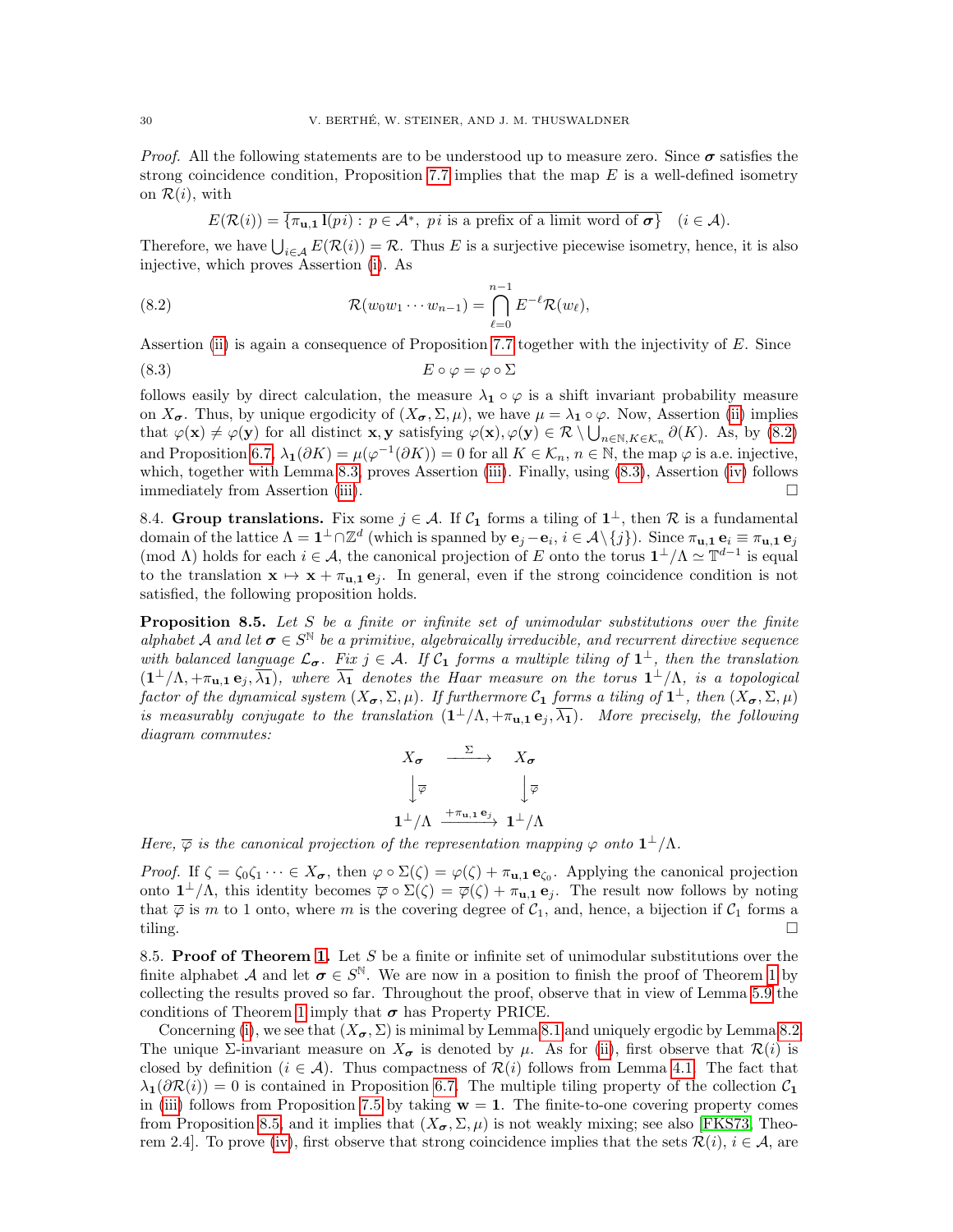measurably disjoint by Proposition [7.7.](#page-26-0) Thus Proposition [8.4](#page-28-7) [\(iv\)](#page-28-6) implies that  $(X_{\sigma}, \Sigma, \mu)$  is measurably conjugate to an exchange of domains on  $\mathcal{R}$ . To prove  $(v)$ , we combine Propositions [7.9](#page-26-2) and [7.5.](#page-24-0) This yields that the geometric coincidence condition is equivalent to the fact that  $C_1$ forms a tiling.

We now turn to the results that are valid under the assumption that  $C_1$  forms a tiling. To prove [\(vi\)](#page-8-2), we use Proposition [8.5,](#page-29-2) which implies that  $(X_{\sigma}, \Sigma, \mu)$  is measurably conjugate to a translation T on the torus  $\mathbb{T}^{d-1}$ . This implies that  $(X_{\sigma}, \Sigma, \mu)$  has purely discrete measure-theoretic spectrum by classical results. Assertion [\(vii\)](#page-8-6) follows from the definition of a natural coding (see Section [2.7\)](#page-5-0), as the translation  $T$  was defined in terms of an exchange of domains. Finally, due to [\[Ada03,](#page-33-9) Proposition 7], the C-balancedness of  $\mathcal{L}_{\sigma}$  implies that  $\mathcal{R}(i)$  is a bounded remainder set for each  $i \in \mathcal{A}$ , which proves [\(viii\)](#page-8-3).

8.6. Proof of Theorem [2.](#page-8-0) Let S be a finite or infinite set of unimodular substitutions over the finite alphabet A, and let  $(G, \tau)$  be an S-adic graph. Let  $(E_G, \Sigma, \nu)$  be the associated edge shift equipped with an ergodic probability measure  $\nu$ . We assume that this shift has log-integrable cocycle A and satisfies the Pisot condition stated in Section [2.6,](#page-5-3) and that there exists a cylinder of positive measure in  $E_G$  corresponding to a substitution with positive incidence matrix. For  $C > 0$ , let

$$
E_{G,C} = \{ \gamma \in E_G : \mathcal{L}_{\gamma} \text{ is } C\text{-balanced} \}.
$$

We will use the following statement from [\[BD14\]](#page-34-3), see also [\[DHL14\]](#page-34-30).

<span id="page-30-1"></span>**Lemma 8.6** ([\[BD14,](#page-34-3) Theorem 6.4]). Let S be a finite or infinite set of unimodular substitutions over the finite alphabet A and let  $(G, \tau)$  be an S-adic graph with associated edge shift  $(E_G, \Sigma, \nu)$ . We assume that this shift is ergodic, has log-integrable cocycle A, and satisfies the Pisot condition, and that there exists a cylinder of positive measure in  $E_G$  corresponding to a substitution with positive incidence matrix. Then

$$
\lim_{C \to \infty} \nu(E_{G,C}) = 1.
$$

<span id="page-30-0"></span>**Lemma 8.7.** Let S be a finite or infinite set of unimodular substitutions over the finite alphabet  $A$ , and let  $(G, \tau)$  be an S-adic graph with associated edge shift  $(E_G, \Sigma, \nu)$ . We assume that this shift is ergodic, has log-integrable cocycle A, and satisfies the Pisot condition, and that ν-almost all sequences  $\gamma \in E_G$  are primitive. Then, for v-almost every sequence  $\gamma \in E_G$ , for each  $k \in \mathbb{N}$ ,  $M_{[k,\ell)}$  is a Pisot irreducible matrix for all sufficiently large  $\ell \in \mathbb{N}$ .

*Proof.* Let  $k \in \mathbb{N}$  and choose  $\eta$  with  $\theta_2 < \eta < 0$ . Then, for *v*-almost all sequences  $\gamma \in E_G$ , all but the largest singular values of  $M_{[k,\ell)}$  tend to zero for  $\ell \to \infty$  with order  $\mathcal{O}(e^{\ell\eta})$ . Thus the image of the unit sphere by  $M_{[k,\ell)}$  is an ellipsoid  $\mathcal E$  with largest semi-axis close to  $\mathbb R (M_{[0,k)})^{-1}$ **u**, and length of all other semi-axes tending to zero with order  $\mathcal{O}(e^{\ell\eta})$ . Let  $\lambda$  be an eigenvalue of  $M_{[k,\ell)}$ with  $|\lambda| \geq 1$ , and let w be an associated eigenvector (which depends on  $\ell$ ), with  $\|\mathbf{w}\| = 1$ . We have to show that in this case  $\lambda$  is equal to the Perron-Frobenius eigenvalue of  $M_{[k,\ell)}$  for  $\ell$  large enough (to make  $M_{[k,\ell)}$  a positive matrix).

If  $\lambda$  is real with  $|\lambda| \geq 1$ , then the image  $M_{[k,\ell)}$  w can lie in  $\mathcal E$  only if its direction is close to that of  $(M_{[0,k)})^{-1}$ **u**. Therefore, if  $\ell$  is sufficiently large, the coordinates of **w** all have the same sign, i.e.,  $\lambda$  is the Perron-Frobenius eigenvalue of  $M_{[k,\ell)}$ . This shows that  $\lambda$  is the only real eigenvalue with  $|\lambda| \geq 1$ .

If  $\lambda$  is non-real with  $|\lambda| \geq 1$ , then  $w = w_1 + i w_2$  for two non-zero real vectors  $w_1, w_2$ . Since w is determined up to multiplication by a complex number, we may assume that  $\|\mathbf{w}_1\| = \|\mathbf{w}_2\| = 1$ with  $\mathbf{w}_1 \perp \mathbf{w}_2$ . Easy calculations now yield that  $||M_{[k,\ell)} \mathbf{w}_1|| = ||M_{[k,\ell)} \mathbf{w}_2|| = |\lambda|^{\frac{1}{2}} \geq 1$  with  $M_{[k,\ell)}$  w<sub>1</sub>⊥ $M_{[k,\ell)}$  w<sub>2</sub>. This contradicts the fact that  $M_{[k,\ell)}$ w<sub>1</sub>,  $M_{[k,\ell)}$ w<sub>2</sub> ∈  $\mathcal E$  for large values of  $\ell$ . Thus such an eigenvalue cannot exist.

We then deduce the irreducibility of the characteristic polynomial of  $M_{k,\ell}$  by noticing that these integer matrices have no zero eigenvalue by unimodularity.

Proof of Theorem [2.](#page-8-0) Our goal is to apply Theorem [1.](#page-7-1) By assumption, there exists a cylinder  $\mathcal{Z}(\tau_0,\ldots,\tau_{\ell-1})$  with  $\nu(\mathcal{Z}(\tau_0,\ldots,\tau_{\ell-1})) > 0$  and the incidence matrix of the walk  $\tau_{[0,\ell)}$  is positive.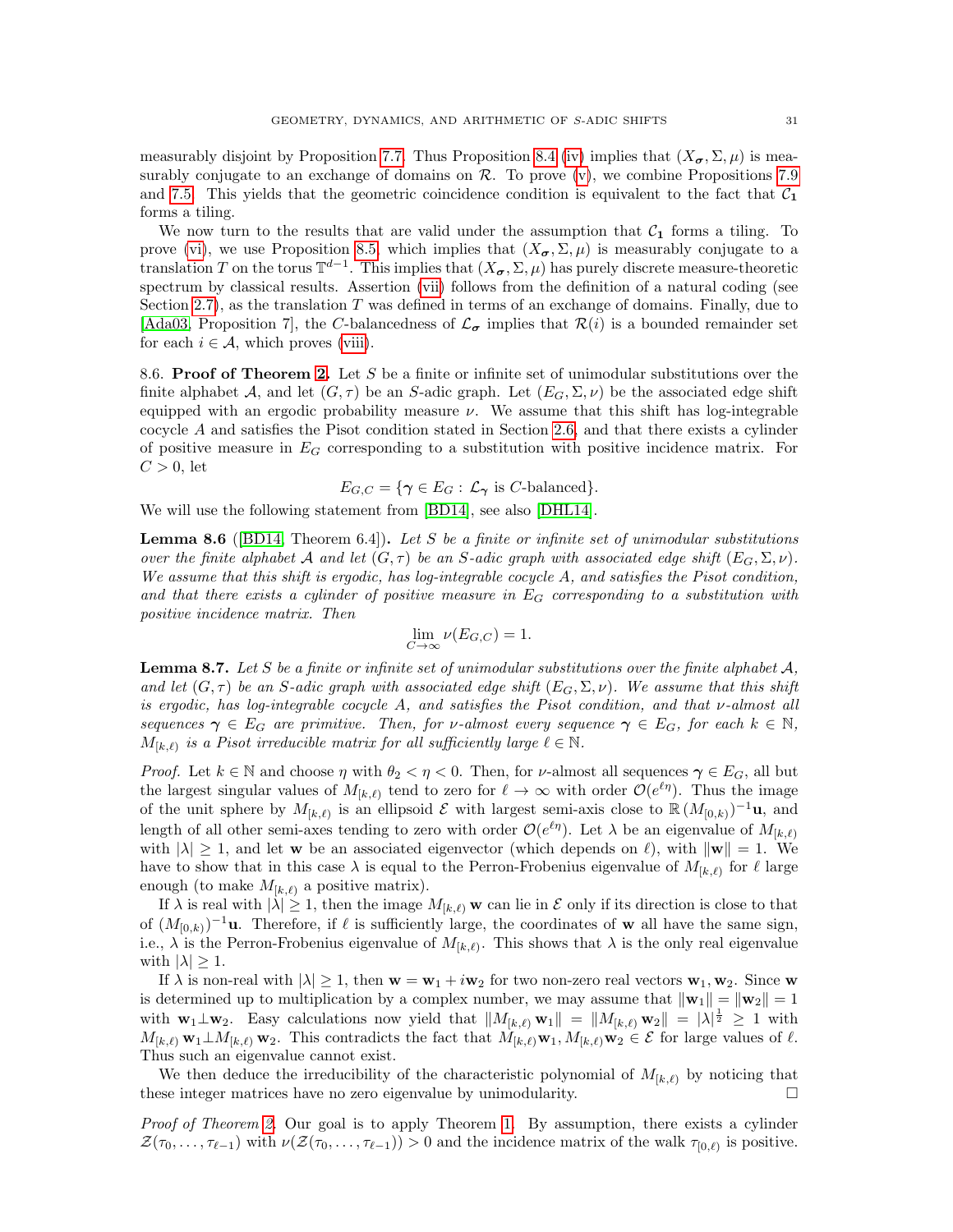This implies primitivity for *ν*-almost all sequences, by ergodicity of the shift  $(E_G, \Sigma, \nu)$  together with the Poincaré Recurrence Theorem. Algebraic irreducibility for almost all sequences  $\tau \in E_G$ is now a consequence of Lemma [8.7.](#page-30-0)

<span id="page-31-1"></span>We claim that there exists  $C \in \mathbb{N}$  large enough such that

 $(8.4)$  $(\mathcal{Z}(\gamma_0,\ldots,\gamma_{\ell-1})\cap\Sigma^{-\ell}(E_{G,C}))>0$  holds for for all  $\gamma=(\gamma_{\ell})\in E_G$  and all  $\ell\geq 0$ .

To see this, note that the sets  $\Sigma^{\ell}(\mathcal{Z}(\gamma_0,\ldots,\gamma_{\ell-1}))$  and  $\Sigma^{\ell}(\mathcal{Z}(\gamma_0,\ldots,\gamma_{\ell-1})) \cap E_{G,C}$  depend only on the vertex of the graph G, where a path labelled by  $\gamma_0, \ldots, \gamma_{\ell-1}$  arrives. Since G has finitely many vertices and we have  $\nu(\mathcal{Z}(\gamma_0, \ldots, \gamma_{\ell-1})) > 0$  by assumption, by Lemma [8.6](#page-30-1) there exists C large enough such that [\(8.4\)](#page-31-1) holds.

By another application of Poincaré's Recurrence Theorem,  $(8.4)$  implies that for  $\nu$ -almost all sequences  $\gamma \in E_G$  and for all  $\ell \in \mathbb{N}$ , there is a positive integer n such that  $\Sigma^n(\gamma) \in \mathcal{Z}(\gamma_0, \ldots, \gamma_{\ell-1})$ and  $\Sigma^{n+\ell}(\gamma) \in E_{G,C}$ .

9. S-adic shifts associated with continued fraction algorithms

<span id="page-31-0"></span>9.1. Arnoux-Rauzy words. In this subsection, we prove our results on Arnoux-Rauzy words. To this matter we consider S-adic words with  $S = \{\alpha_1, \alpha_2, \alpha_3\}$ . Recall that the  $\alpha_i$  are the Arnoux-Rauzy substitutions defined in [\(3.1\)](#page-9-3). We begin by proving that the conditions of Proposition [7.10](#page-27-1) (with negative strong coincidence, see Remarks [7.8](#page-26-1) and [7.11\)](#page-27-3) hold.

<span id="page-31-3"></span>**Lemma 9.1.** Let  $\sigma \in S^{\mathbb{N}}$  be a directive sequence of Arnoux-Rauzy substitutions over three letters. Then  $\sigma$  satisfies the negative strong coincidence condition.

*Proof.* Just observe that for each  $i \in \mathcal{A}$  the image  $\alpha_i(j)$  ends with the letter i for each  $j \in \mathcal{A}$ .  $\Box$ 

We mention that (positive) strong coincidence for sequences of Arnoux-Rauzy substitutions is  $(essentially)$  proved in [\[BSW13,](#page-34-9) Proposition 4].

<span id="page-31-4"></span>**Proposition 9.2.** Let  $(\sigma_n)_{n \in \mathbb{N}} \in S^{\mathbb{N}}$  with  $S = {\alpha_1, \alpha_2, \alpha_3}$  be a directive sequence of Arnoux-Rauzy substitutions such that, for each  $i \in \{1,2,3\}$ , we have  $\sigma_n = \alpha_i$  for infinitely many values of n. Then the geometric finiteness property holds.

*Proof.* Let  $(n_k)_{k\in\mathbb{N}}$  be an increasing sequence of integers such that  $\{\sigma_\ell : n_k \leq \ell < n_{k+1}\} = S$ for each  $k \in \mathbb{N}$ . It is shown in the proof of [\[BJS12,](#page-34-8) Theorem 4.7] that the "combinatorial radius" of  $\bigcup_{i\in\mathcal{A}} E_1^*(\sigma_{[0,n_k)})[\mathbf{0},i]$  is at least k, i.e.,  $\bigcup_{i\in\mathcal{A}} E_1^*(\sigma_{[0,n_k)})[\mathbf{0},i]$  contains larger and larger balls in  $\Gamma(t(M_{[0,n)})$  1) around 0.

Proof of Theorem [4.](#page-9-2) By [\[AD15,](#page-33-4) Theorem 1<sup>1[4](#page-31-2)</sup>, the shift  $(S^{\mathbb{N}}, \Sigma, \nu)$  satisfies the Pisot condition. Furthermore, any product of substitutions in  $S$  that contains each of the three Arnoux-Rauzy substitutions has a positive incidence matrix. Therefore, in order to apply Theorem [2,](#page-8-0) it remains to prove that the collection  $C_1$  forms a tiling. However, in view of Lemma [9.1](#page-31-3) and Proposition [9.2,](#page-31-4) this follows from Proposition [7.10;](#page-27-1) see Remark [7.11.](#page-27-3) Now all assertions of Theorem [4](#page-9-2) directly follow from Theorem [2.](#page-8-0)

<span id="page-31-5"></span>**Proposition 9.3** ([\[BCS13,](#page-34-26) Theorem 7 and its proof]). Let  $\sigma = (\sigma_n) \in {\{\alpha_1, \alpha_2, \alpha_3\}}^{\mathbb{N}}$ . If each  $\alpha_i$ occurs infinitely often in  $\sigma$  and if we do not have  $\sigma_n = \sigma_{n+1} = \cdots = \sigma_{n+h}$  for any  $n \in \mathbb{N}$ , then  $\mathcal{L}_{\sigma}^{(n)}$  is  $(2h+1)$ -balanced for each  $n \in \mathbb{N}$ .

*Proof of Theorem [5.](#page-10-4)* Let  $\sigma$  be as in Theorem 5. As  $\alpha_i$  occurs infinitely often in  $\sigma$  for each  $i \in A$ , [\[AI01,](#page-33-8) Lemma 13] implies that for each k and each sufficiently large  $\ell > k$  the matrix  $M_{[k,\ell)}$ has a characteristic polynomial that is the minimal polynomial of a cubic Pisot unit and, hence, irreducible. Thus  $\sigma$  is algebraically irreducible. The primitivity of  $\sigma$  follows from the same fact, as any product  $M_{[k,\ell)}$  containing the incidence matrix of each of the three Arnoux-Rauzy substitutions is positive. Since  $\sigma$  is recurrent by assumption, Proposition [9.3](#page-31-5) implies that there is  $C > 0$  such that for each n there is  $\ell$  such that  $(\sigma_0, \ldots, \sigma_{\ell-1}) = (\sigma_n, \ldots, \sigma_{n+\ell-1})$  and  $\mathcal{L}_{\sigma}^{(n+\ell)}$  is

<span id="page-31-2"></span><sup>&</sup>lt;sup>4</sup>Let  $N_i$  be the incidence matrix of  $\alpha_i$ . In [\[AD15\]](#page-33-4), the authors deal with products of the transposes  $N_i$ . However, as indicated in [\(2.2\)](#page-5-4), the Lyapunov exponents do not change under transposition.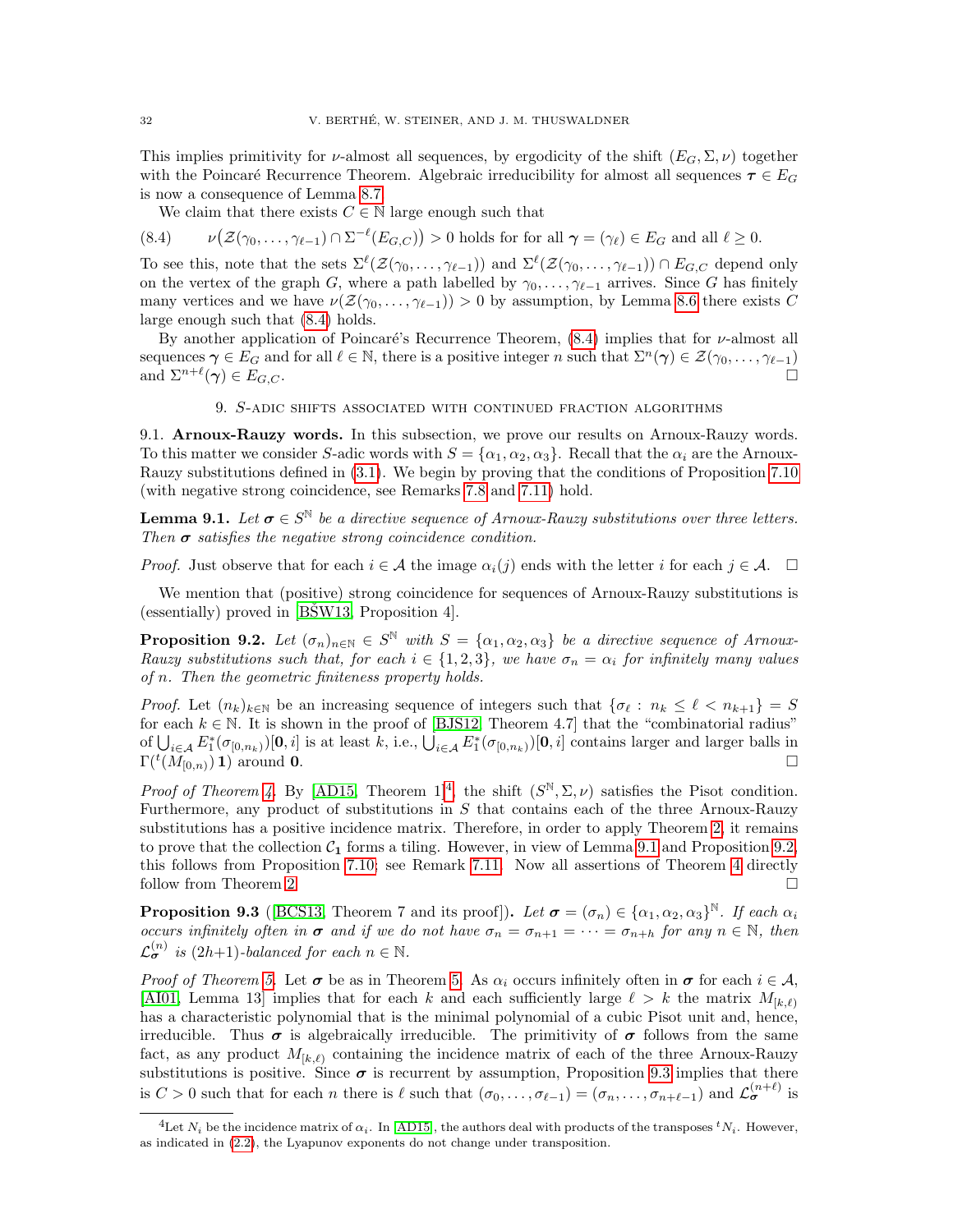C-balanced. As in the proof of Theorem [4,](#page-9-2) in view of Lemma [9.1](#page-31-3) and Proposition [9.2,](#page-31-4) it follows from Proposition [7.10](#page-27-1) that  $\mathcal{C}_1$  induces a tiling. Thus all the assertions of Theorem [1](#page-7-1) hold for  $\sigma$ , and the proof is finished.

<span id="page-32-0"></span>**Proposition 9.4.** An Arnoux-Rauzy word is linearly recurrent if and only if it has bounded strong partial quotients, that is, each substitution of S occurs in its directive sequence with bounded gaps.

Proof. It is easy to check that strong partial quotients have to be bounded for an Arnoux-Rauzy word  $\omega$  to be linearly recurrent; see also [\[RZ00\]](#page-36-7).<sup>[5](#page-32-1)</sup> The converse is a direct consequence of [\[Dur03,](#page-35-17) Lemma 3.1] by noticing that the largest difference between two consecutive occurrences of a word of length 2 in  $\omega^{(n)}$  is bounded (with respect to n).

*Proof of Corollary [6.](#page-10-1)* This is a direct consequence of Proposition [9.4](#page-32-0) together with Theorem [5.](#page-10-4)  $\Box$ 

9.2. **Brun words.** In this subsection, we prove our results on S-adic words defined in terms of the Brun substitutions  $\beta_1, \beta_2, \beta_3$  defined in [\(3.4\)](#page-10-5). Consider S-adic words, where  $S = {\beta_1, \beta_2, \beta_3}$ . Again we begin by proving that the conditions of Proposition [7.10](#page-27-1) hold for negative strong coincidences (see Remarks [7.8](#page-26-1) and [7.11\)](#page-27-3).

<span id="page-32-3"></span>**Lemma 9.5.** Let  $S = {\beta_1, \beta_2, \beta_3}$ . If  $\sigma \in S^{\mathbb{N}}$  contains  $\beta_3$ , then it has negative strong coincidences.

*Proof.* This follows from the fact that  $\beta_3\beta_i(j)$  ends with the letter 3 for all  $i, j \in \mathcal{A}$ .

Next we use a result from [\[BBJS15\]](#page-34-7), where a slightly different set of Brun substitutions is considered, namely

$$
\sigma_1^{\text{Br}}:\begin{cases}1\mapsto 1\\2\mapsto 2\\3\mapsto 32\end{cases}\qquad \sigma_2^{\text{Br}}:\begin{cases}1\mapsto 1\\2\mapsto 3\\3\mapsto 23\end{cases}\qquad \sigma_3^{\text{Br}}:\begin{cases}1\mapsto 2\\2\mapsto 3\\3\mapsto 13\end{cases}
$$

Note that the incidence matrix of  $\sigma_i^{\text{Br}}$  is the transpose of that of  $\beta_i$ . We have the following relation between products of substitutions from the two sets.

<span id="page-32-2"></span>**Lemma 9.6.** Let  $i_0, i_1, \ldots, i_n \in \{1, 2, 3\}, n \in \mathbb{N}$ . Then

$$
\beta_{i_0}\beta_{i_1}\cdots\beta_{i_n} = \begin{cases}\n\sigma_2^{\rm Br}\sigma_{i_0}^{\rm Br}\sigma_{i_1}^{\rm Br}\cdots\sigma_{i_{n-1}}^{\rm Br}\pi_{(23)} & if i_n = 1, \\
\sigma_2^{\rm Br}\sigma_{i_0}^{\rm Br}\sigma_{i_1}^{\rm Br}\cdots\sigma_{i_{n-1}}^{\rm Br} & if i_n = 2, \\
\sigma_2^{\rm Br}\sigma_{i_0}^{\rm Br}\sigma_{i_1}^{\rm Br}\cdots\sigma_{i_{n-1}}^{\rm Br}\pi_{(12)} & if i_n = 3,\n\end{cases}
$$

where  $\pi_{(ij)}$  denotes the cyclic permutation that exchanges the letters i and j.

Proof. We have  $\beta_1 = \sigma_2^{\text{Br}} \pi_{(23)}, \beta_2 = \sigma_2^{\text{Br}}, \beta_3 = \sigma_2^{\text{Br}} \pi_{(12)}, \text{ and } \pi_{(23)} \sigma_2^{\text{Br}} = \sigma_1^{\text{Br}}, \pi_{(12)} \sigma_2^{\text{Br}} = \sigma_3^{\text{Br}}. \square$ 

<span id="page-32-5"></span>**Proposition 9.7.** Let  $(\sigma_n)_{n \in \mathbb{N}} \in S^{\mathbb{N}}$  with  $S = {\beta_1, \beta_2, \beta_3}$  be a directive sequence of Brun substitutions with infinitely many occurrences of  $\beta_3$ . Then, for each  $R > 0$ ,  $\bigcup_{i \in A} E_1^*(\sigma_{[0,n)})[0,i]$ contains a ball of radius R of  $\Gamma({}^t(M_{[0,n)}) 1)$  for all sufficiently large  $n \in \mathbb{N}$ .

*Proof.* This follows by Lemma [9.6](#page-32-2) from [\[BBJS15,](#page-34-7) Theorem 5.4 (1)] together with Lemma [9.5.](#page-32-3)  $\Box$ 

*Proof of Theorem [7.](#page-11-3)* By [\[AD15,](#page-33-4) Theorem  $1$ <sup>[[6](#page-32-4)</sup> (see also [\[FIKO96,](#page-35-10) [Mee99,](#page-35-11) [Sch98,](#page-36-5) [BA09\]](#page-34-14)), the shift  $(S^{\mathbb{N}}, \Sigma, \nu)$  satisfies the Pisot condition. Moreover, it is easy to see that the product  $\beta_3\beta_2$  has positive incidence matrix. Thus, in order to apply Theorem [2,](#page-8-0) we need to prove that the collection  $C_1$ forms a tiling. Using Lemma [9.5](#page-32-3) and Proposition [9.7,](#page-32-5) this follows for  $\nu$ -almost every  $\sigma \in S^{\mathbb{N}}$ from Proposition [7.10](#page-27-1) (see Remark [7.11\)](#page-27-3). Now, all assertions of Theorem [7](#page-11-3) follow directly from Theorem [2.](#page-8-0)  $\Box$ 

<span id="page-32-1"></span><sup>5</sup>This characterization is already given in [\[RZ00,](#page-36-7) Corollary 3.9] but it relies on [\[Dur00\]](#page-34-17) and it needs the extra argument of [\[Dur03,](#page-35-17) Lemma 3.1].

<span id="page-32-4"></span> $6A$ gain, in [\[AD15\]](#page-33-4) the authors deal with products of the transposes of the incidence matrices of the substitutions.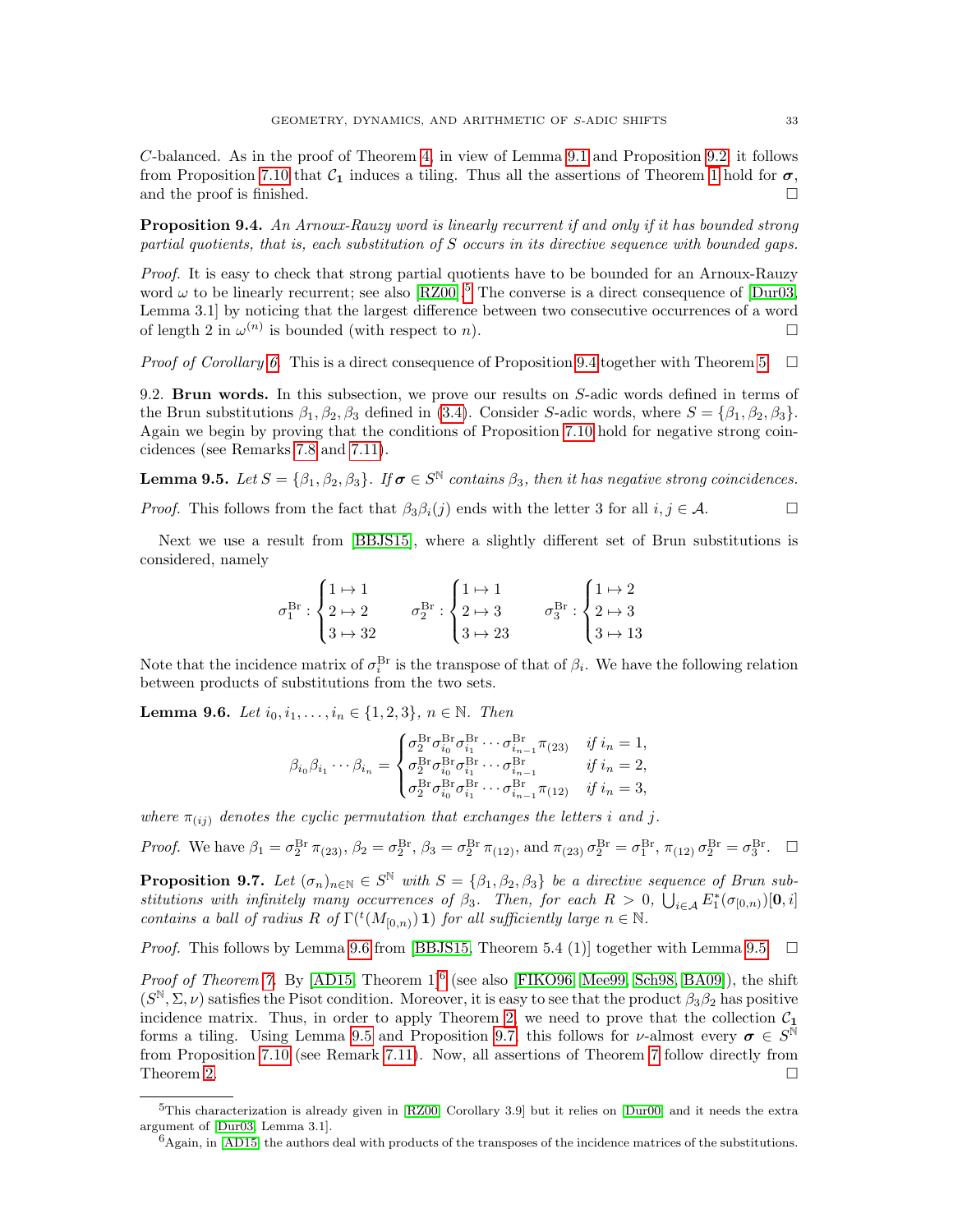*Proof of Theorem [8.](#page-11-1)* In view of Proposition [8.5,](#page-29-2) Theorem [7](#page-11-3) states that almost all  $\sigma \in S^{\mathbb{N}}$  (w.r.t. any ergodic shift invariant probability measure  $\nu$  that assigns positive measure to each cylinder) give rise to an S-adic shift  $(X_{\sigma}, \Sigma)$  that is measurably conjugate to the translation

$$
\pi_{u,1}(e_3) = u_1(e_3 - e_1) + u_2(e_3 - e_2)
$$

on the torus  $1^{\perp}/(\mathbb{Z}(e_3 - e_1) + \mathbb{Z}(e_3 - e_2))$ . Here,  $(u_1, u_2, u_3)$  is the frequency vector of a word in  $X_{\sigma}$ . Of course, this translation is conjugate to the translation  $(u_1, u_2)$  on the standard torus  $\mathbb{T}^2$ . Note that the vector  $(x_1, x_2) \in \Delta_2$  corresponds to  $(u_1, u_2, u_3) = \left(\frac{x_1}{1+x_1+x_2}, \frac{x_2}{1+x_1+x_2}, \frac{1}{1+x_1+x_2}\right)$  in the projectivized version of Brun's algorithm.

Recall the definition of the conjugacy map  $\Phi$  in [\(3.5\)](#page-11-4). According to [\[AN93,](#page-34-15) Théorème] (see also [\[Sch91,](#page-36-8) Section 3.1]), the invariant probability measure m of the map  $T_{\text{Brun}}$  defined in [\(3.2\)](#page-10-2) has density  $h(x_1, x_2) = \frac{12}{\pi^2 x_1(1+x_2)}$  and is therefore equivalent to the Lebesgue measure. We now define the measure  $\nu = m\Phi^{-1}$  on  $S^{\mathbb{N}}$ . It is an ergodic shift invariant probability measure on  $S^{\mathbb{N}}$ . By [\(3.5\)](#page-11-4), the mapping  $T_{\rm Brun}$  is measurably conjugate to the shift  $(S^{\mathbb{N}}, \Sigma, \nu)$  via  $\Phi$ . Moreover,  $\nu(C)$ is positive for each cylinder  $C \subset S^{\mathbb{N}}$ , since each cylinder in  $\Delta_2$  has also positive Lebesgue measure and, hence, positive measure  $m$  (it has non-vanishing Jacobian, see e.g.  $[\text{Sch}00]$ ).

Let now  $Y \subset \Delta_2$  be a set with the property that for each  $(x_1, x_2) \in Y$  the S-adic shift  $X_{\Phi(x_1,x_2)}$  is not measurably conjugate to the translation  $(u_1, u_2)$  on  $\mathbb{T}^2$ . Theorem [7](#page-11-3) (together with Proposition [8.5\)](#page-29-2) implies that  $\nu\Phi(Y) = m(Y) = 0$ . As m is equivalent to the Lebesgue measure, this proves the result.

*Proof of Corollary [9.](#page-11-5)* We can prove similarly as in the proof of Theorem [8,](#page-11-1) by choosing  $j = 1$  and  $j = 2$ , respectively in Proposition [8.5](#page-29-2) that, for almost all  $(x_1, x_2) \in \Delta_2$ , the S-adic shift  $(X_{\sigma}, \Sigma)$ with  $\sigma = \Phi(x_1, x_2)$  is measurably conjugate to the translation by t on the torus  $\mathbb{T}^2$ , for each (9.1)

<span id="page-33-13"></span>
$$
\mathbf{t} \in \Big\{ \Big( \frac{x_1}{1+x_1+x_2}, \frac{x_2}{1+x_1+x_2} \Big), \Big( \frac{x_1}{1+x_1+x_2}, \frac{1}{1+x_1+x_2} \Big), \Big( \frac{x_2}{1+x_1+x_2}, \frac{1}{1+x_1+x_2} \Big) \Big\}.
$$

It is easy to see that the set of all  $\mathbf{t} \in \mathbb{R}^2$  satisfying  $(9.1)$  for some pair  $(x_1, x_2) \in \Delta_2$  is equal to  ${\mathbf t} = (t_1, t_2) : 0 \le t_2 \le 1, t_2 \le t_1 \le 1 - t_2$ . Since the translations  $(t_1, t_2), (t_2, t_1), (1 - t_1, 1 - t_2),$ and  $(1-t_2, 1-t_1)$  on  $\mathbb{T}^2$  are pairwise (measurably) conjugate, this implies the result.

Acknowledgements. We are grateful to Pascal Hubert and Sasha Skripchenko for valuable discussions on the subject of this paper.

#### <span id="page-33-0"></span>**REFERENCES**

- <span id="page-33-1"></span> $[ABB<sup>+</sup>15]$  S. Akiyama, M. Barge, V. Berthé, J.-Y. Lee, and A. Siegel, On the Pisot substitution conjecture, Mathematics of aperiodic order, Progress in mathematics, vol. 309, Birkhäuser, Basel, 2015, pp. 33–72.
- <span id="page-33-6"></span>[ABI02] P. Arnoux, V. Berthé, and S. Ito, *Discrete planes*,  $\mathbb{Z}^2$ -actions, Jacobi-Perron algorithm and substitutions, Ann. Inst. Fourier 52 (2002), no. 2, 305-349.
- <span id="page-33-4"></span>[AD15] A. Avila and V. Delecroix, Some monoids of Pisot matrices, arXiv:1506.03692, preprint, 2015.
- <span id="page-33-9"></span>[Ada03] B. Adamczewski, Balances for fixed points of primitive substitutions, Theoret. Comput. Sci. 307 (2003), no. 1, 47–75.
- <span id="page-33-10"></span>[Ada04] , Symbolic discrepancy and self-similar dynamics, Ann. Inst. Fourier (Grenoble) 54 (2004), no. 7, 2201–2234 (2005).
- <span id="page-33-2"></span>[AF01] P. Arnoux and A. M. Fisher, The scenery flow for geometric structures on the torus: the linear setting, Chinese Ann. Math. Ser. B 22 (2001), no. 4, 427–470.
- <span id="page-33-3"></span>[AF05] , Anosov families, renormalization and non-stationary subshifts, Ergodic Theory Dynam. Systems 25 (2005), no. 3, 661–709.
- <span id="page-33-12"></span>[AHS14] A. Avila, P. Hubert, and A. Skripchenko, *Diffusion for chaotic plane sections of 3-periodic plane sur*faces, Invent. Math. (2014), to appear.
- <span id="page-33-11"></span><span id="page-33-8"></span>[AHS15] , On the Hausdorff dimension of the Rauzy gasket, Bull. Soc. Math. France (2015), to appear. [AI01] P. Arnoux and S. Ito, Pisot substitutions and Rauzy fractals, Bull. Belg. Math. Soc. Simon Stevin 8
- (2001), no. 2, 181–207, Journées Montoises d'Informatique Théorique (Marne-la-Vallée, 2000).
- <span id="page-33-5"></span>[AL11] S. Akiyama and J.-Y. Lee, Algorithm for determining pure pointedness of self-affine tilings, Adv. Math. 226 (2011), no. 4, 2855–2883.
- <span id="page-33-7"></span>[AMS14] P. Arnoux, M. Mizutani, and T. Sellami, Random product of substitutions with the same incidence matrix, Theoret. Comput. Sci. 543 (2014), 68–78.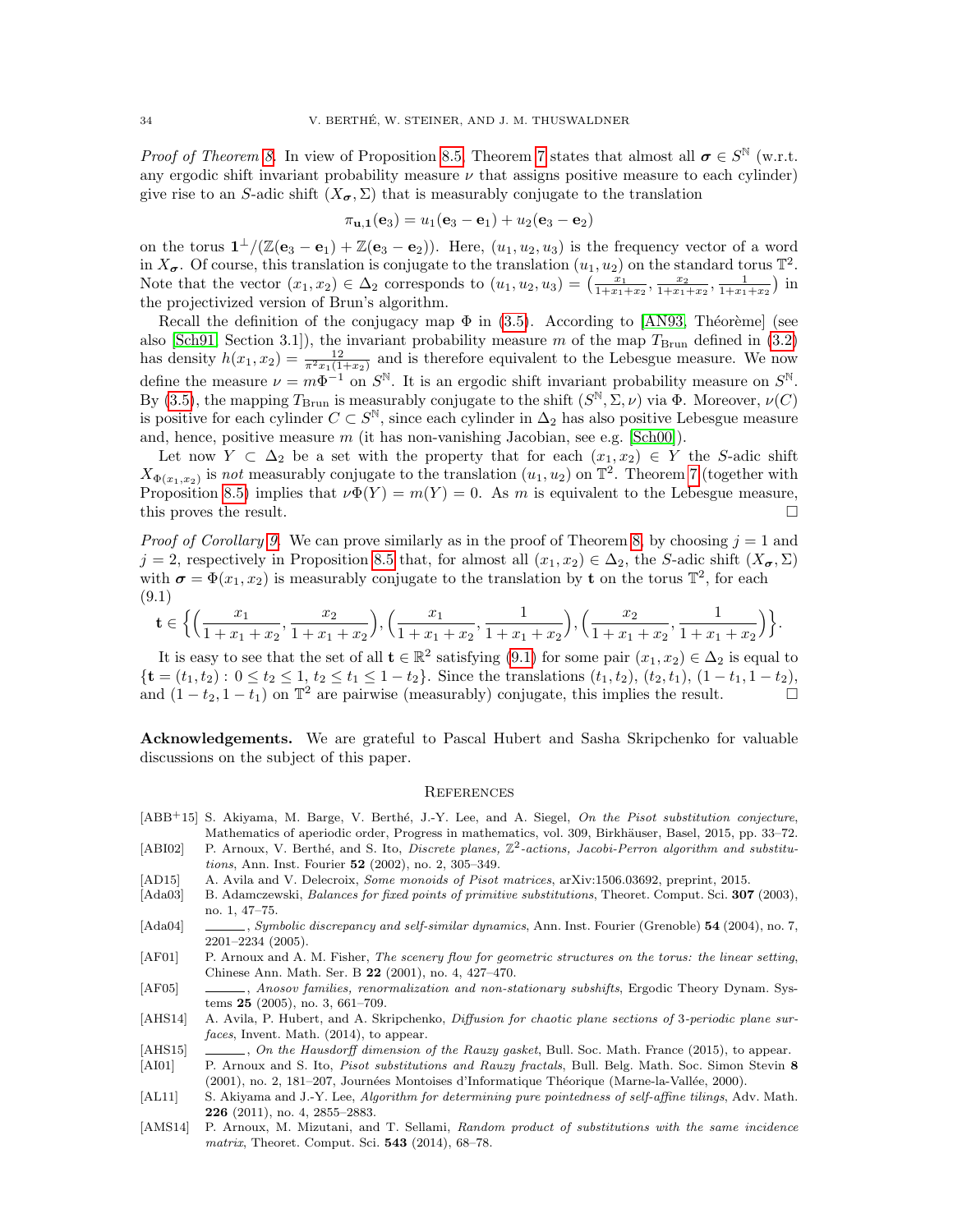- <span id="page-34-15"></span>[AN93] P. Arnoux and A. Nogueira, Mesures de Gauss pour des algorithmes de fractions continues multidimensionnelles, Ann. Sci. Ecole Norm. Sup.  $(4)$  **26** (1993), no. 6, 645–664.
- <span id="page-34-24"></span>[AR91] P. Arnoux and G. Rauzy, Représentation géométrique de suites de complexité  $2n + 1$ , Bull. Soc. Math. France 119 (1991), no. 2, 199–215.
- <span id="page-34-14"></span>[BA09] A. Broise-Alamichel, On the characteristic exponents of the Jacobi-Perron algorithm, Dynamical systems and Diophantine approximation, Sémin. Congr., vol. 19, Soc. Math. France, Paris, 2009, pp. 151– 171.
- <span id="page-34-21"></span>[Bar15] M. Barge, The Pisot conjecture for β-substitutions, arXiv:1505.04408, preprint, 2015.
- <span id="page-34-16"></span>[Bar16] , Pure discrete spectrum for a class of one-dimensional substitution tiling systems, Disc. and Cont. Dynam. Sys. - A 36 (2016), 1159–1173.
- <span id="page-34-6"></span>[BBJS13] V. Berthé, J. Bourdon, T. Jolivet, and A. Siegel, *Generating discrete planes with substitutions*, WORDS, Lecture Notes in Computer Science, vol. 8079, Springer, 2013, pp. 119–131.
- <span id="page-34-7"></span>[BBJS15] , A combinatorial approach to products of Pisot substitutions, Ergodic Theory Dynam. Systems (2015), 1–38.
- <span id="page-34-26"></span>[BCS13] V. Berthé, J. Cassaigne, and W. Steiner, Balance properties of Arnoux-Rauzy words, Internat. J. Algebra Comput. 23 (2013), no. 4, 689–703.
- <span id="page-34-3"></span>[BD14] V. Berthé and V. Delecroix, Beyond substitutive dynamical systems: S-adic expansions, RIMS Lecture note 'Kôkyûroku Bessatsu' **B46** (2014), 81-123.
- <span id="page-34-25"></span>[Ber07] J. Berstel, Sturmian and episturmian words (a survey of some recent results), Algebraic informatics, Lecture Notes in Comput. Sci., vol. 4728, Springer, Berlin, 2007, pp. 23–47.
- <span id="page-34-2"></span>[Ber11] V. Berthé, *Multidimensional Euclidean algorithms, numeration and substitutions*, Integers 11B (2011), A2.
- <span id="page-34-4"></span>[BFZ05] V. Berthé, S. Ferenczi, and L. Q. Zamboni, *Interactions between dynamics, arithmetics and combina*torics: the good, the bad, and the ugly, Algebraic and topological dynamics, Contemp. Math., vol. 385, Amer. Math. Soc., Providence, RI, 2005, pp. 333–364.
- <span id="page-34-29"></span>[Bir57] G. Birkhoff, Extensions of Jentzsch's theorem, Trans. Amer. Math. Soc. 85 (1957), 219–227.
- <span id="page-34-8"></span>[BJS12] V. Berthé, T. Jolivet, and A. Siegel, Substitutive Arnoux-Rauzy sequences have pure discrete spectrum, Unif. Distrib. Theory 7 (2012), no. 1, 173–197.
- <span id="page-34-0"></span>[BK06] M. Barge and J. Kwapisz, Geometric theory of unimodular Pisot substitutions, Amer. J. Math. 128 (2006), no. 5, 1219–1282.
- <span id="page-34-22"></span>[BMST16] V Berthé, M. Minervino, W. Steiner, and J. Thuswaldner, The S-adic Pisot conjecture on two letters, Top. and its Appl. 205 (2016), 47–57.
- <span id="page-34-13"></span>[Bre81] A. J. Brentjes, Multidimensional continued fraction algorithms, Mathematical Centre Tracts, vol. 145, Mathematisch Centrum, Amsterdam, 1981.
- <span id="page-34-12"></span>[Bru58] V. Brun, Algorithmes euclidiens pour trois et quatre nombres, Treizième congrès des mathèmaticiens scandinaves, tenu à Helsinki 18-23 août 1957, Mercators Tryckeri, Helsinki, 1958, pp. 45–64.
- <span id="page-34-1"></span>[BST10] V. Berthé, A. Siegel, and J. M. Thuswaldner, Substitutions, Rauzy fractals, and tilings, Combinatorics, Automata and Number Theory, Encyclopedia of Mathematics and its Applications, vol. 135, Cambridge University Press, 2010.
- <span id="page-34-9"></span>[BSW13] M. Barge, S. Stimac, and R. F. Williams, *Pure discrete spectrum in substitution tiling spaces*, Discrete Contin. Dyn. Syst. 33 (2013), no. 2, 579–597.
- <span id="page-34-19"></span>[BT02] V. Berthé and R. Tijdeman, Balance properties of multi-dimensional words, Theoret. Comput. Sci. 273 (2002), no. 1-2, 197–224.
- <span id="page-34-11"></span>[CFM08] J. Cassaigne, S. Ferenczi, and A. Messaoudi, Weak mixing and eigenvalues for Arnoux-Rauzy sequences, Ann. Inst. Fourier (Grenoble) 58 (2008), no. 6, 1983–2005.
- <span id="page-34-10"></span>[CFZ00] J. Cassaigne, S. Ferenczi, and L. Q. Zamboni, Imbalances in Arnoux-Rauzy sequences, Ann. Inst. Fourier (Grenoble) 50 (2000), no. 4, 1265–1276.
- <span id="page-34-28"></span>[Che09] N. Chevallier, *Coding of a translation of the two-dimensional torus*, Monatsh. Math. **157** (2009), no. 2, 101–130.
- <span id="page-34-23"></span>[CS03] A. Clark and L. Sadun, When size matters: subshifts and their related tiling spaces, Ergodic Theory Dynam. Systems 23 (2003), no. 4, 1043–1057.
- <span id="page-34-5"></span>[Dek78] F. M. Dekking, The spectrum of dynamical systems arising from substitutions of constant length, Z. Wahrscheinlichkeitstheorie und Verw. Gebiete 41 (1977/78), no. 3, 221–239.
- <span id="page-34-30"></span>[DHL14] Vincent Delecroix, Pascal Hubert, and Samuel Lelièvre, Diffusion for the periodic wind-tree model, Ann. Sci. Ec. Norm. Supér. (4)  $47$  (2014), no. 6, 1085–1110. MR 3297155
- <span id="page-34-20"></span>[DHS99] F. Durand, B. Host, and C. Skau, Substitutional dynamical systems, Bratteli diagrams and dimension groups, Ergodic Theory Dynam. Systems 19 (1999), no. 4, 953–993.
- <span id="page-34-27"></span>[DHS13] V. Delecroix, T. Hejda, and W. Steiner, Balancedness of Arnoux-Rauzy and Brun words, WORDS, Lecture Notes in Computer Science, vol. 8079, Springer, 2013, pp. 119–131.
- <span id="page-34-18"></span>[DLR13] F. Durand, J. Leroy, and G. Richomme, Do the properties of an S-adic representation determine factor  $complexity$ ?, J. Integer Seq. 16 (2013), no. 2, Article 13.2.6, 30 pp.
- <span id="page-34-17"></span>[Dur00] F. Durand, Linearly recurrent subshifts have a finite number of non-periodic subshift factors, Ergodic Theory Dynam. Systems 20 (2000), 1061–1078.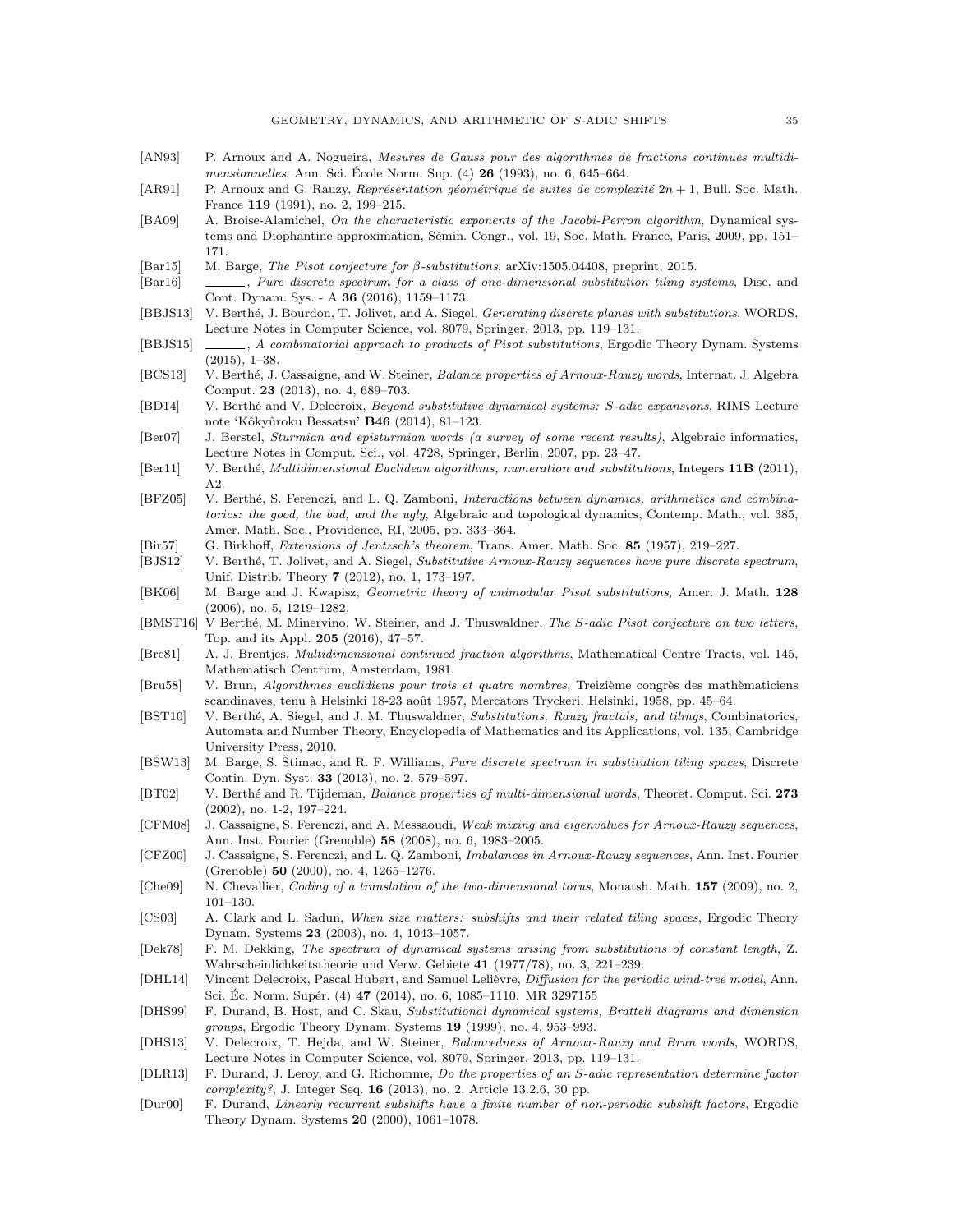- <span id="page-35-17"></span>[Dur03]  $\qquad \qquad \qquad$ , Corrigendum and addendum to: "Linearly recurrent subshifts have a finite number of nonperiodic subshift factors" [Ergodic Theory Dynam. Systems 20 (2000), no. 4, 1061–1078;, Ergodic Theory Dynam. Systems 23 (2003), 663–669.
- <span id="page-35-21"></span>[Fer92] S. Ferenczi, Bounded remainder sets, Acta Arith. 61 (1992), no. 4, 319–326.
- <span id="page-35-30"></span>[Fer06] T. Fernique, Multidimensional Sturmian sequences and generalized substitutions, Int. J. Found. Comput. Sci. 17 (2006), 575–600.
- <span id="page-35-10"></span>[FIKO96] T. Fujita, S. Ito, M. Keane, and M. Ohtsuki, On almost everywhere exponential convergence of the modified Jacobi-Perron algorithm: a corrected proof, Ergodic Theory Dynam. Systems 16 (1996), no. 6, 1345–1352.
- <span id="page-35-2"></span>[Fis09] A. M. Fisher, Nonstationary mixing and the unique ergodicity of adic transformations, Stoch. Dyn. 9 (2009), no. 3, 335–391.
- <span id="page-35-31"></span>[FKS73] H. Furstenberg, H. Keynes, and L. Shapiro, Prime flows in topological dynamics, Israel J. Math. 14 (1973), 26–38.
- <span id="page-35-1"></span>[Fog02] N. Pytheas Fogg, Substitutions in dynamics, arithmetics and combinatorics, Lecture Notes in Mathematics, vol. 1794, Springer-Verlag, Berlin, 2002.
- <span id="page-35-25"></span>[FS92] C. Frougny and B. Solomyak, Finite beta-expansions, Ergodic Theory Dynam. Systems 12 (1992), no. 4, 713–723.
- <span id="page-35-19"></span>[Fur60] H. Furstenberg, Stationary processes and prediction theory, Annals of Mathematics Studies, No. 44, Princeton University Press, Princeton, N.J., 1960.
- <span id="page-35-29"></span>[GL15] S. Grepstad and N. Lev, Sets of bounded discrepancy for multi-dimensional irrational rotation, Geom. Funct. Anal. 25 (2015), 87–133.
- <span id="page-35-15"></span>[Gor07] A. Gorodnik, Open problems in dynamics and related fields, J. Mod. Dyn. 1 (2007), no. 1, 1–35.
- <span id="page-35-12"></span>[HM06] P. Hubert and A. Messaoudi, Best simultaneous Diophantine approximations of Pisot numbers and Rauzy fractals, Acta Arith.  $124$  (2006), no. 1, 1-15.
- <span id="page-35-16"></span>[Hos86] B. Host, Valeurs propres des systèmes dynamiques définis par des substitutions de longueur variable, Ergodic Theory Dynam. Systems 6 (1986), no. 4, 529–540.
- <span id="page-35-13"></span>[IFHY03] S. Ito, J. Fujii, H. Higashino, and S.-I. Yasutomi, On simultaneous approximation to  $(\alpha, \alpha^2)$  with  $\alpha^3 + k\alpha - 1 = 0$ , J. Number Theory 99 (2003), no. 2, 255–283.
- <span id="page-35-7"></span>[IO93] S. Ito and M. Ohtsuki, *Modified Jacobi-Perron algorithm and generating Markov partitions for special* hyperbolic toral automorphisms, Tokyo J. Math. 16 (1993), no. 2, 441–472.
- <span id="page-35-8"></span>[IO94] , Parallelogram tilings and Jacobi-Perron algorithm, Tokyo J. Math. 17 (1994), no. 1, 33–58.
- <span id="page-35-23"></span>[IR06] S. Ito and H. Rao, Atomic surfaces, tilings and coincidence. I. Irreducible case, Israel J. Math. 153 (2006), 129–155.
- <span id="page-35-5"></span>[Ito89] S. Ito, Weyl automorphisms, substitutions and fractals, Stability theory and related topics in dynamical systems (Nagoya, 1988), World Sci. Adv. Ser. Dynam. Systems, vol. 6, World Sci. Publ., Teaneck, NJ, 1989, pp. 60–72.
- <span id="page-35-6"></span>[Ito95] \_\_\_, Fractal domains of quasi-periodic motions on  $T^2$ , Algorithms, fractals, and dynamics (Okayama/Kyoto, 1992), Plenum, New York, 1995, pp. 95–99.
- <span id="page-35-14"></span>[IY07] S. Ito and S.-I. Yasutomi, On simultaneous Diophantine approximation to periodic points related to modified Jacobi-Perron algorithm, Probability and number theory—Kanazawa 2005, Adv. Stud. Pure Math., vol. 49, Math. Soc. Japan, Tokyo, 2007, pp. 171–184.
- <span id="page-35-27"></span>[Lag93] J. C. Lagarias, The quality of the Diophantine approximations found by the Jacobi-Perron algorithm and related algorithms, Monatsh. Math. 115 (1993), no. 4, 299–328.
- <span id="page-35-28"></span>[LL16] S. Labbé and J. Leroy, *Bispecial factors in the Brun S-adic system*, Developments in Language Theory (DLT), Lecture Notes in Comput. Sci., Springer, Berlin, 2016.
- <span id="page-35-11"></span>[Mee99] R. Meester, A simple proof of the exponential convergence of the modified Jacobi-Perron algorithm, Ergodic Theory Dynam. Systems 19 (1999), no. 4, 1077–1083.
- <span id="page-35-24"></span>[MT14] M. Minervino and J. Thuswaldner, The geometry of non-unit Pisot substitutions, Ann. Inst. Fourier (Grenoble) 64 (2014), 1373–1417.
- <span id="page-35-26"></span>[Per07] O. Perron, Grundlagen für eine Theorie des Jacobischen Kettenbruchalgorithmus, Math. Ann. 64 (1907), no. 1, 1–76.
- <span id="page-35-3"></span>[PFS14a] N. Priebe Frank and L. Sadun, Fusion: a general framework for hierarchical tilings of  $\mathbb{R}^d$ , Geom. Dedicata 171 (2014), 149–186.
- <span id="page-35-4"></span>[PFS14b] , Fusion tilings with infinite local complexity, Topology Proc. 43 (2014), 235-276.
- <span id="page-35-9"></span>[Pod77] E. V. Podsypanin, A generalization of the continued fraction algorithm that is related to the Viggo Brun algorithm, Zap. Naučn. Sem. Leningrad. Otdel. Mat. Inst. Steklov. (LOMI) 67 (1977), 184-194, 227, Studies in number theory (LOMI), 4.
- <span id="page-35-18"></span>[Que10] M. Queffélec, Substitution dynamical systems—spectral analysis, second ed., Lecture Notes in Mathematics, vol. 1294, Springer-Verlag, Berlin, 2010.
- <span id="page-35-0"></span>[Rau82] G. Rauzy, Nombres algébriques et substitutions, Bull. Soc. Math. France 110 (1982), no. 2, 147–178.
- <span id="page-35-20"></span>[Rau84] , Ensembles à restes bornés, Seminar on number theory, 1983–1984 (Talence, 1983/1984), Univ. Bordeaux I, Talence, 1984, pp. Exp. No. 24, 12.
- <span id="page-35-22"></span>[Rev91] J.-P. Reveillès, Géométrie discrète, calculs en nombres entiers et algorithmes, Ph.D. thesis, Université Louis Pasteur, Strasbourg, 1991.